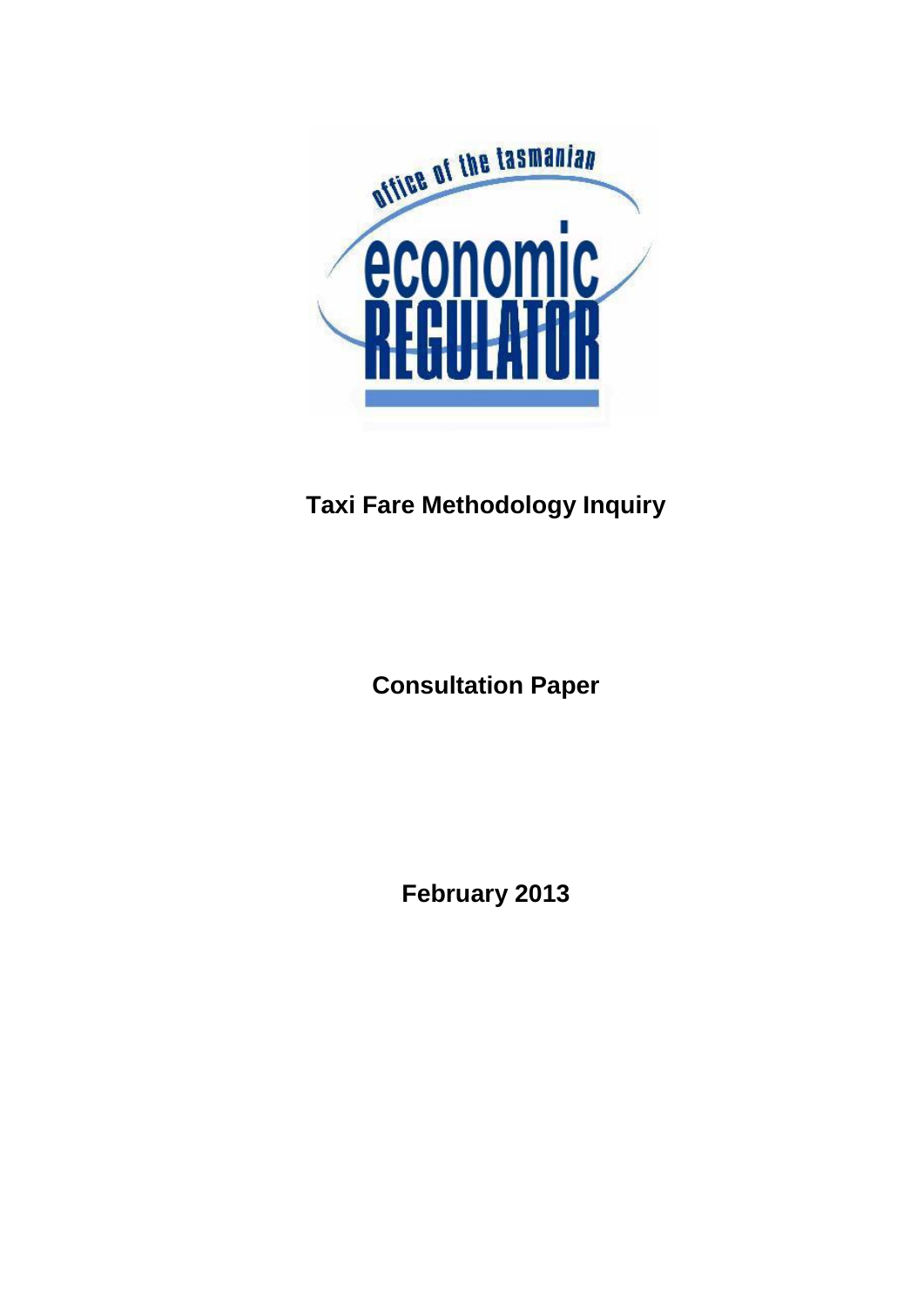Printed February 2013 Office of the Tasmanian Economic Regulator Level 5, 111 Macquarie Street, Hobart TAS 7000 GPO Box 770, Hobart TAS 7001 Phone: (03) 6233 6323 Fax (03) 6233 5666

ISBN 978-0-7246-5202-0

Copyright © Office of the Tasmanian Economic Regulator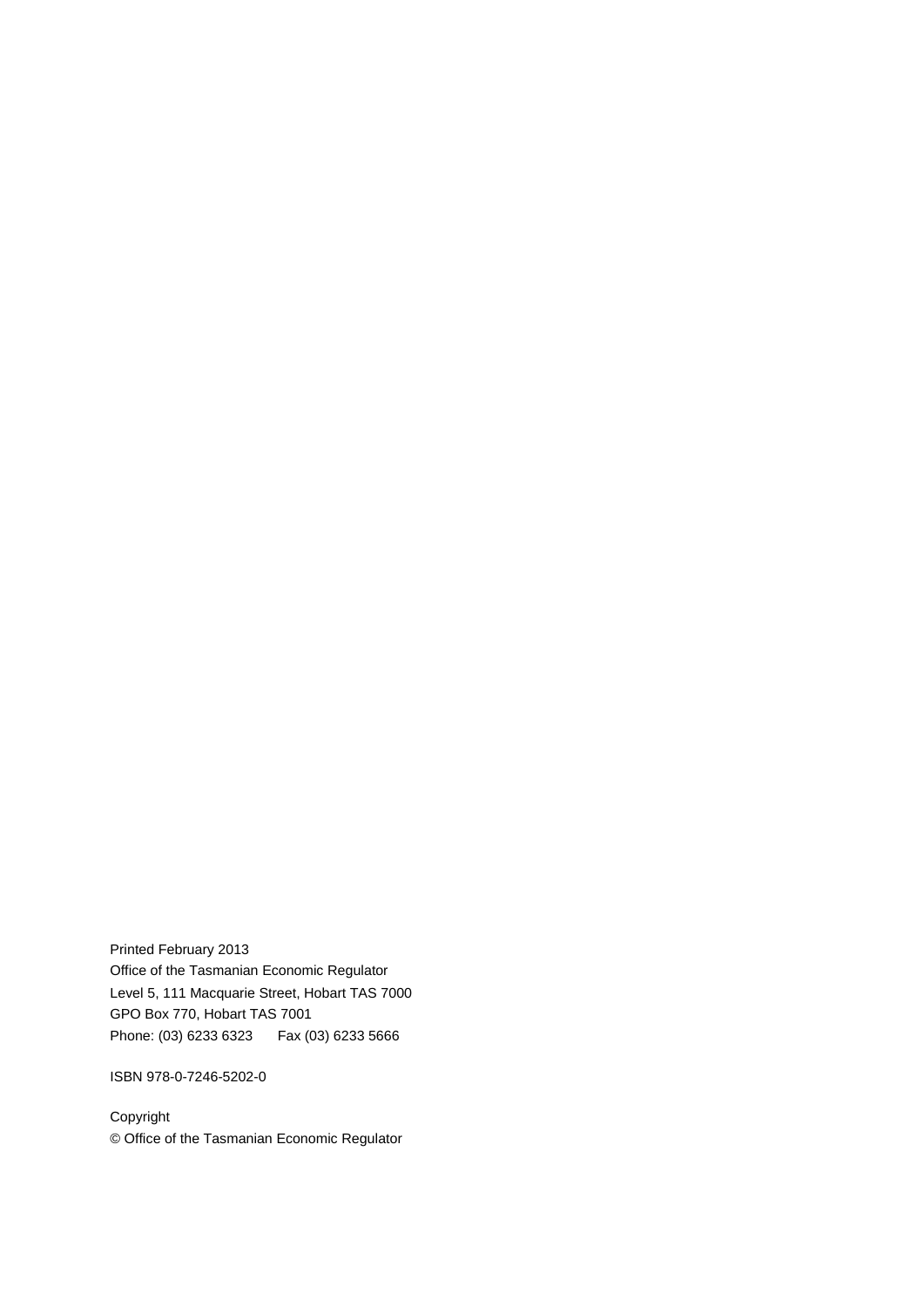## **INVITATION FOR SUBMISSIONS**

The Regulator invites written comment on this document and encourages all interested parties to provide submissions addressing the matters discussed.

It is the Regulator's policy to publish all submissions on the Office of the Tasmanian Economic Regulator's (OTTER) website unless the author of the submission requests confidentiality in relation to the submission (or any part of the submission). Those parts of a submission that are requested to be confidential should be submitted as an attachment to that part suitable for publication.

The Regulator will not publish submissions which contain material that the Regulator believes is, or could be, derogatory or defamatory.

Submissions should be received by close of business on **3 April 2013**.

To facilitate the publication of submissions on OTTER's website, submissions by email are preferred. Submissions and enquiries may be made to:

office@economicregulator.tas.gov.au

or to

Glenn Bounds (Assistant Director – Price and Service) Office of the Tasmanian Economic Regulator, GPO Box 770, Hobart 7001 Telephone: 03 6233 5603 Facsimile: 03 6233 5666

A copy of this Consultation Paper and the CIE's draft report may also be found at OTTER's website [www.economicregulator.tas.gov.au.](http://www.economicregulator.tas.gov.au/)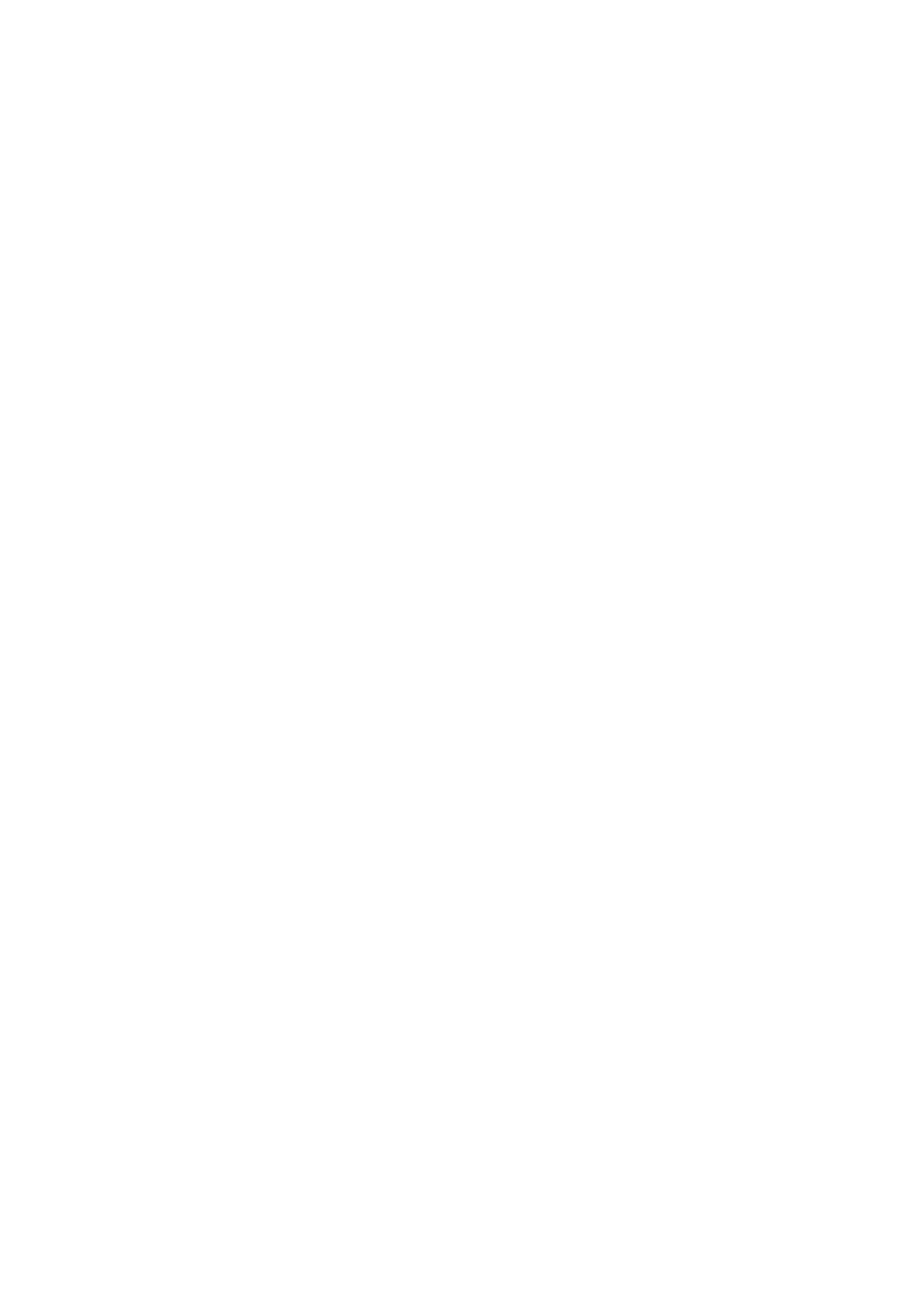# **TABLE OF CONTENTS**

| 1            |     |                                                       |  |
|--------------|-----|-------------------------------------------------------|--|
|              | 1.1 |                                                       |  |
|              | 1.2 |                                                       |  |
|              | 1.3 |                                                       |  |
| $\mathbf{2}$ |     |                                                       |  |
|              | 2.1 |                                                       |  |
|              | 2.2 |                                                       |  |
| 3            |     |                                                       |  |
| 4            |     |                                                       |  |
|              | 4.1 |                                                       |  |
|              | 4.2 |                                                       |  |
|              | 4.3 |                                                       |  |
|              | 4.4 |                                                       |  |
|              | 4.5 |                                                       |  |
|              | 4.6 | APPLICATION OF FARES INCREASES TO FARE COMPONENTS  23 |  |
| 5            |     |                                                       |  |
|              | 5.1 | WHAT SHOULD BE INCLUDED IN THE TAXI COST MODEL?  25   |  |
|              | 5.2 |                                                       |  |
| 6            |     | <b>INDEXATION, LEASE PLATES AND PRODUCTIVITY</b>      |  |
|              | 6.1 |                                                       |  |
|              | 6.2 |                                                       |  |
|              | 6.3 |                                                       |  |
|              | 6.4 |                                                       |  |
| 7            |     |                                                       |  |
|              | 7.1 |                                                       |  |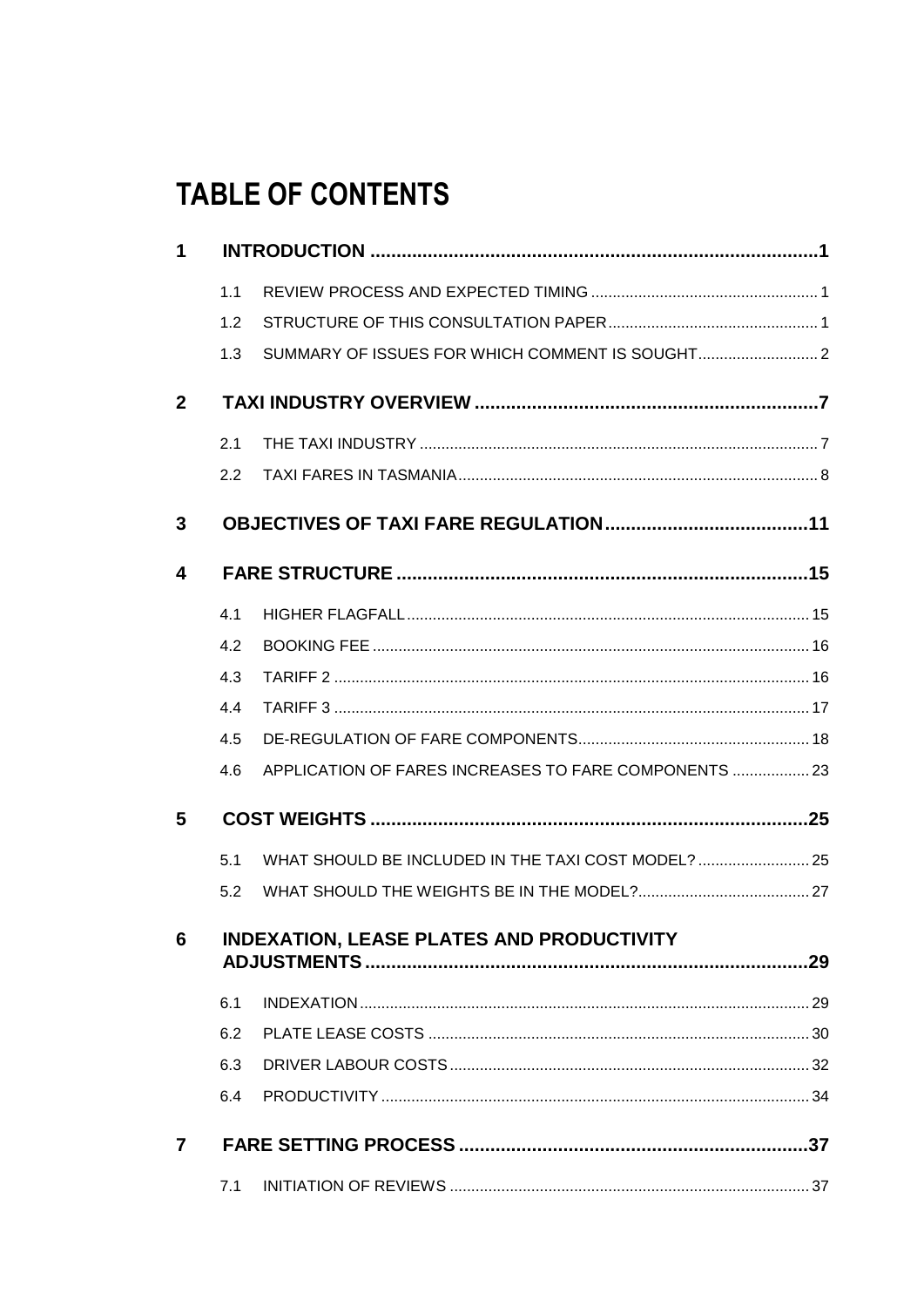|   | <b>73</b> |                                               |    |
|---|-----------|-----------------------------------------------|----|
|   | 7.4       |                                               |    |
|   | 75        |                                               |    |
|   |           |                                               |    |
|   |           |                                               |    |
| 8 |           |                                               |    |
| 9 |           | APPENDIX B: TREATMENT OF PLATE LEASE COSTS IN |    |
|   | 9.1       |                                               | 47 |
|   | 92        |                                               |    |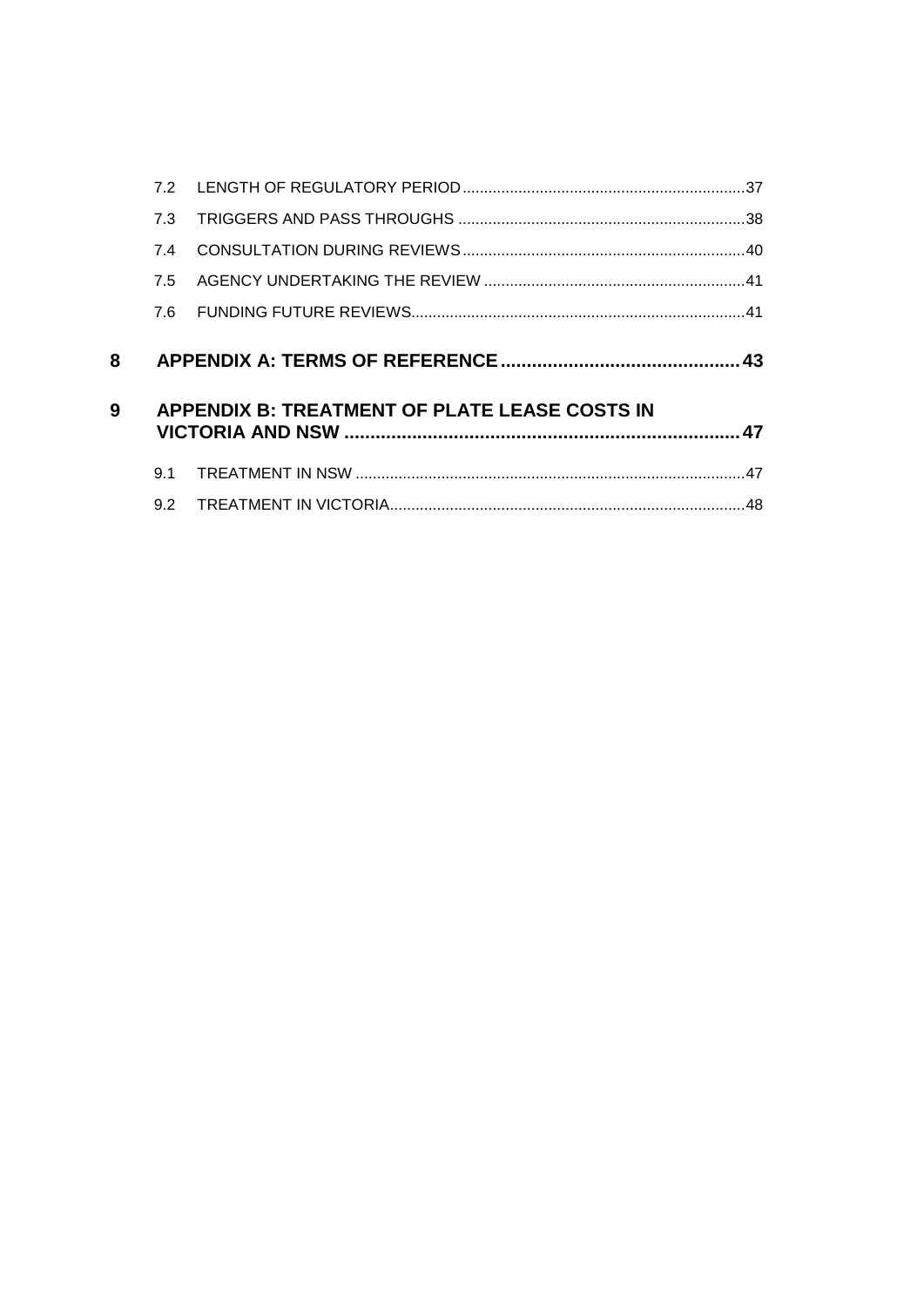## <span id="page-6-0"></span>**1 INTRODUCTION**

### <span id="page-6-1"></span>**1.1 Review process and expected timing**

The Regulator received an official request from the Minister for Finance on the 31 August 2012 to undertake a taxi fare inquiry. The Regulator was requested to consider the method for setting fares, the indexation of fares and the relative weighting of fare related components. The full terms of reference can be found at Attachment A.

To assist in the inquiry, the Regulator has engaged the services of the consultancy firm the Centre for International Economics (the CIE). The CIE have prepared a draft report which accompanies this Consultation Paper.

In preparing its draft report the CIE, in conjunction with OTTER staff, undertook initial consultation with taxi industry stakeholders and community groups. The purpose of the consultation was to seek industry participant views and input and to obtain operational and cost information on the Tasmanian taxi industry.

The release of this Consultation Paper and the CIE's draft report signifies the completion of this first phase of work, as highlighted in grey in the table below.

| <b>Milestone</b>                                                            | Date             |
|-----------------------------------------------------------------------------|------------------|
| Release of Terms of Reference                                               | 31 August 2012   |
| Engage the CIE                                                              | 1 October 2012   |
| Initial consultation                                                        | November 2012    |
| Receipt of the CIE's draft report                                           | December 2012    |
| Release of the Regulator's Consultation Paper<br>and the CIE's draft report | 15 February 2013 |
| Submissions due                                                             | 3 April 2013     |
| The Regulator's report submitted to the Transport<br>Commission             | 31 May 2013      |

This Consultation Paper highlights, and the CIE's accompanying draft report discusses, issues associated with the current approach to setting fares and possible future methods. At this stage, the Regulator has not formed any views on whether it is appropriate to change the current approach. The Regulator therefore invites all interested parties, to make submissions to the inquiry on the issues highlighted in this paper, as well as any other matter relevant to the Terms of Reference at Attachment A.

### <span id="page-6-2"></span>**1.2 Structure of this Consultation Paper**

This Consultation Paper has been prepared to help stakeholders provide meaningful input into the Inquiry. The paper is structured as follows: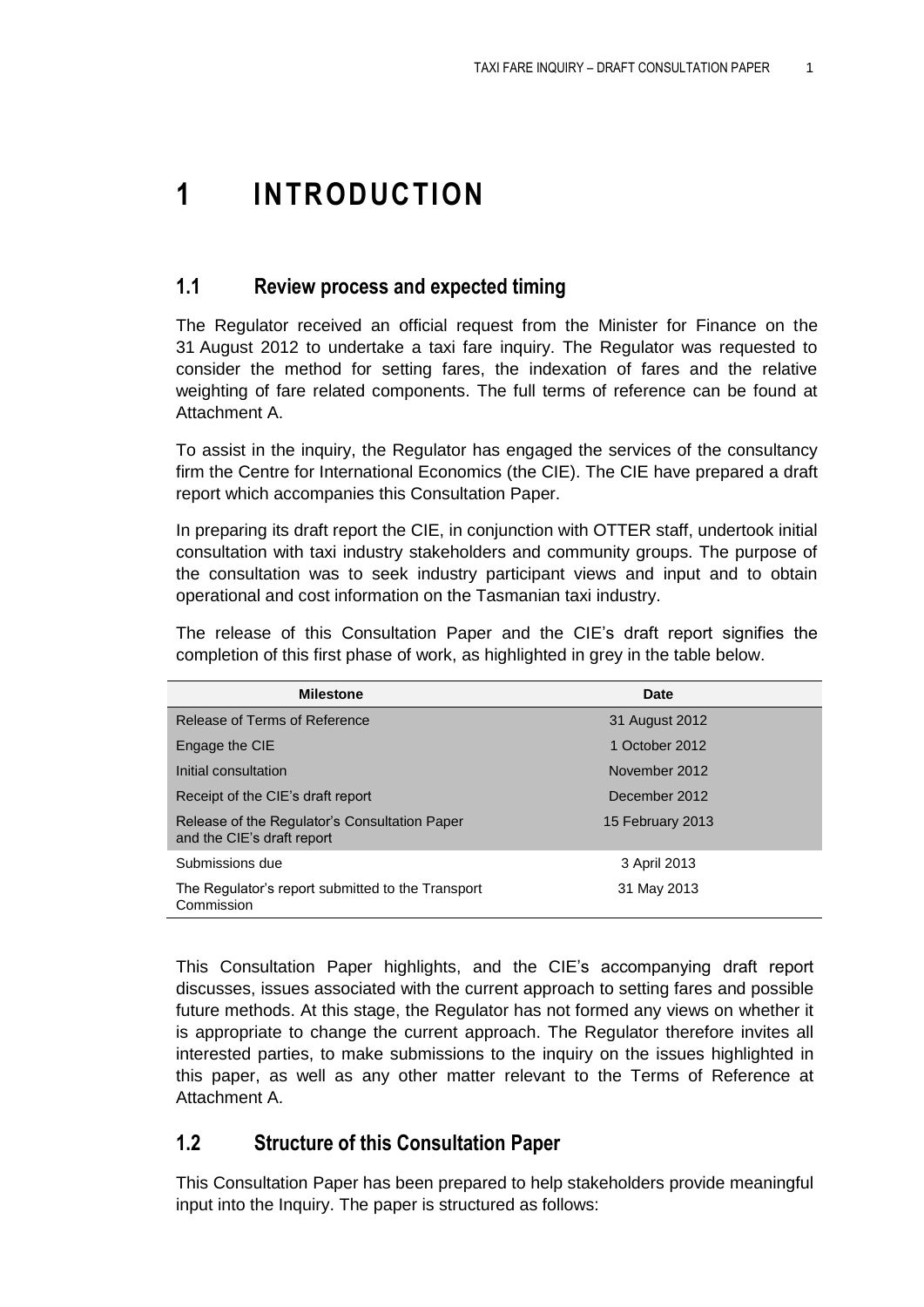- Chapter 2 provides an overview of the taxi industry and the current fare setting arrangement;
- Chapter 3 discusses the objectives of setting taxi fares in Tasmania;
- Chapter 4 discusses the current fare structure and options for possible improvement;
- Chapter 5 discusses what should be included in a model for fare setting and presents proposed weights for cost indices for a representative taxi for specific areas in Tasmania;
- Chapter 6 discusses possible methods for indexing cost items in the cost indices, including the specific items of plate leases, driver labour costs and a productivity adjustment; and
- Chapter 7 discusses possible arrangements for setting fares in the future.

## <span id="page-7-0"></span>**1.3 Summary of issues for which comment is sought**

Through this paper the Regulator has noted specific items on which it seeks comment from stakeholders. A consolidated list of these items is set out below.

#### **Section 3: Objectives**

- 1. OTTER seeks stakeholder comments on the CIEs proposed objectives of taxi fare regulation in Tasmania.
- 2. Should maintaining the value of taxi plates, and in turn the value of lease payments in relation to those plates, be considered an objective in setting taxi fares?

#### **Section 4.1: Higher flagfall**

- 3. Is access to taxis within suburban areas an issue for stakeholders?
- 4. Should the flagfall charge be raised (and the distance based charge reduced in proportion) to encourage more drivers to operate within suburban areas?

### **Section 4.2: Booking fee**

5. Do stakeholders see the need for a booking fee in Tasmania?

#### **Section 4.3: Tariff 2**

- 6. Do stakeholders believe that a Tariff 2 is required in Tasmania?
- 7. If so, is the current timeframe appropriate? Should it be shortened or lengthened?

### **Section 4.4: Tariff 3**

8. Should a Tariff 3 be introduced into the fare structure?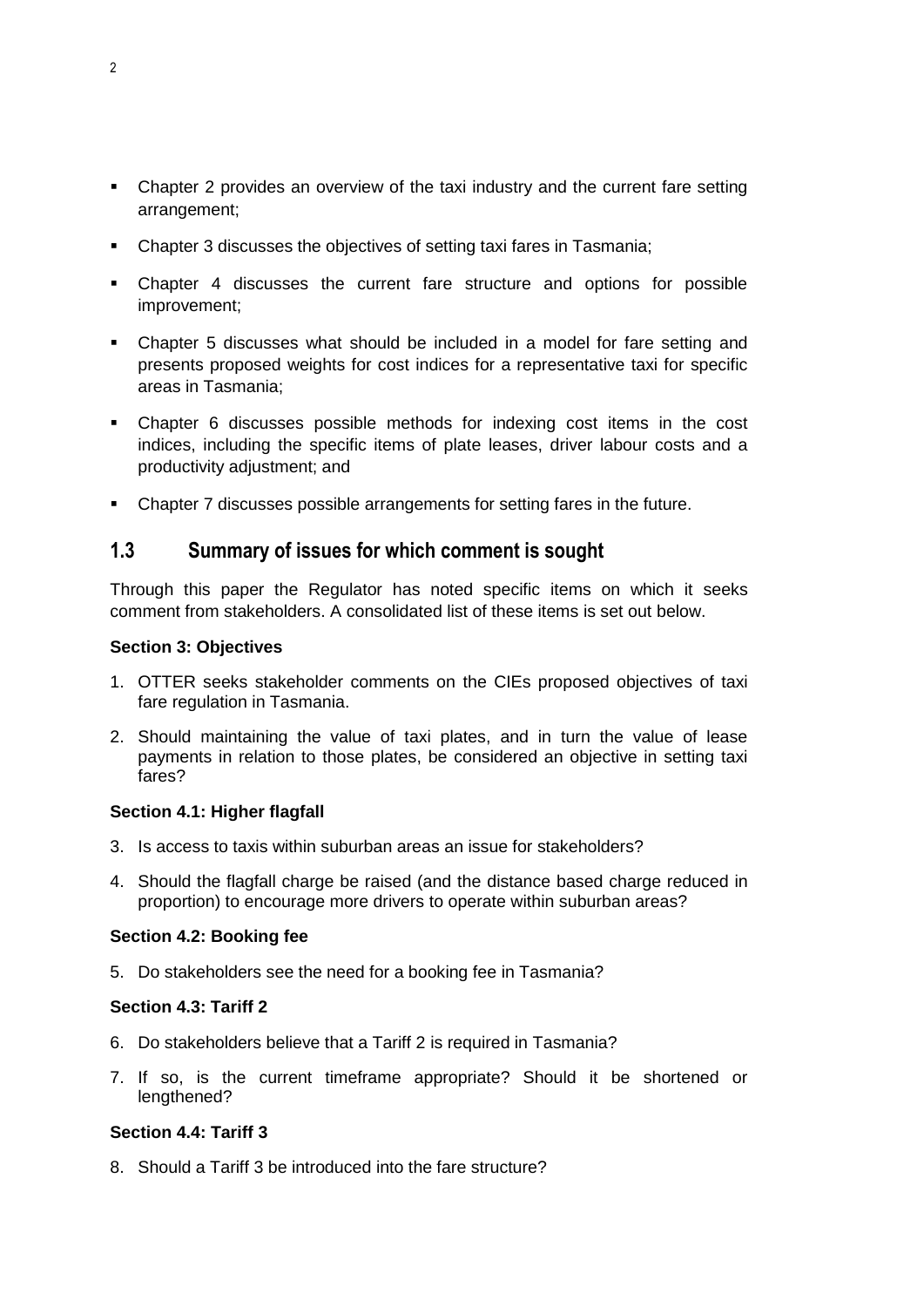- 9. If so:
	- when should it apply;
	- $\overline{a}$  if it is to be specifically applied, what days of the year should it be applied to; and
	- what should the value of Tariff 3 be?

#### **Section 4.5: De-regulation of fare components**

- 10. Do stakeholders consider that a de-regulated fare structure may be appropriate for the taxi industry in Tasmania?
- 11. If so:
	- $-$  in which parts of Tasmania should it be applied;
	- should a de-regulated fare structure be restricted to taxis that are booked, as opposed to those that are hailed through a taxi rank; and
	- what is an appropriate average trip in terms of distance travelled and waiting time for setting the maximum revenue that can be earned from the average trip?
- 12. Is there always a clear indication for consumers and taxi operators of what is a booked and a hailed taxi? Do stakeholders see this as a material area of potential conflict?

#### **Section 4.6: Fare notification**

13. Do stakeholders believe that there are sufficient competitive forces in the Hobart and other (non Launceston) markets to consider adopting a price notification system?

#### **Section 4.7: Application of fare increases to fare components**

- 14. What are stakeholders' views on the method for increasing regulated fare components?
- 15. If an average fare approach is adopted, what is an appropriate average trip in terms of distance travelled and waiting time?

#### **Section 5.1: What should be included in the taxi cost model?**

16. Are the proposed cost items sufficiently representative of the operating costs for an average taxi in Tasmania?

#### **Section 5.2: What should the weights be in the model?**

- 17. Do stakeholders believe that the proposed weights are representative of the average taxi operating in each taxi area?
- 18. Do stakeholders have different information they wish to submit?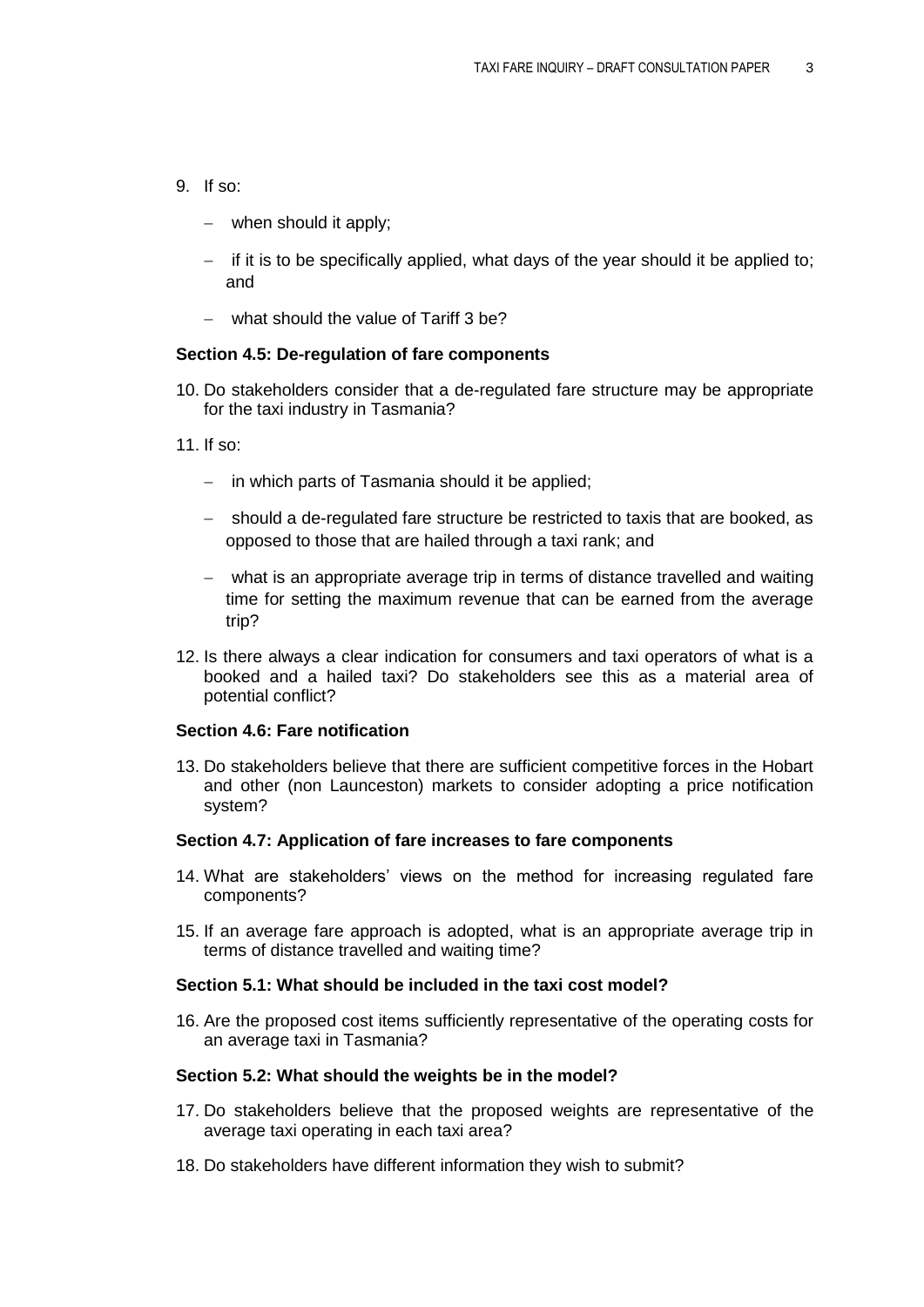### **Section 6.1: Indexation**

- 19. Do stakeholders agree with the use of independent, publicly available, estimates for inflators?
- 20. Do stakeholders agree with the CIE's suggested inflators?

### **Section 6.2: Plate lease costs**

- 21. What are stakeholders' views on the option of assigning zero growth to the cost weight for plate leases?
- 22. What are stakeholders' views on the option of assigning negative growth to the cost weight for plate leases?
- 23. In the event that a negative growth factor is applied to the cost weight for plate leases, what are stakeholders' views on the value of the inflator/deflator to be applied?
- 24. When considering this issue should the Regulator consider the interests of taxi plate owners, consumers or a balance of both?

#### **Section 6.3: Driver labour costs**

- 25. Should labour costs be inflated by the ABS Wage Price Index for Tasmania (Public and Private)?
- 26. Do stakeholders have a view on an alternative measure?

#### **Section 6.4: Productivity**

- 27. What are stakeholders' views about applying a productivity adjustment to the outcomes of the taxi cost index?
- 28. Do stakeholders have any views concerning the mechanics of the productivity adjustment recommended by the CIE above?
- 29. Do stakeholders have evidence to suggest that productivity growth within the taxi industry is faster or slower than the economy wide average?

#### **Section 7.1: Initiation of reviews**

30. Do stakeholders agree with the CIE's recommendation that reviews should be initiated periodically by the price setting agency?

#### **Section 7.2: Length of regulatory period**

31. Do stakeholders agree with the CIE's recommendation that a major review should be conducted every four years with fares adjusted mechanically by the cost index each year?

#### **Section 7.3: Triggers and pass throughs**

32. Do stakeholders agree with the CIE's recommendations on triggers and pass throughs?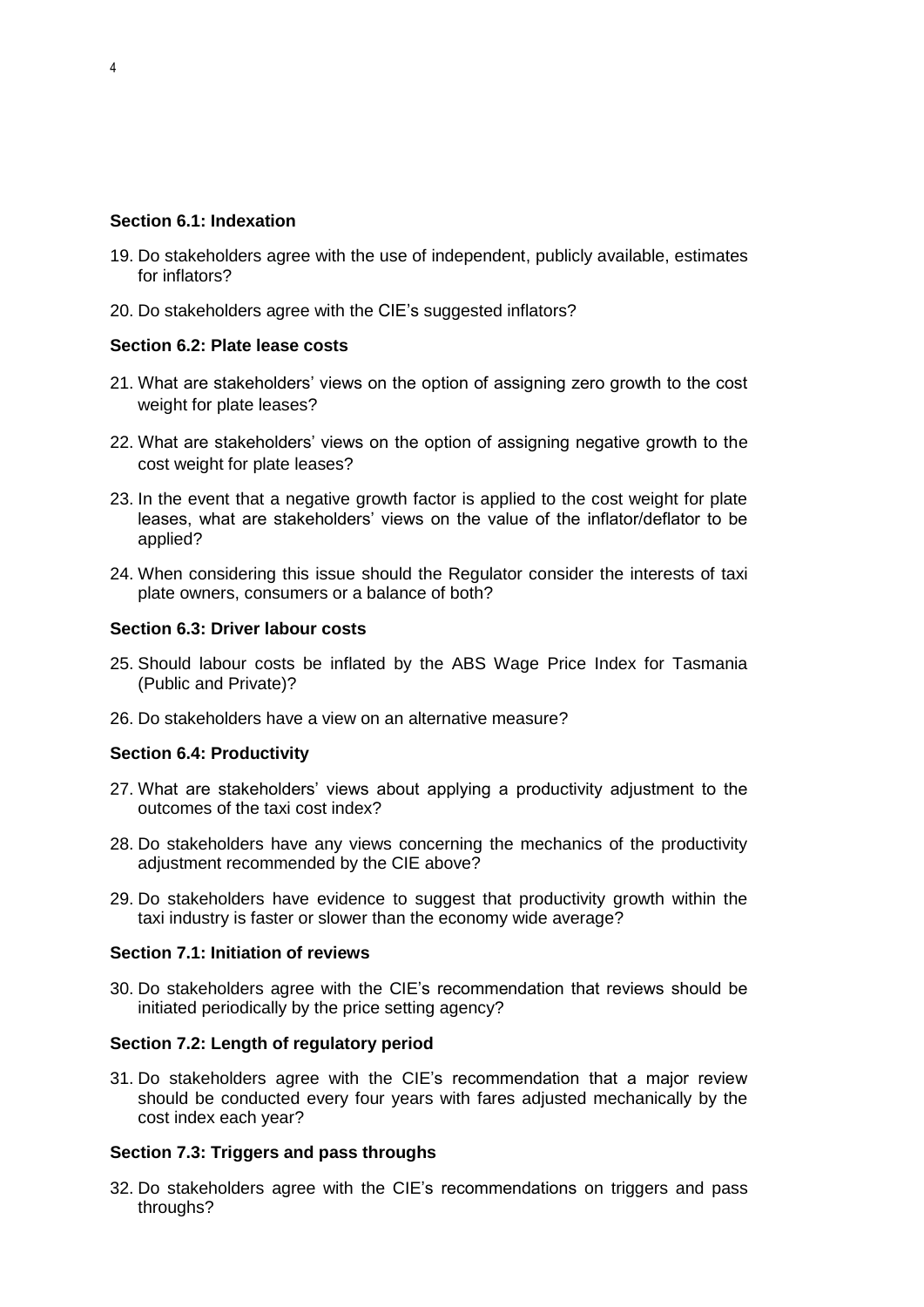- 33. What is a material threshold for allowing for cost pass throughs during review periods, considering the cost of changing meters?
- 34. Would stakeholders like to see six monthly reviews of fuel prices?
- 35. If so, considering that the fuel weight in the proposed cost index is around 12 per cent (which means that fuel price rises contribution to overall cost increases is 12 per cent multiplied by the fuel price rise) what would be the threshold for a material change to fuel prices?

#### **Section 7.4: Consultation during reviews**

- 36. How much consultation would stakeholders like during major reviews?
- 37. Do stakeholders agree with the CIE's recommendations on consultation?
- 38. Do stakeholders believe a shortened process, such as one round of written submission and a draft and final report would be sufficient?
- 39. Do stakeholders want a public hearing?
- 40. Do stakeholders agree that consultation is not necessary for annual reviews using the mechanical formula?

#### **Section 7.5: Agency undertaking the review**

41. Who should undertake taxi fare regulation?

#### **Section 7.6: Funding future reviews**

42. Subject to the adoption of the review process recommended by the CIE, in funding future reviews, are stakeholders supportive of licence fees being increased to fund those reviews if required?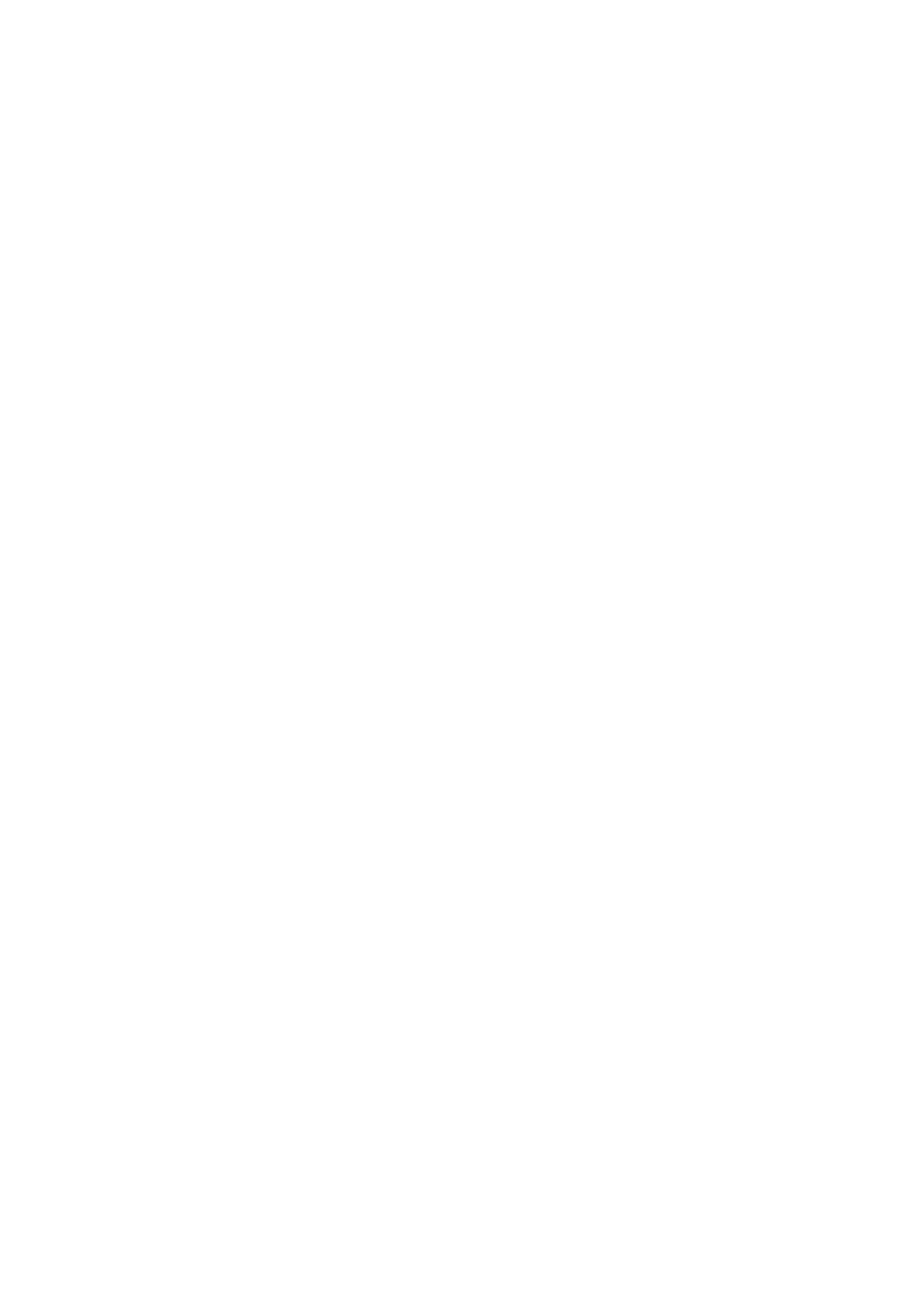## <span id="page-12-0"></span>**2 TAXI INDUSTRY OVERVIEW<sup>1</sup>**

This section provides a brief overview of the taxi industry in Tasmania including the structure of current fares. It is provided for information with subsequent sections addressing specific components of taxi fare regulation and requesting comment.

## <span id="page-12-1"></span>**2.1 The taxi industry**

The Tasmania taxi industry involves many players and the relationships between these players can be complex. In some cases a single organisation (or individual) can be involved in multiple parts of the supply chain, whilst in others it is separated out into distinct components. The relationship between taxi industry players is summarised in [Figure 2.1.](#page-12-2)



#### <span id="page-12-2"></span>**Figure 2.1: Relationship between taxi industry players**

Source: The CIE

Taxi operators are required to hold a licence plate issued by the Department of Infrastructure Energy and Resources (DIER). There are four different types of licences:

- a perpetual taxi licence, which as the names suggests, continues indefinitely;
- an owner-operator taxi licence that must be operated by the person owning the licence and hence the owner must be an accredited operator;
- a wheelchair accessible taxi (WAT) licence; and

 $1$  This chapter has been recreated from the CIE's draft report.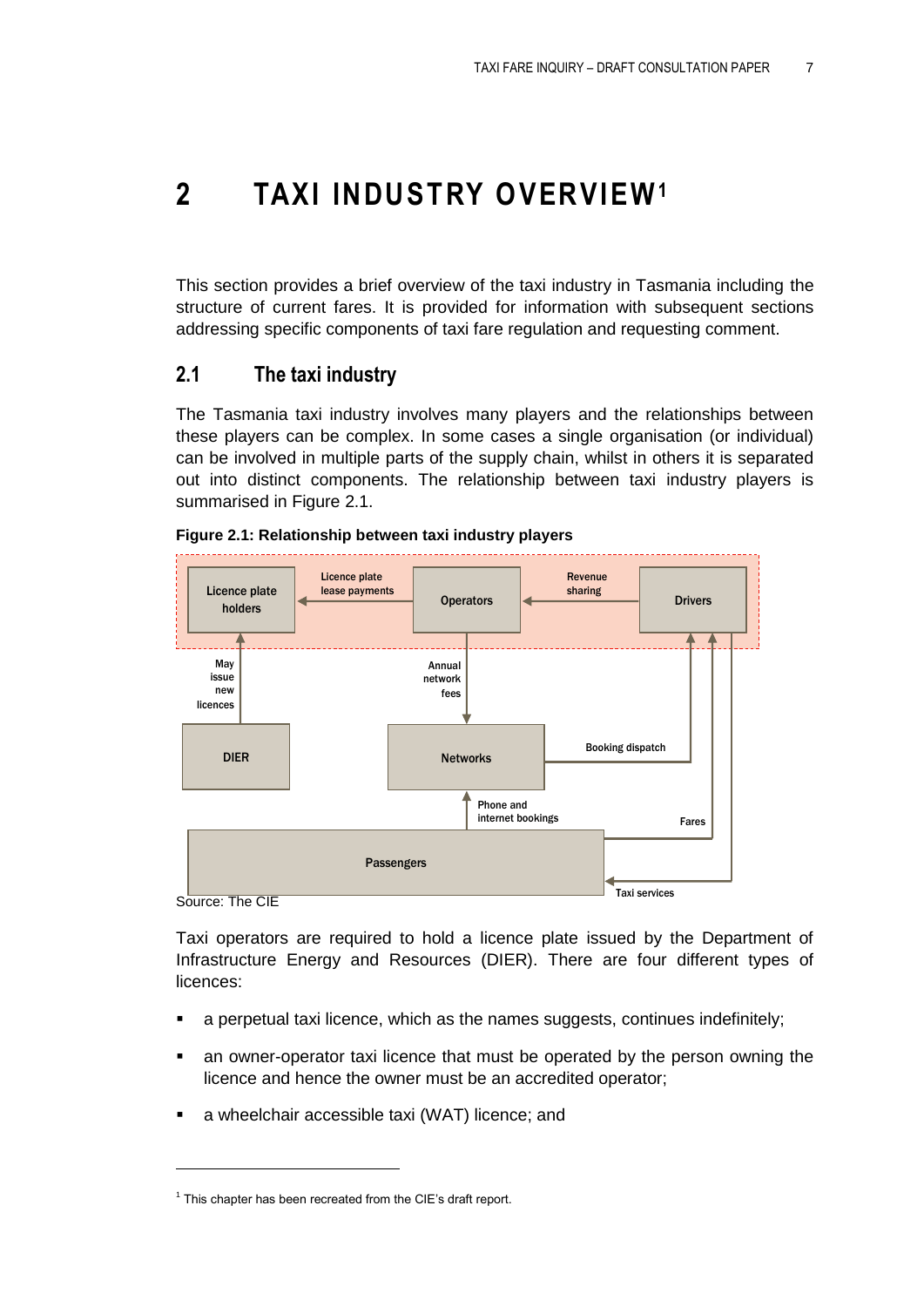a temporary taxi licence, which expires after a period of time, cannot be traded and can only be issued to an accredited operator.

Taxi licences also apply to specific taxi areas, of which there are 24 in Tasmania.

Licence plate holders can either operate a taxi themselves or earn a rate of return on their asset by leasing the licence plate to a separate operator, depending on the type of licence. Operators are responsible for various costs associated with operating a taxi, including purchasing or leasing the vehicle, vehicle maintenance, insurance and network fees. Operators can drive the taxi themselves or hire a driver (or both).

In Tasmania, fare revenue is generally split between the operator and the driver based on an agreed percentage (normally on a 50:50 basis). The Regulator understands that these arrangements are not regulated. Consultation suggests that the share of revenue returned to taxi drivers can be as low as 40 per cent.

The arrangements for supplying taxi services can vary considerably. In some cases, the licence plate holder, the operator and the driver may be the same person. In other cases they may be completely separate.

Passengers can obtain a cab from either:

- a taxi rank;
- by hailing one down on the street; or
- by booking over the telephone, via the internet with an authorised taxi network or through smart phone applications.

In Tasmania, based on information provided during the initial consultation phase, the Regulator understands that as much as 80 per cent of taxi services are provided through bookings.

### <span id="page-13-0"></span>**2.2 Taxi fares in Tasmania**

The 24 licence areas fit into three different fares bands:

- (a) Hobart, Launceston, Devonport, Burnie, West Tamar, Ulverstone and Perth
- (b) King Island and Flinders Island; and
- (c) other areas not listed in (a) and (b).

WATs can also charge different fares for passengers that require wheelchair accessibility, although this is currently being reviewed, separately by DIER.

Current taxi fares are set out in [Table 2.1.](#page-14-0)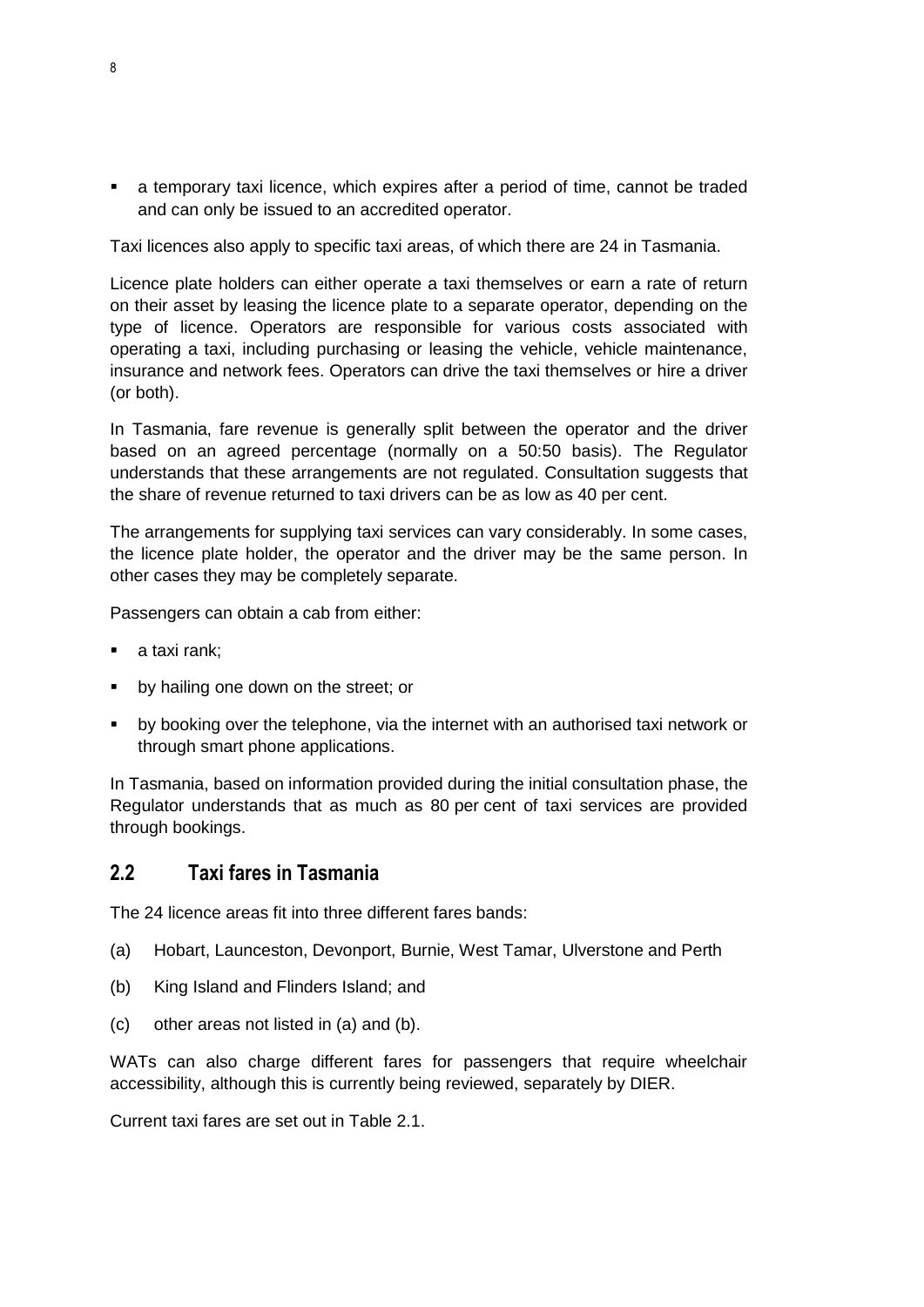| <b>Fare component</b>   | Major areas <sup>a</sup> | Other | <b>King/Flinders Island</b> |  |
|-------------------------|--------------------------|-------|-----------------------------|--|
|                         | \$                       | \$    |                             |  |
| Flagfall                | 3.40                     | 3.40  | 4.90                        |  |
| Tariff 1 (per km)       | 1.84                     | 1.81  | 2.05                        |  |
| Tariff 2 (per km)       | 2.20                     | 2.17  | 2.46                        |  |
| Waiting time (per hour) | 36.26                    | 35.31 | 41.49                       |  |

#### <span id="page-14-0"></span>**Table 2.1: Current taxi fares**

a) Hobart, Launceston, Devonport, Burnie, West Tamar, Ulverstone and Perth Source: DIER.

The process for setting taxi fares currently takes the existing level and structure of fares and focuses on the change that should be applied to this. The change in fares has been made using either the CPI or a cost index since 2003. More detail about the current arrangements is outlined at Chapter 3 of the CIE's draft report.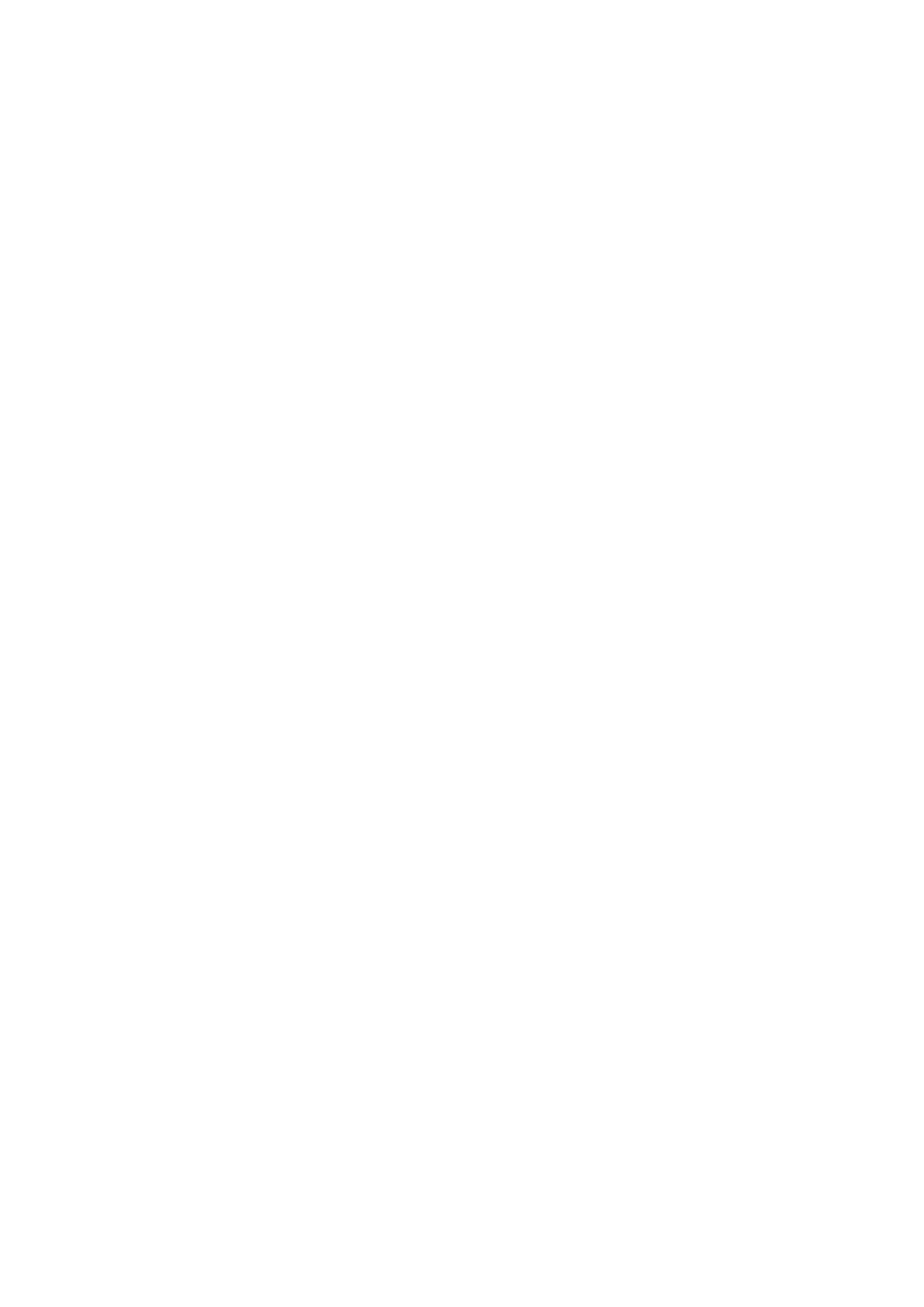## <span id="page-16-0"></span>**3 OBJECTIVES OF TAXI FARE REGULATION**

This section discusses the objectives of taxi fare regulation which is an important preliminary step in determining a methodology for setting fares. Without clear objectives, there is a greater risk of incurring unintended outcomes not desired by policy makers and stakeholders. Thus clear objectives are required to ensured a methodology is developed with the aim of achieving those objectives.

The CIE in their draft report considered the objectives of taxi fare setting regulation in Tasmania. In reviewing these objectives, the CIE concluded that in Tasmania "There is a lack of clear objectives and process in the fare setting process".

In considering possible objectives for the Tasmanian taxi industry, the CIE reviewed:

- international and Australian best practice guidelines for regulation including from the OECD, COAG, the ACCC and the UK Department for Business Innovation and Skills;
- pricing principles specific to the taxi industry with reference to NSW;
- the intent of the *Taxi and Luxury Hire Car Industries Act 2008<sup>2</sup>; and*
- undertook initial consultation with government stakeholders and industry in Tasmania.

the CIE suggested that the objectives of taxi fare regulation in Tasmania should be as follows:

―The objectives of taxi fare regulation should reflect the interests of consumers. This is consistent with the principles of economic regulation more generally and with the intent of the *Taxi and Luxury Hire Car Industries Act 2008*. Fare regulation should:

- aim to set fares that are economically efficient, both in terms of level and structure. Specifically, the regulated fares should seek to:
	- o reflect the efficient cost of providing the service;

 $\overline{a}$ 

- o protect consumers from the abuse of market power; and
- o ensure that there are no cross-subsidies between groups of customers.

<sup>2</sup> The intent of this Act is, in respect of taxi services, to ensure the provision of a safe, demand responsive, taxi transport system in Tasmania that adequately meets the needs of consumers.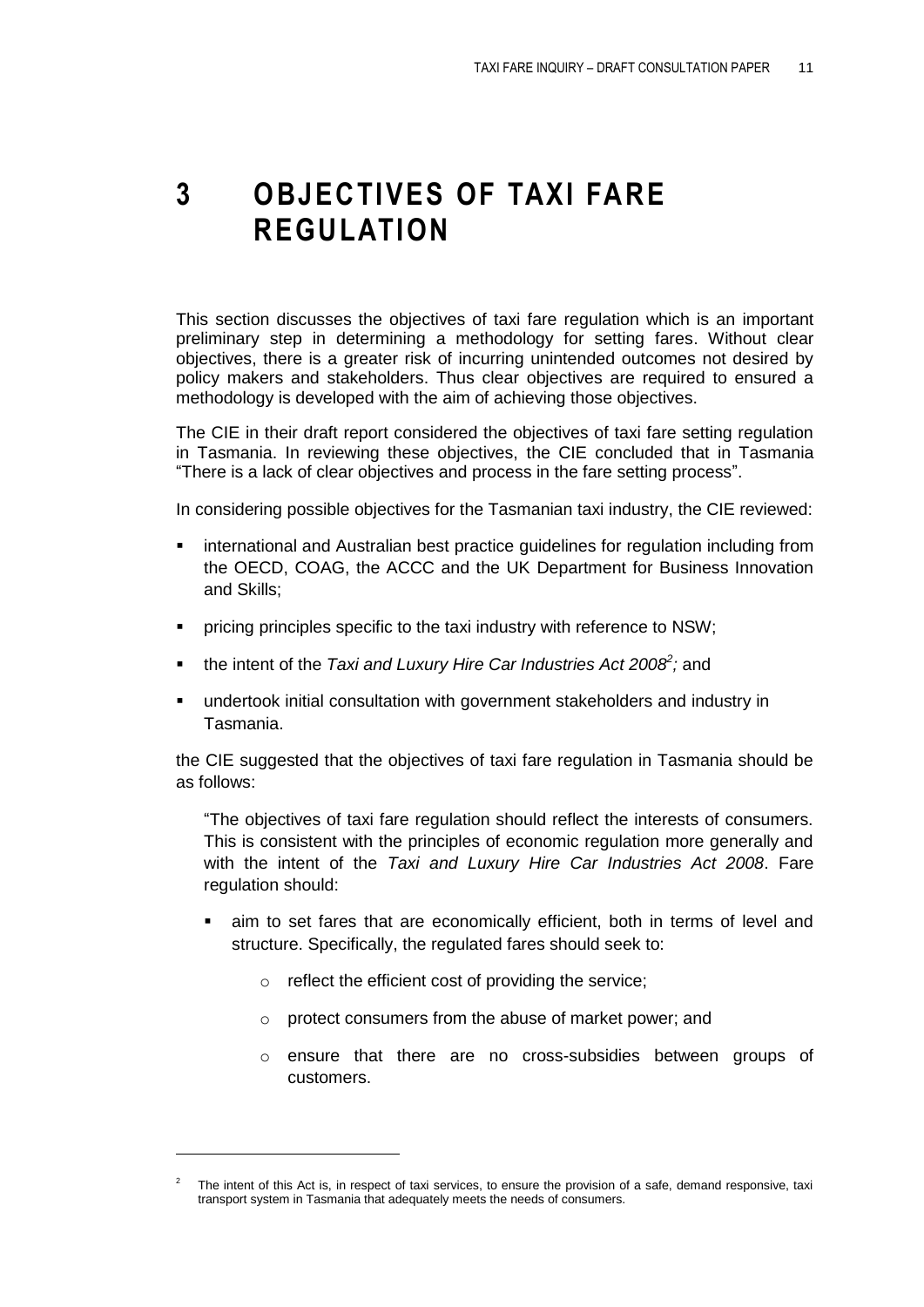- allow a standard of service, including availability and safety, that consumers are willing to pay for; and
- **•** provide incentives for the industry to improve efficiency."

The Regulator seeks stakeholder comments on the CIEs suggested objectives of taxi fare regulation in Tasmania.

The above objectives focus on the consumer of taxi services.

Another common objective in economic regulation is the viability of the industry that is being regulated. In this light, Section 31 of the *Economic Regulator Act 2009*  outlines matters to be considered by the Regulator when undertaking investigations of monopoly providers. Section 31 of the Act notes, "In a monopoly provider investigation, the Regulator is to consider the following matters":

- 31(d) if appropriate, the need for a reasonable return (including the payment of dividends) on the assets of a monopoly provider; and
- 31(g) the need for the monopoly provider to be financially viable.

These matters are to be considered in conjunction with other matters related to protecting consumers from the adverse effects of the exercising of monopoly power. The intention of the above clauses is generally to ensure prices are not set too low that may compromise the ability of the industry to continue to provide reasonable services.

Through the initial consultation with stakeholders, industry viability was a matter raised by stakeholders.

The CIE considered that industry viability was important "only insofar as it ensures that customers receive a service that meets their needs".  $3$ 

This view is generally consistent with broader regulatory precedent (and the matters noted above in the *Economic Regulator Act 2009*). This is because if prices are regulated to recover efficient costs then:

- industry will cover all of its costs;
- **EXED** industry will obtain a return commensurate with a competitive market outcome; and
- industry will be financially viable.

The difficulty with the taxi industry is that by setting a price that recovers the efficient cost of providing services this may put at risk the financial viability of some players in the industry.

 $3$  See The CIE (2012) "Setting taxi fares in Tasmania" Draft Report, p.19.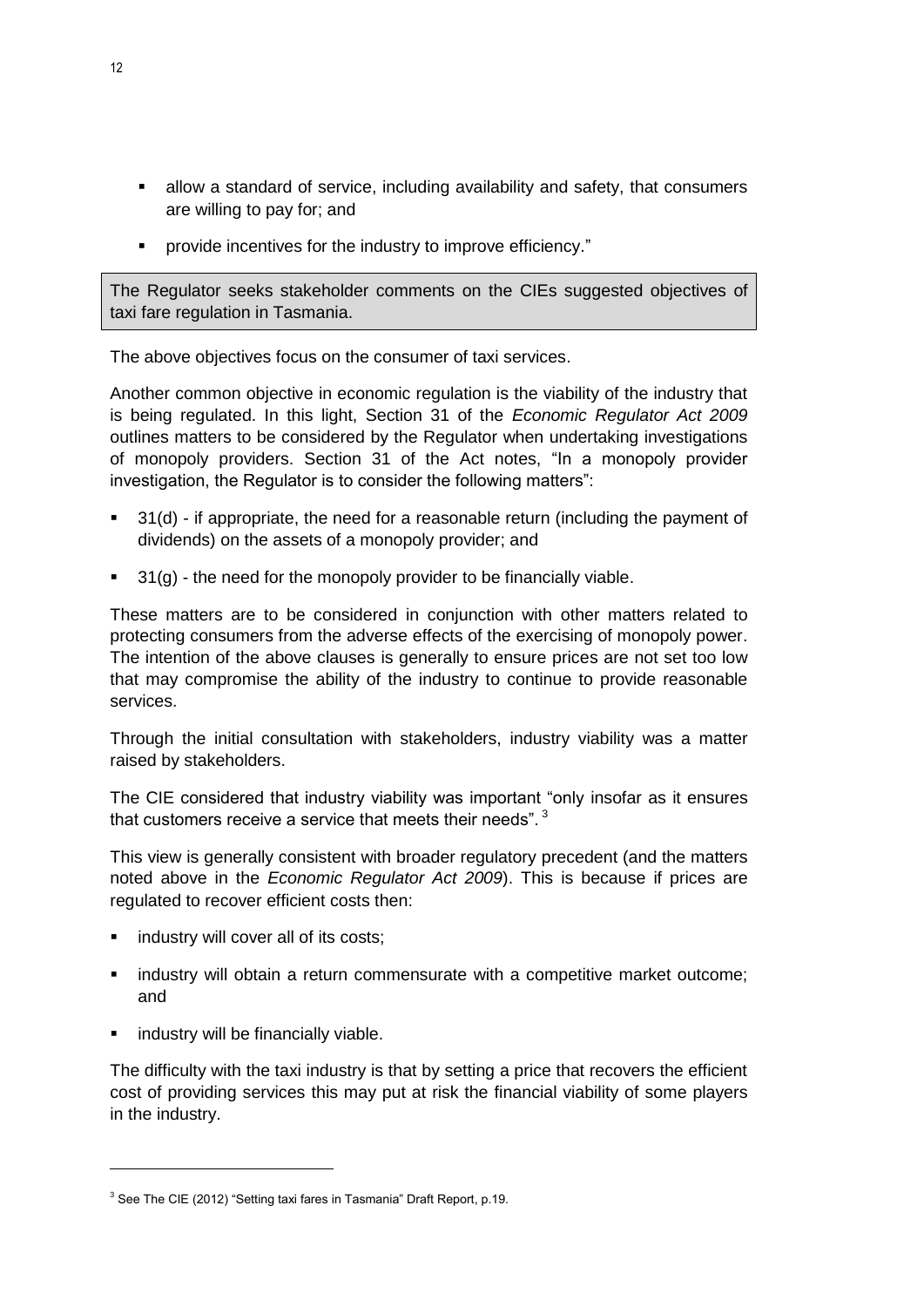This is because taxi fare revenue is currently used to recover more than the efficient cost of operating a taxi. Taxi fare revenue currently is used to pay rental payments to lease plate owners. However this plate lease cost is not an efficient economic cost. Rather, the plate lease cost represents the financial value of plate leases that arises due to restrictions on the supply of lease plates, known as an "economic rent". If the market for lease plates was competitive and there were no restrictions on supply, new entrants would enter the market thereby reducing the value of lease plates, lease costs to operators and ultimately fares. In other industries, regulators keep a check on potential economic rents by only allowing for efficient economic costs to be included when determining prices.

The difficulty in the taxi industry is that this economic rent has largely been created by governments by restricting the supply of lease plates. This has created a market for individuals to purchase and own lease plates as an investment but not operate taxis themselves. As with any investment, investors expect a rate of return on that investment (and funds to assist in paying off loans that may have funded that investment), which is provided through the lease payments paid by operators. This cost though is funded by consumers through higher fares.

The Regulator recognises that this is a difficult issue and one which has received considerable attention in NSW and Victoria over the past year<sup>4</sup>. Possible ways of addressing this issue are discussed in Section [6.2](#page-35-0) however a decision on how to address it will be impacted by the objective taken with respect to lease plates.

Should maintaining the value of taxi plates, and in turn the value of lease payments in relation to those plates, be included as an objective in setting taxi fares?

<sup>&</sup>lt;sup>4</sup> See IPART (2012) "Review of Taxi Fares in NSW, Maximum Fares from July 2012 Final Report", IPART (2012) ―Annual Taxi Licence Release for Sydney 2013/14 Draft Report‖ and Taxi Service Commission (Victoria) (2012) ―Customer First: Safety, Service, Choice – Taxi Industry Inquiry Final Report‖, December 2012,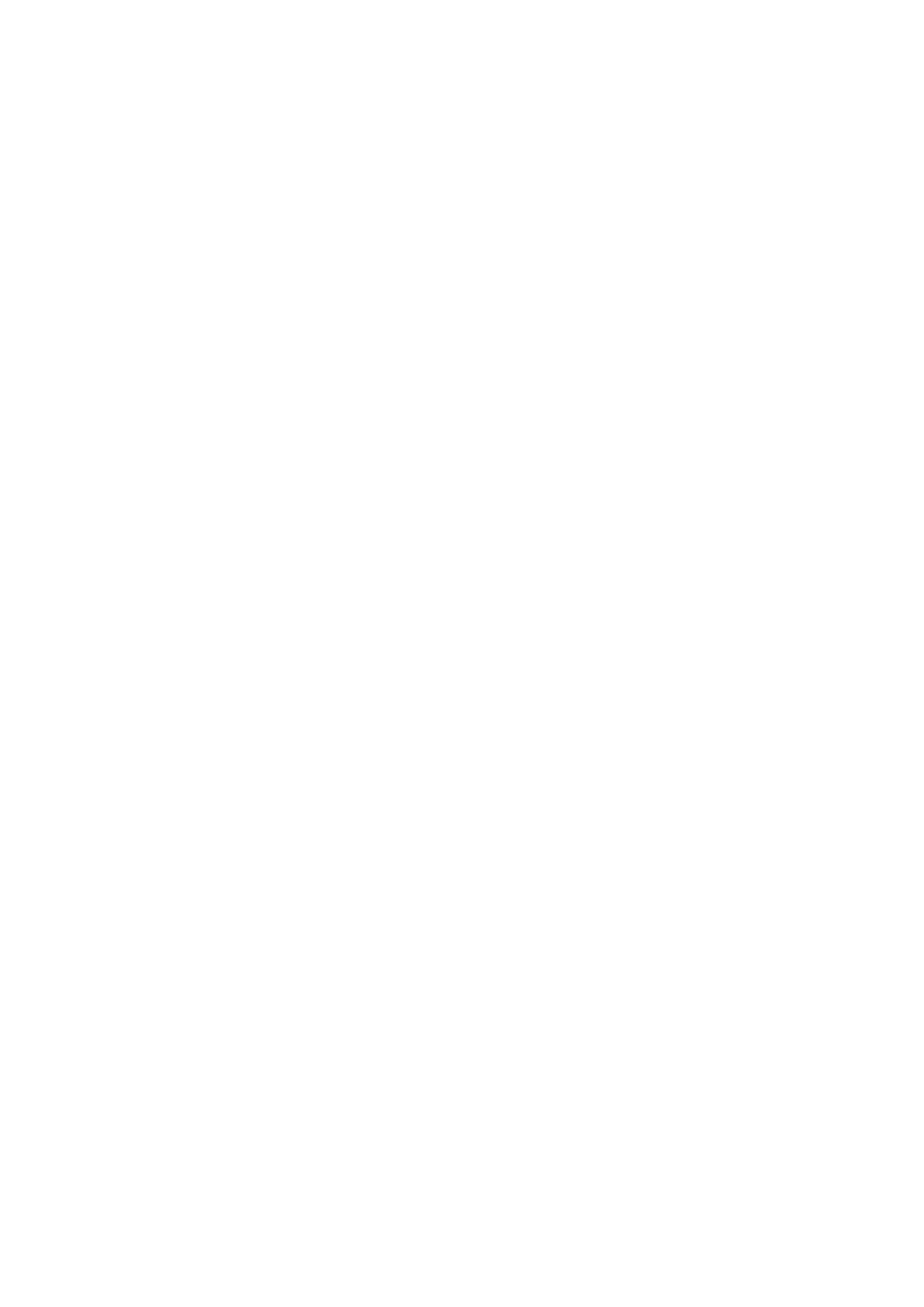## <span id="page-20-0"></span>**4 FARE STRUCTURE**

This section discusses options for structuring taxi fares including how cost increases may be applied to the components of fare increases.

The current fare structure splits charges between the following items:

- Flagfall which is the amount on the meter when the taxi is hired;
- Distance rate a kilometre based charge for the distance travelled in a taxi. There are two kilometre based charges for different times of the day (one between 6am and 8pm and, a second higher charge, between 8pm and 6am); and
- Waiting time which is added to the fare instead of the distance rate when the taxi is stopped, or travelling at less than a particular speed.

While there are slightly higher charges between the different taxi zones of Tasmania and for WATs, the charging structure remains the same.

Initial consultation with the taxi industry suggested that the majority of the industry may be satisfied with the existing structure of fares.

However, the CIE noted some alternative options to consider in structuring fares. These are discussed in more detail below.

## <span id="page-20-1"></span>**4.1 Higher flagfall**

From the initial consultation with industry the Regulator understands that it may be difficult to access a taxi in certain suburban areas. Drivers may be discouraged from pick-ups in suburban areas for a number of reasons including that the value of fares in such areas is too low. This is because many passengers may only want a short trip within a suburban area which would attract a low distance based charged. As such, drivers received a small return for their work within suburban areas and may wish to remain in busy city areas or at the airport where than can attract a higher fare.

A possible solution to this problem is to increase the flagfall relative to the distance based charge to provide for a greater return on short trips. In theory this may provide for greater access of taxis in suburban areas that attract smaller trips.

However, the Regulator also understands that many taxi users in suburban areas are pensioners and low income earners. Given this, many of these users may not be able to afford the higher fares that would result from this fare structure. Furthermore, the Regulator appreciates that some low income customers such as pensioners may prefer the certainty of lower fixed fees. Thus whilst a higher flag fall may provide for greater supply of taxis in suburban areas, demand for taxis may fall.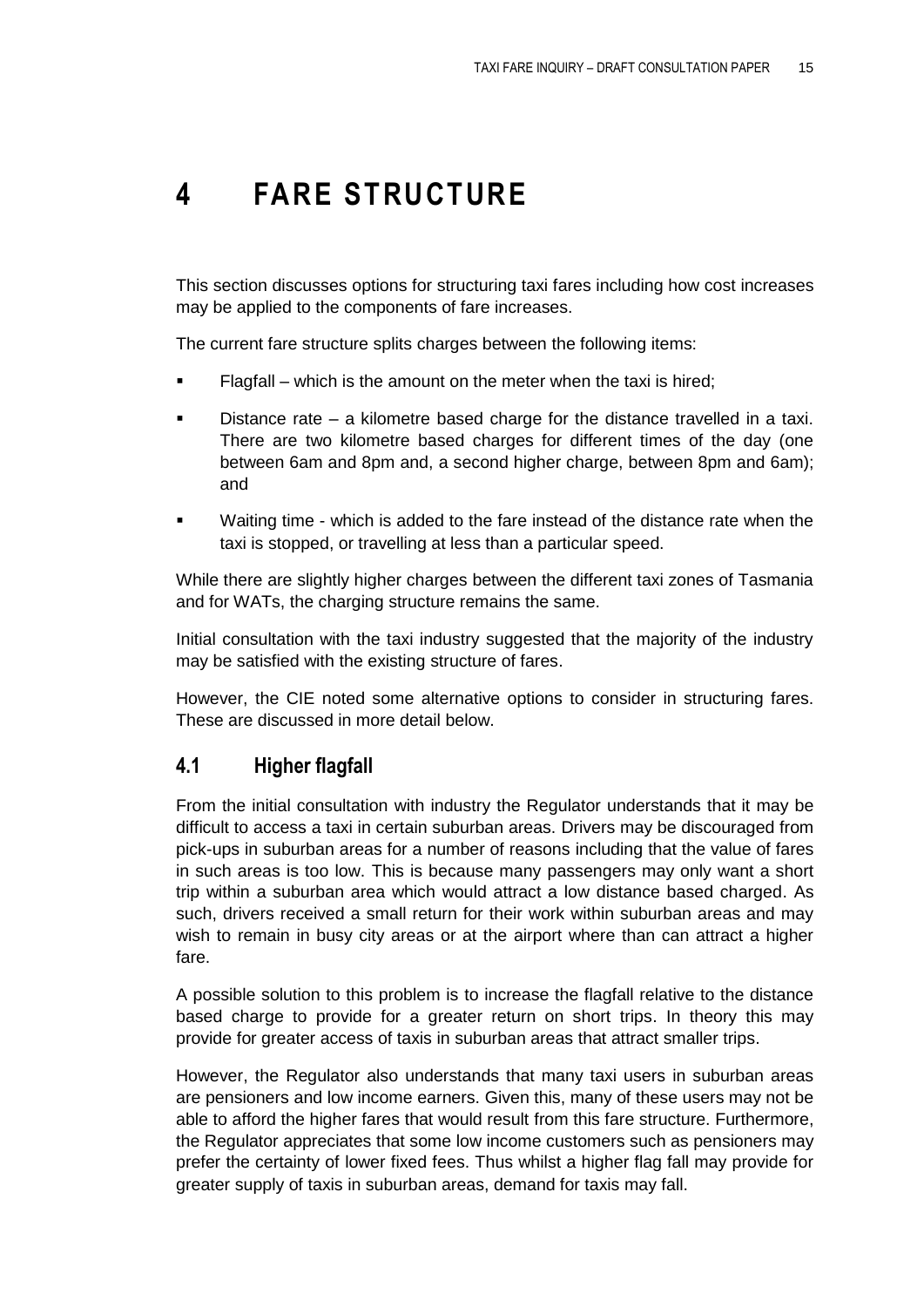Setting the appropriate flagfall level would therefore appear to be about balancing accessibility of taxis with affordability for lower income earners.

Is access to taxis within suburban areas an issue for stakeholders?

Should the flagfall charge be raised (and the distance based charge reduced in proportion) to encourage more drivers to operate within suburban areas?

## <span id="page-21-0"></span>**4.2 Booking fee**

In many other jurisdictions customer's who pre-book a taxi are charged a booking fee. The rationale for the booking fee is to compensate the driver for the costs involved in getting to the passenger. A booking fee may also assist some customers that may find it difficult to obtain a taxi perhaps due to their location or those customers seeking a short trip only.

However, there are complications in setting the booking fee because the costs involved in travelling to pick up passengers will vary depending on their location. Furthermore, the Regulator understands that up to 80 per cent of fares are currently booked in Tasmania. The CIE notes that since most passenger trips are booked through the network, the distinction between implementing a booking fee and raising the flag fall is diminished.<sup>5</sup> Indeed, if a booking fee was introduced, it would need to be off-set by reductions in other fare components such that it did not increase the overall fare level.

Do stakeholders see the need for a booking fee in Tasmania?

## <span id="page-21-1"></span>**4.3 Tariff 2**

 $\overline{a}$ 

In Tasmania a higher distance based charge (Tariff 2) is charged between 8 pm and 6 am on weekdays and all day on weekends and public holidays. This charge is approximately 20 per cent higher than Tariff 1. DIER notes that "This increase in fares leads to a corresponding increase in driver revenue, which may serve to offset the negative aspects of working at less attractive times" $6$ .

In NSW, a night time surcharge is charged rather than a broader Tariff 2 as applies in Tasmania. The Independent Pricing and Regulator Tribunal (IPART – the body responsible for regulated taxi fares in NSW) noted that that rationale for the night time surcharge is:

to compensate drivers for periods of lower demand;

 $5$  See The CIE (2012) "Setting taxi fares in Tasmania" Draft Report, p.45.

<sup>6</sup> DIER (2005) ―Review of the Taxi and Luxury Hire Car Industries Act 1995, *Paper 2 – Taxi Fare Setting and Driver Pay and Conditions*‖ December, p.41.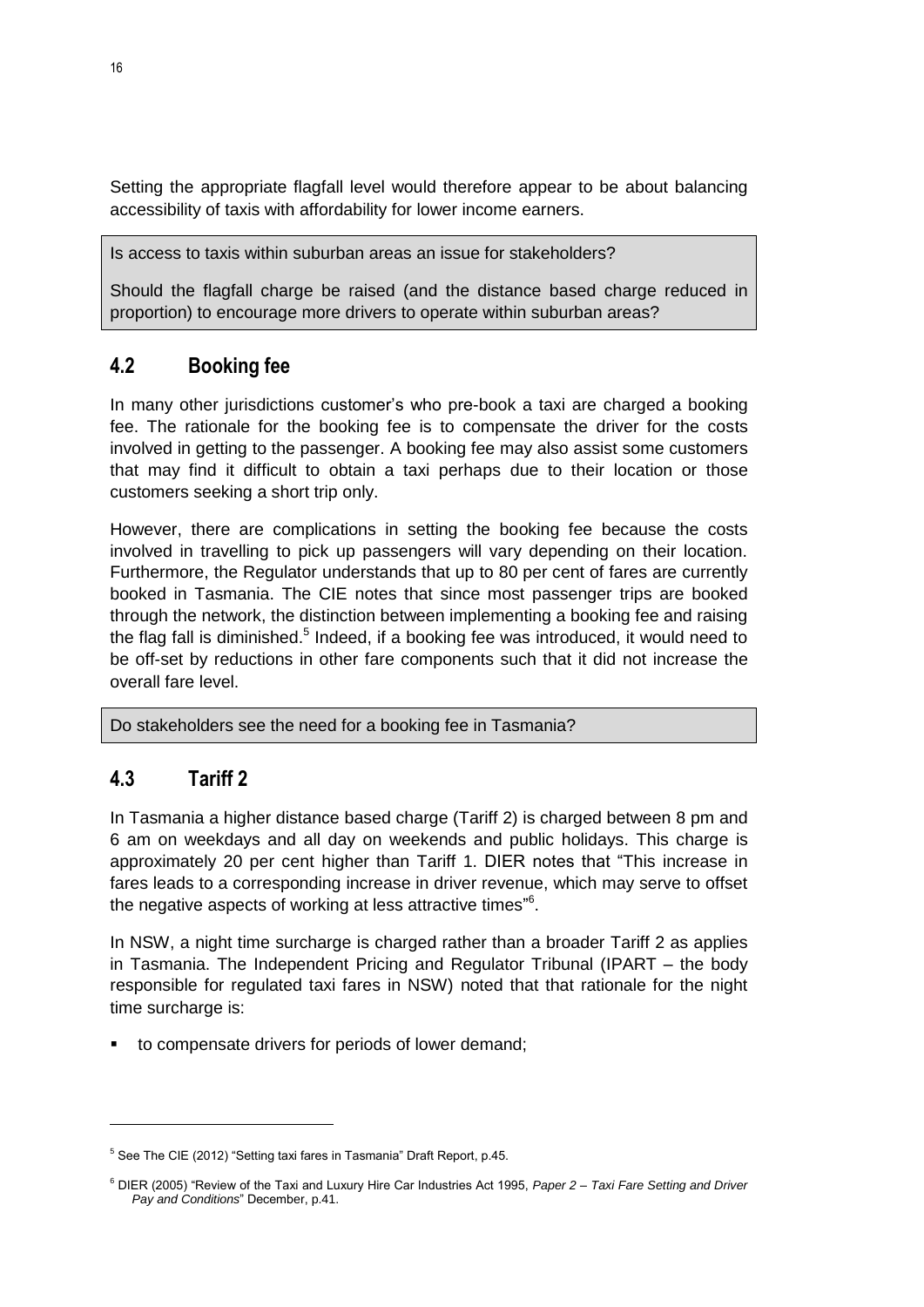- to raise taxi earnings in night periods to compensate drivers for unsocial hours; and
- to help ensure a reasonable level of taxi supply in night periods.<sup>7</sup>

However, this surcharge has been restricted to the night time. This is because in NSW IPART considers that there is no evidence of a shortage of supply of taxis during the day on weekends in urban areas. IPART also considers that there is also insufficient evidence to suggest that a fare premium is required to compensate drivers for additional safety risks involved in working during the day on weekends and public holidays as is the case with late night driving.  $8$ 

The CIE, in its draft report, indicates that evidence from other States suggests that the relationship between the level of fares and drivers compensation is weak.<sup>9</sup> The CIE notes that the impact of higher fares on driver earnings could potentially be eroded by a range of factors including:

- less demand due to the higher fares;
- **nata)** more taxis on the road competing to receive the higher fares; and
- higher payments to operators, with some drivers willing to receive less than the current 50 per cent share of fare revenue.

The CIE notes that raising Tariff 2 may not actually increase driver earnings to any significant extent, raising the question of whether it is actually needed, particularly during the non-peak times when Tariff 2 is active. The CIE also notes that the period during which higher tariffs apply is somewhat arbitrary and appears to vary significantly across States. There may be a case for higher tariffs in peak periods, such as Friday and Saturday nights.<sup>10</sup>

Do stakeholders believe that a Tariff 2 is required in Tasmania?

If so, is the current timeframe appropriate? Should it be shortened or lengthened?

## <span id="page-22-0"></span>**4.4 Tariff 3**

During the initial consultation, stakeholders suggested a new Tariff 3 should be considered for particular times when it is difficult to source drivers. This Tariff 3 could apply broadly to late night weekend shifts and public holidays or for specific times of the year when there is sufficient evidence that attracting drivers is difficult.

 $\overline{a}$ 

<sup>&</sup>lt;sup>7</sup> IPART (2012) "Issues Paper: Review of Taxi Fares in NSW, Maximum Fares from July 2012", p.32.

 $8$  IPART (2012) "Review of Taxi Fares in NSW, Maximum Fares from July 2012 Final Report", p.53.

 $9$  See The CIE (2012) "Setting taxi fares in Tasmania" Draft Report, p.46.

 $10$  Ibid pp. 47.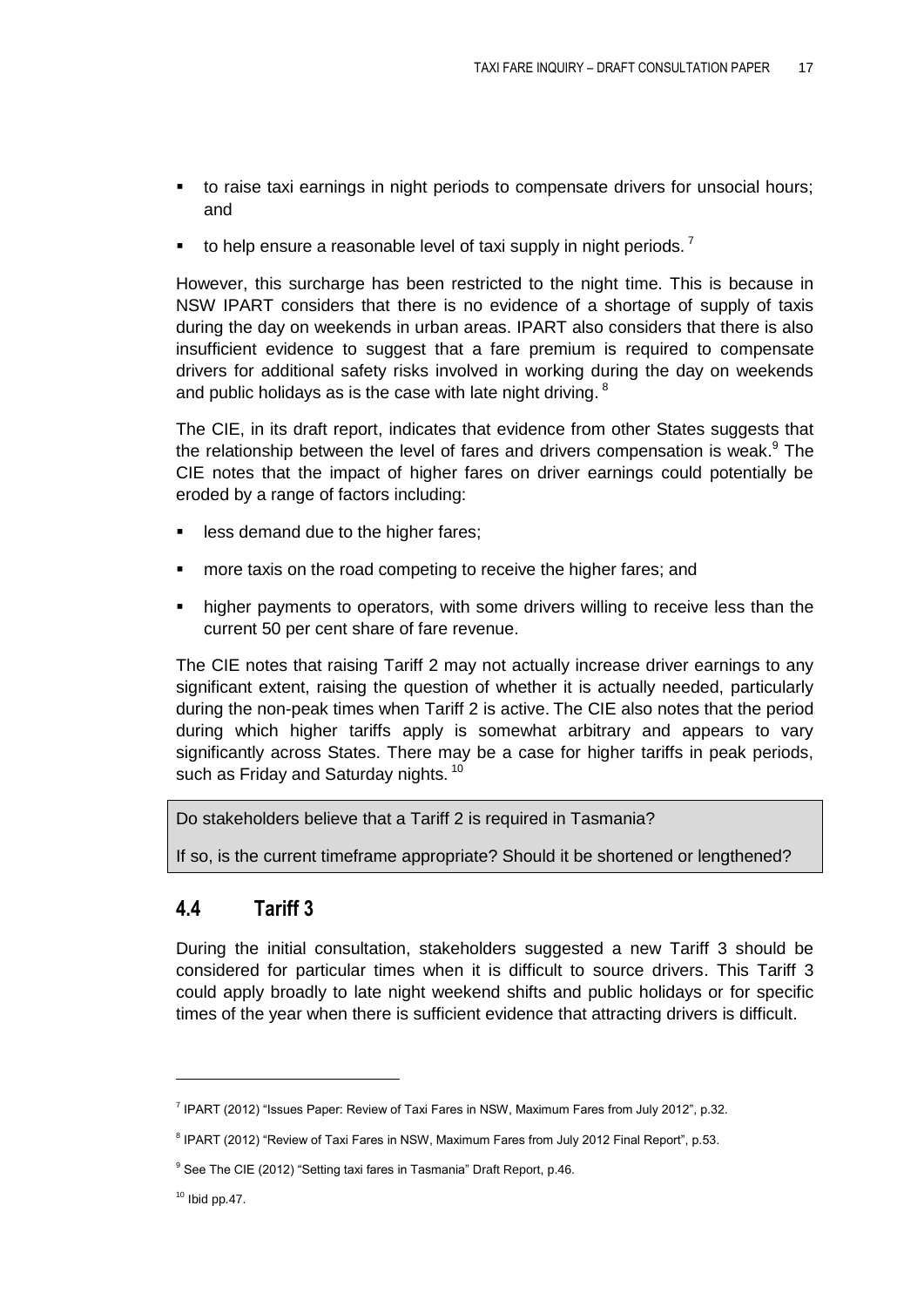If Tariff 3 is applied broadly it may have the same impact on driver income as discussed above in section 4.3. This may suggest that the objectives of introducing a broad based Tariff 3 would be better addressed through adjustments to Tariff 2 perhaps by shortening the length of time Tariff 2 applies for and possibly increasing its level. In this manner, drivers would be compensated for shifts that may involve unsociable hours or be more likely to attract unsavoury or violent passengers.

A specific Tariff 3 may have the advantage of specifically targeting those particular days of the year in which driver supply is particularly weak. From the initial consultation the Regulator understands that these days include Christmas Eve, New Years Eve and AFL grand final day. The Regulator understands that in Western Australia a surcharge is applied between 12 am and midnight on Christmas Day and between 6 pm and 6 am New Years Eve/Day.<sup>11</sup>

Alternatively, given that there may be only few instances of this, the Regulator considers that perhaps it should be left to industry to determine how best to serve consumers on these days. This may mean if operators would like to attract more drivers then they may need to provide a greater share of fare revenue during these particular shifts.

Should a Tariff 3 be introduced into the fare structure?

If so:

- when should it apply;
- what days of the year should it be applied to; and
- what should the value of Tariff 3 be?

## <span id="page-23-0"></span>**4.5 De-regulation of fare components**

In their draft report, the CIE raised an option of setting the maximum fare for an average trip and allowing industry to determine their own fare structure. Under this approach the regulator could determine the maximum amount of revenue that could be earned from an 'average trip'. Following this, each network owner/operator would submit to the Regulator their proposed fare structure that would recover the same revenue on this average trip. This would involve a decision, at minimum, on the relative size of the flag fall and the distance based charge.

For example, the CIE noted that the current average fare may be \$19.33 based on an average trip specified as eight kilometres with two minutes of waiting time. If average costs rose by three per cent, this would increase to \$19.90. In a de-regulated fare structure environment, network operators would be able to set their flag fall anywhere between \$0 and \$19.90 and their corresponding distance charge anywhere between \$2.50 per kilometre and \$0 so long as the value of the

<sup>18</sup>

<sup>11</sup> See http://www.transport.wa.gov.au/taxis/15154.asp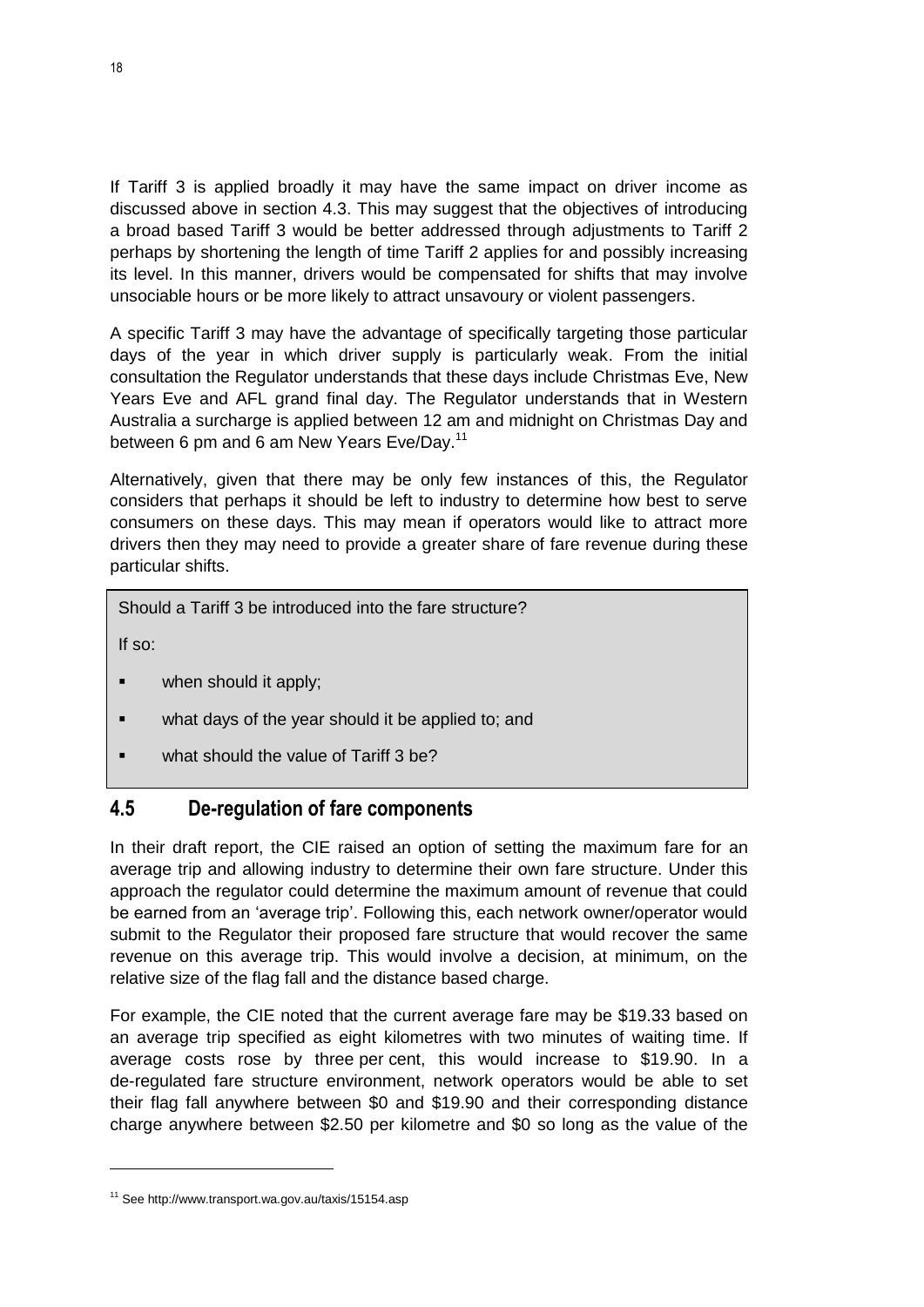average trip was still \$19.90. Using these extremes, a one kilometre fare could range between \$2.50 and \$19.90 and a 25 kilometre trip could range from \$19.90 to \$62.20 depending on the fare structure chosen by the network operator. The CIE in its draft report acknowledge that "while large fare differentials would be possible in a de-regulated environment, it is also unlikely. It is more likely that all networks would choose a fare structure somewhere between these extremes". <sup>12</sup>

The logic behind this approach is that operators are closer to the industry and thus may be better placed to determine the optimal fare structure. The CIE notes that this is conceptually similar to the weighted average price cap approach that has been widely applied to regulator decisions in other industries.<sup>13</sup> A weighted average price cap form of regulation is noted as being welfare improving for consumers and producers in a natural monopoly setting and the Australian Energy Regulator adopts this approach for monopoly electricity distribution companies. The Australian Energy Regulator notes that the weighted average price approach provides the highest incentive for efficient prices of the alternative forms of regulation that it has considered.<sup>14</sup> This would suggest that perhaps a weighted average price cap may be appropriate for some monopoly providers of taxi services in Tasmania.

However, in NSW, IPART determines a weighted average price cap for its regulation of electricity retailers which is not in a natural monopoly setting. Each year regulated electricity retailers submit a tariff structure that matches this weighted average price cap based on their expectation of the numbers of customers served and the volume of demand. Furthermore, each year IPART allows for a weighted average price increase and regulated retailers are free to adjust their regulated tariffs as long as the new weighted average price cap is met. This can potentially lead to large fluctuations in individual tariffs. However, IPART note that they believe there is sufficient competition in the metro NSW market to ensure these fluctuations are minimal and subject to competitive pressures<sup>15</sup>. Indeed this process appears to have been effective since it was introduced in 2007.

Based on this logic, this would suggest that a de-regulated fare structure may be suitable for consideration in Hobart where there are four network operators currently. Consumers would have the ability to decide to book a taxi with a different operator if they did not like the fare structure on offer from a particular operator. Hence this competitive pressure would ensure that all network operators set what they perceive to be an optimal fare structure to compete with each other for the available demand.

 $\overline{a}$ 

<sup>&</sup>lt;sup>12</sup> The CIE (2012) "Setting taxi fares in Tasmania" Draft Report, p.83.

 $13$  Ibid p.42.

<sup>&</sup>lt;sup>14</sup> See Australian Energy Regulator (2012) "Matters relevant to the framework and approach, ACT and NSW DNSPs 2014-19: control mechanisms for standard control electricity distribution services in NSW and the ACT‖ April, p.9.

 $15$  See IPART (2012) "Review of regulated retail prices and charges for electricity 2013 to 2016 – Issues Paper". pp.36-37.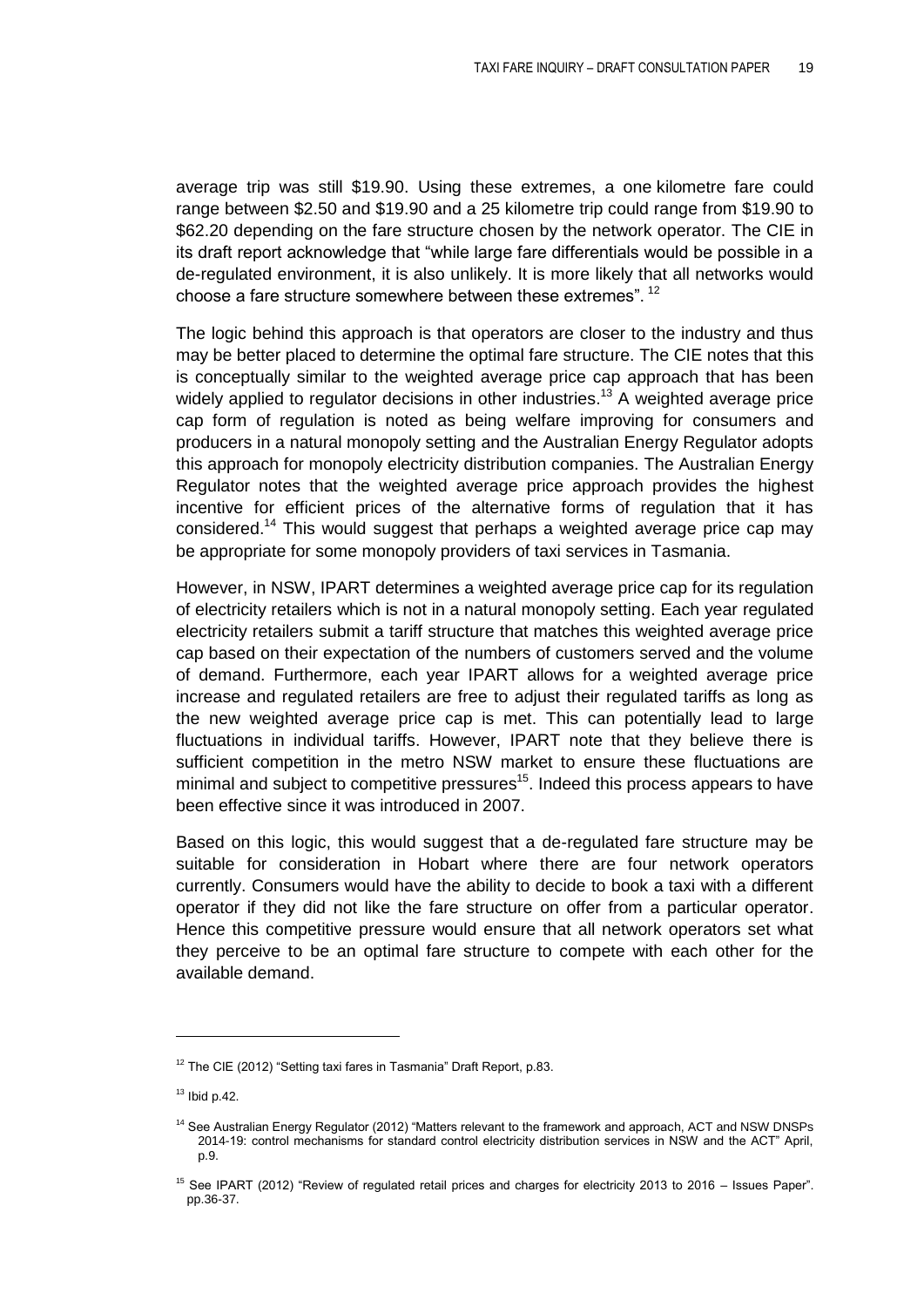However, as discussed above, the theory of weighted average price cap regulation has focused primarily within the natural monopoly setting. The CIE note that in a competitive taxi industry there may be complex interactions between pricing policies chosen by different networks that may influence the effectiveness of a weighted average price cap. For example, if some taxis were able to effectively target particular segments of the market (e.g. longer trips) and set their fares accordingly, they may be able to benefit from a fare structure that disadvantages some customers. This will depend on their ability to segment the market to their advantage.<sup>16</sup> However, the CIE note that in practice it is difficult for drivers and operators to choose which trips to service, particularly in a market where a significant share of trips are pre-booked.<sup>17</sup>

For this approach to work consumers would need to be educated about the different fare structures on offer by taxi networks. At present, all fare structures are the same within each licence area and consumers have the freedom to book or hail any taxi in the knowledge that the price paid will be the same for each taxi. However, in other industries consumers are required to educate themselves about the price charged by different firms before making their purchase. This would suggest if a de-regulated fare structure was adopted in Tasmania (or parts of) a cultural shift may be required for the industry and customer education required.

One complication with this approach is that for taxis hailed at a taxi rank, consumers tend to use the first available taxi ie the taxi at the front of the taxi zone. However, Regulation 57(5) of the *Taxi Industry Regulations 2008* states, amongst other things, that a driver must not:

―(a) refuse to accept a hiring while the driver's taxi is in a taxi zone within the taxi area specified on the taxi licence under which the taxi is providing a taxi service; or

(f) inform a person that the person is required to hire the taxi standing in the foremost space within the taxi zone."

That is, on a strict interpretation of the Taxi Industry Regulations, if a customer approached, for example, the third taxi in the rank, the driver of that taxi would be obligated to hire their taxi to that customer.

There may also be physical barriers at some ranks to moving specific taxis forward in line, such as at the airport. Furthermore, if consumers were to choose a taxi that is not first in line at a rank, this could cause tension amongst drivers and consumers at those ranks. To solve this problem, taxis hailed through a rank may need to charge based on the current fare structure relativities. Initial consultation with industry suggests that around 20 per cent of trips are hailed and thus would be subject to the current fare relativities with the 80 per cent booked based on the

 $16$  For example, if a network was able to capture a segment of the market and base their fares on the average trip for all of Hobart, their fare structure may result in higher revenue and costs to passengers then if it was based on a significantly different average trip from their new segmented market.

 $17$  See The CIE (2012) "Setting taxi fares in Tasmania" Draft Report, p.43.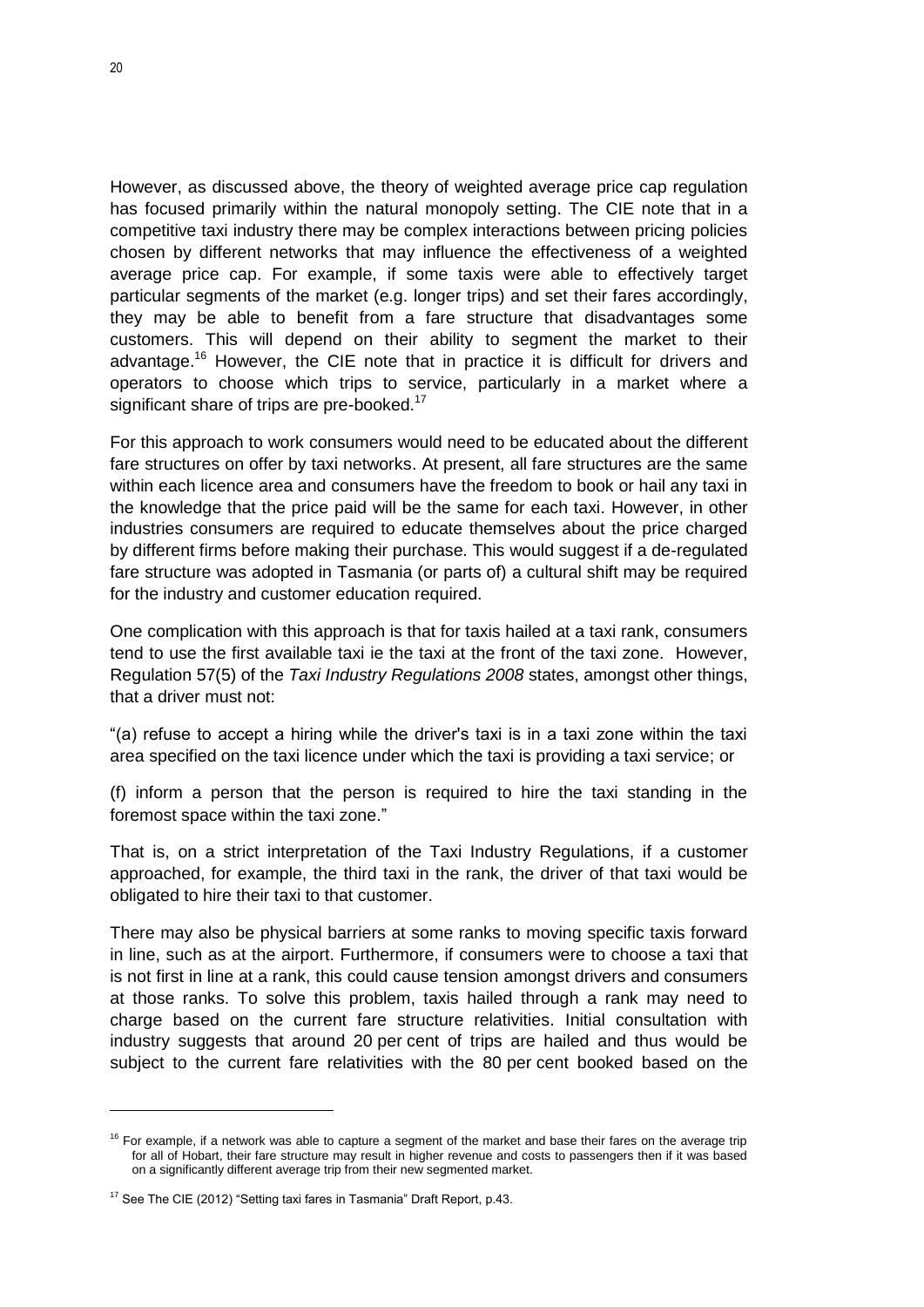network operator's desired fare structure. However, confusion may occur between the definition of what is a booked fare and what is a hailed fare.

Do stakeholders consider that a de-regulated fare structure would be appropriate for the taxi industry in Tasmania?

If so:

 $\overline{a}$ 

- in which parts of Tasmania should it be applied;
- should a de-regulated fare structure be restricted to taxis that are booked, as opposed to those that are hailed through a taxi rank; and
- what is an appropriate average trip in terms of distance travelled and waiting time for setting the maximum revenue that can be earned from the average trip?

Is there always a clear indication for consumers and taxi operators of what is a booked and a hailed taxi? Do stakeholders see this as an area of potential conflict?

The recent Victorian Taxi Industry Inquiry (the Victorian Inquiry) proposed two alternative methods for setting fares.

The first involves the setting of maximum fares. Under this approach, a normal regulatory fare review occurs to determine fare increases. However, the difference is that taxi operators would have the flexibility to offer discounts to customers under this maximum fare amount. Under this approach, maximum fares would be recorded on the taximeter and drivers be allowed to provide discounts off the meter rate, as long as the meter is run as a protection for consumers. The advantage of this approach is that it allows participants in the market to adopt some competition with one another to the benefit of consumers. However, the disadvantage is that there is less certainty on the final fare. The Victorian Inquiry noted that "A large number of those opposing the change to maximum fares suggested that it would lead to unruly behaviour  $-$  especially at taxi ranks  $-$  and cause conflict between passengers and drivers about discounted fares. Others believed it would lead to disputes between operators and drivers in reconciling the meter with the fare box at the end of each shift." <sup>18</sup>

The Regulator notes that a maximum fare system effectively already exists in Tasmania. As indicated in the terms of reference for this inquiry (see Appendix A), fares are regulated by a "standard fare" that cannot be exceeded. However, the

 $18$  Taxi Service Commission (Victoria) (2012) "Customer First: Safety, Service, Choice – Taxi Industry Inquiry Final Report", December 2012, pp.179-180.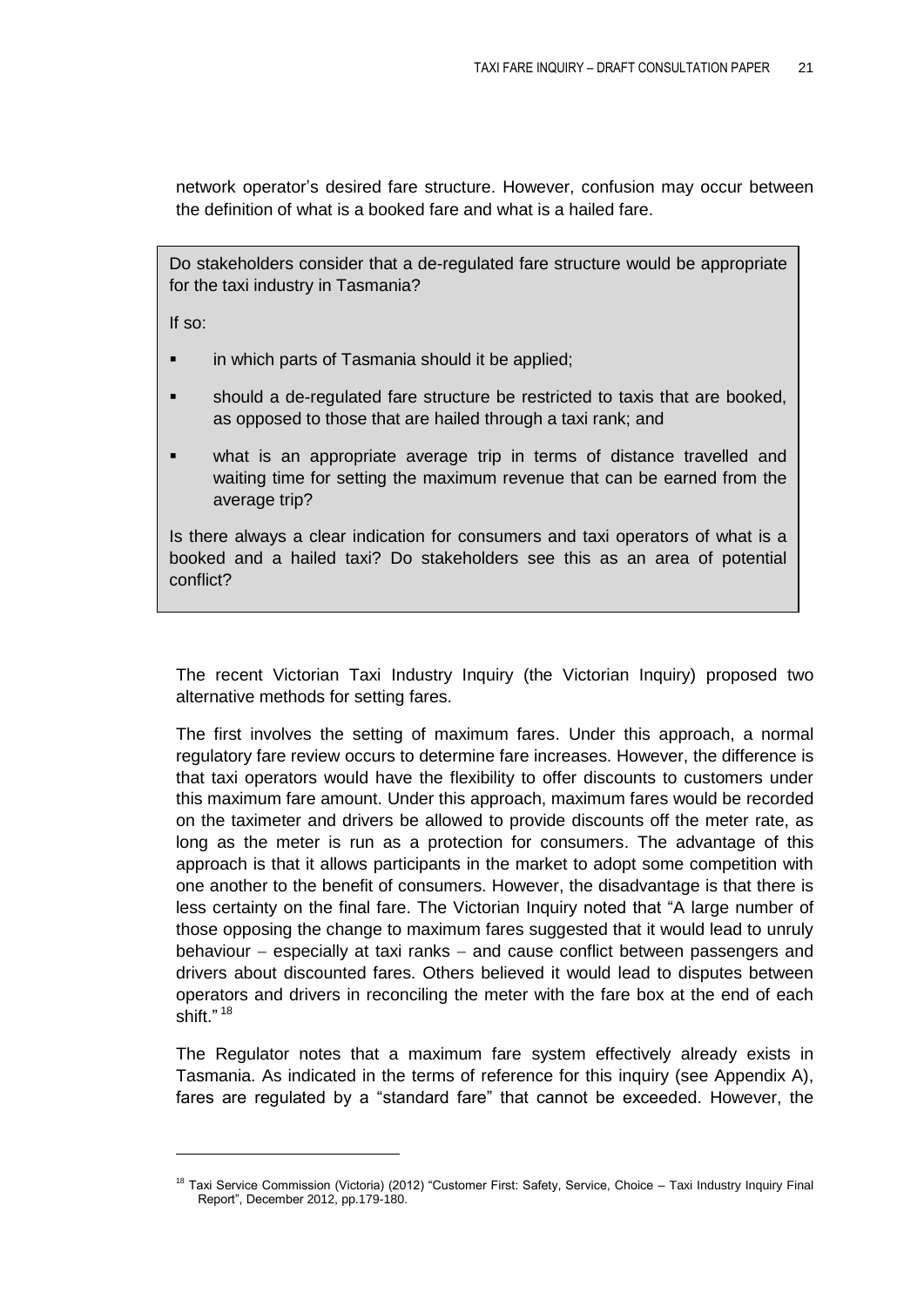actual charge for hiring can be less than the standard fare (as shown on the taximeter) at the driver's discretion.

The second method proposed by the Victorian Inquiry involves allowing taxi operators to set their own fares, however any fare change would need to be published with a public agency (a price notification system). The Victorian Inquiry notes that "the adoption of this system will put greater control in the hands of country operators and networks, allowing a tailoring of services and prices to the costs of running their business. Removal of such restrictions will also encourage greater flexibility, innovation and choice in taxi services".<sup>19</sup>

The Victorian Inquiry argues there is "a strong theoretical and practical basis for promoting more effective competition in the pre-booked commercial vehicle market. This market has very different characteristics from the rank and hail markets, with consumers having greater ability to choose between competing companies and hire car companies having a much greater reliance on repeat business. Competition can keep service standards higher in this market than in situations where the probability of repeat business is low (for example, the likelihood of catching the same taxi)".<sup>20</sup>

The Victorian Inquiry notes that a significant amount of regional Victoria taxi trips are based on pre-bookings. Thus the Victorian Inquiry recommended moving to a price notification system for regional Victoria, "following the implementation of price-based licensing policy in these areas<sup>"21</sup>. This final step is designed to ensure sufficient competition emerges to compete with other operators in regional markets.

The Victorian Inquiry notes that the majority of taxi passenger trips in Melbourne are instigated through the rank and hail market where customers are unable to exercise choice. Given this, the Victorian Inquiry considers the regulation of maximum fares is appropriate for Melbourne at this stage.

Drawing paralells with the Tasmanian market, the Regulator understands that:

- around 80 per cent of passenger trips in Tasmania are pre-booked;
- there are four competing networks operating in Hobart, with only single networks or a co-op arrangement in other towns;
- **EXEL EXECT** is lease plates in Hobart and Launceston are significantly more valuable than in other areas suggesting licence supply restrictions may be inhibiting competition.

Given these factors above it would appear that:

 a price notification system may be appropriate for Hobart with a large pre-booked market and competition. However, given the current value of taxi plates it is unclear whether there is sufficient competition in the Hobart market;

 $\overline{a}$ 

<sup>19</sup> Ibid, p.13.

 $20$  Ibid, p.91.

 $^{21}$  Ibid.p.54.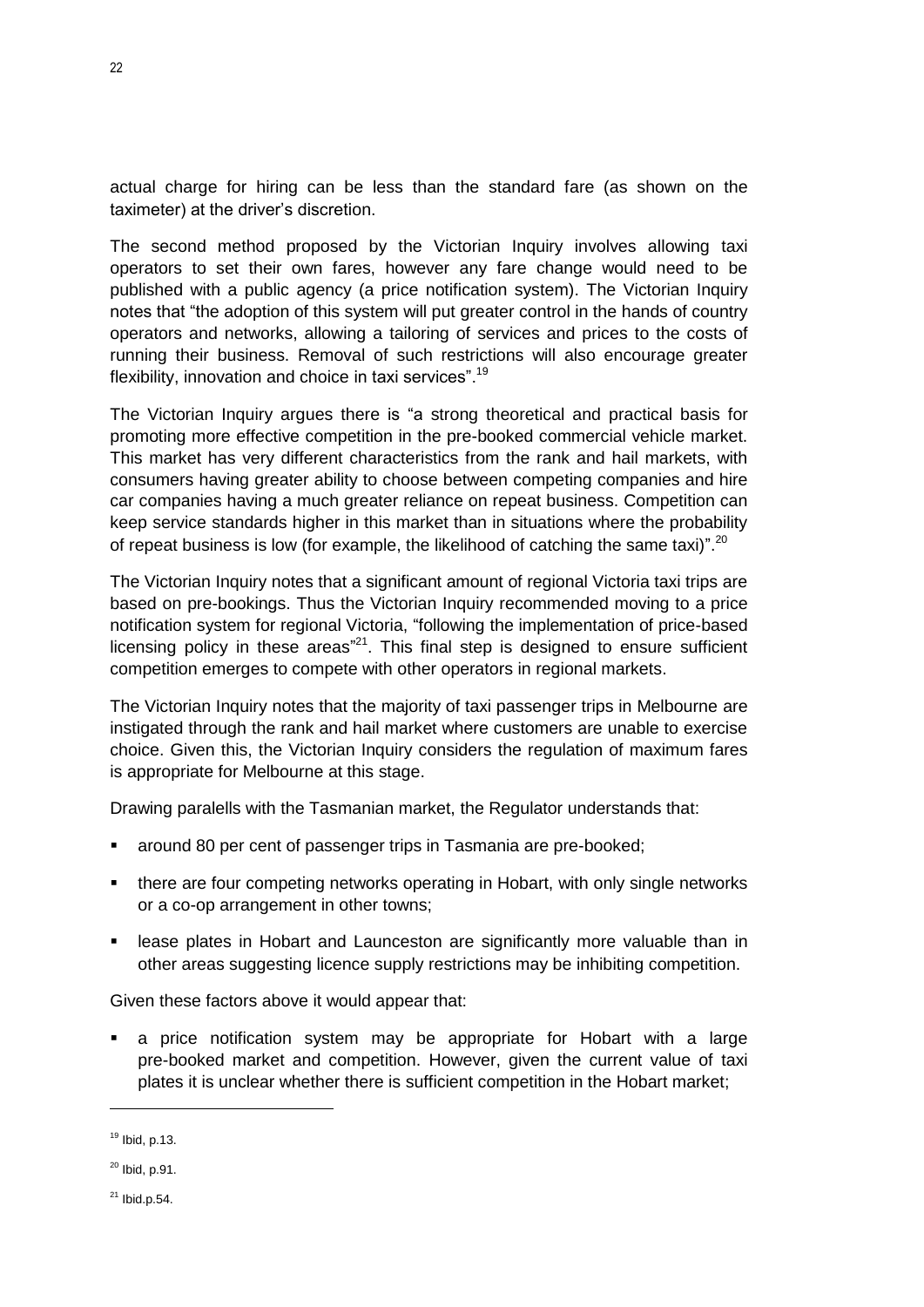- a maximum fare system (the current approach) may be appropriate in Launceston due to insufficient competition in the Launceston market reflected by the single network and high taxi plate value; and
- a price notification system may be appropriate for other areas of Tasmania given a large pre-booked market and little value in taxi plates. Whilst competition does not appear to be necessarity evident within the taxi industry in other areas of Tasmania, the fact that lease plates have neglible value (with some exception in those areas) suggest no economic rent is being earnt. If taxi operators did increase fares this may either lead to less demand with passengers seeking alternative transport methods or new players entering the market to erode any extra profits. That is, the current restriction on the number of licences being released may not be impacting on the achievement of competitive outcomes in other areas of Tasmania.

Do stakeholders believe that there are sufficient competitive forces in the Hobart and other (non Launceston) markets to consider adopting a price notification system?

## <span id="page-28-0"></span>**4.6 Application of fares increases to fare components**

If fare components are to remain regulated, the CIE outlines two options for applying fare increases to fare components.

The first is option is called the "average fare approach". This involves:

- specifying an average trip including distance travelled and waiting time;
- applying the fare increase to the current value of the average; and
- adjusting the fare components to ensure that the new value of the average trip is met through the new fare components.

This approach allows for flexibility in adjusting the fare component at each review if anecdotal evidence suggests that the current fare structure is sub-optimal.

The current approach is similar in nature to the above approach. However under the current approach each fare increase (percentage change) is applied equally to each fare component, which is similar to the current approach for most regulators in Australia. The advantage of the current approach is that information is not required on the average trip. However, the disadvantage is that fare components are not able to be adjusted with confidence if the components are deemed to be unsuitable.

The second approach is called the "master fare schedule" approach. Under this approach fare components are adjusted by the proposed fare increase and then rounded. Subsequent fare increases are applied to the unrounded amount. The CIE notes that this approach is useful when dealing with small components in which fare increases must be rounded to 5 or 10 cent increments. For example, the CIE notes that if a booking fee was introduced of say one dollar, then a more than five per cent price increase would be required to achieve a 10 cent increment, which may never occur. However, since under a master fare schedule, fare increases are applied to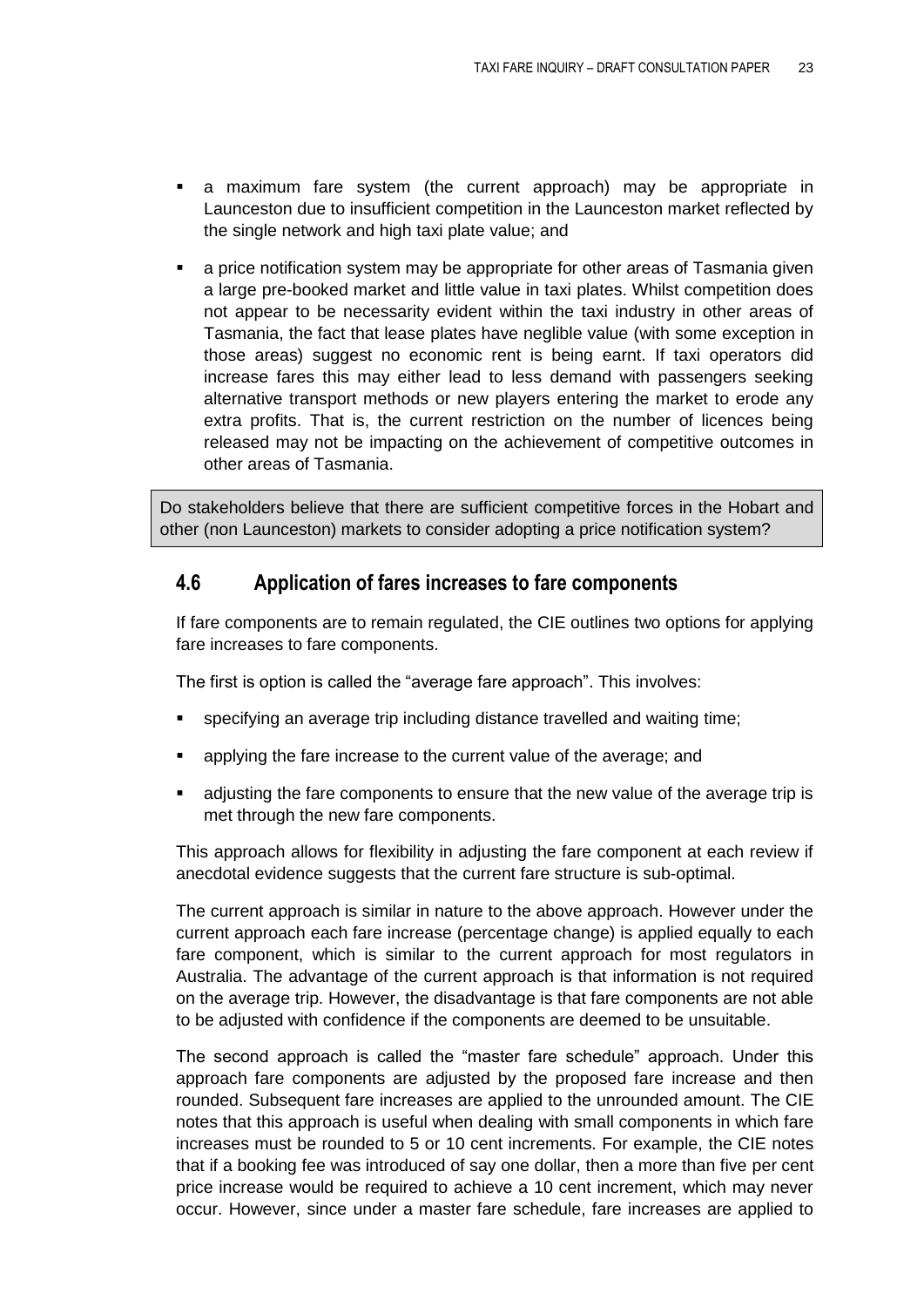previous unrounded amounts, over time this would occur. However, the CIE notes that the master fare schedule does not allow for a rebalancing of fares or the introduction of a new fare component.

The CIE recommends that the average fare approach be adopted if fare components remain regulated.

What are stakeholders' views on the method for increasing regulated fare components?

If an average fare approach is adopted, what is an appropriate average trip in terms of distance travelled and waiting time?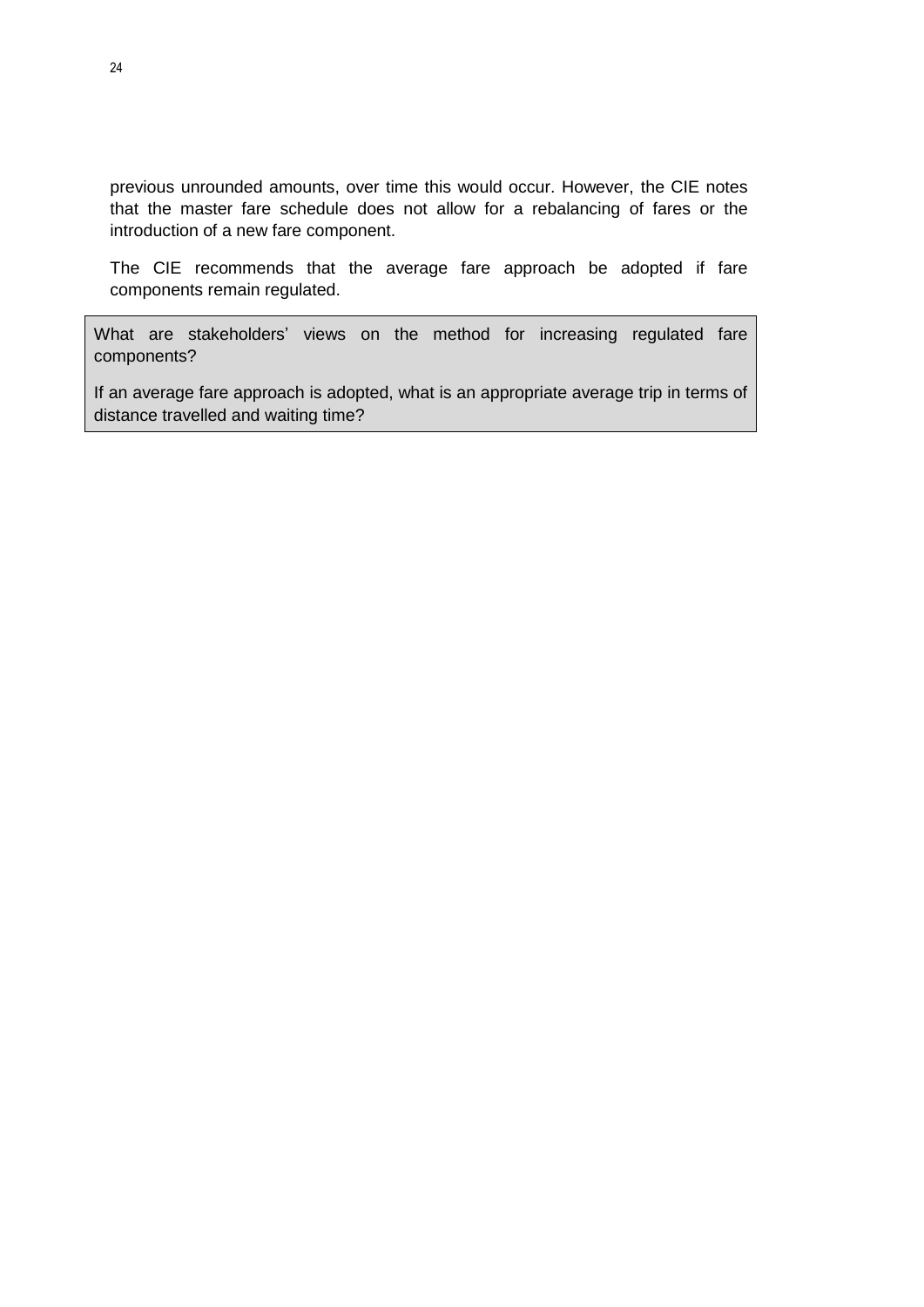## <span id="page-30-0"></span>**5 COST WEIGHTS**

This section discusses elements to include in taxi cost models to determine fare increases.

## <span id="page-30-1"></span>**5.1 What should be included in the taxi cost model?**

Selection of the items to be included in a cost model is critical if cost pressures faced by industry are to be accurately reflected. This is to ensure that:

- **I** industry is able to recover its costs of doing business; and
- consumers are protected so that fare increases reflect only efficient cost increases.

[Table 5.1](#page-30-2) presents the cost items and weights contained within the current DIER taxi cost model.

| <b>Component</b>                     | Weight 2011 Per cent |
|--------------------------------------|----------------------|
| Vehicle lease cost                   | 7.58                 |
| Vehicle equipment                    | 4.19                 |
| Vehicle registration                 | 2.10                 |
| Annual licence and inspection fee    | 1.68                 |
| Radio fees                           | 10.97                |
| Vehicle insurance                    | 5.40                 |
| Workers compensation insurance       | 6.08                 |
| Personal Accident Insurance          | 1.82                 |
| Accreditation costs                  | 0.53                 |
| Fuel                                 | 33.72                |
| Vehicle maintenance labour and parts | 24.02                |
| Tyres – new                          | 1.90                 |

#### <span id="page-30-2"></span>**Table 5.1: DIER current cost weights**

The DIER model excludes two cost items being:

- **Example 1** labour of operators and drivers; and
- **taxi plate lease costs.**

The Regulator understands that these items may have been historically excluded due to their circular relationship with fare increases. That is, a fare increase leads to:

 a similar increase in driver labour costs based on a 50:50 fare revenue sharing arrangement, without consideration of the value of driver labour; and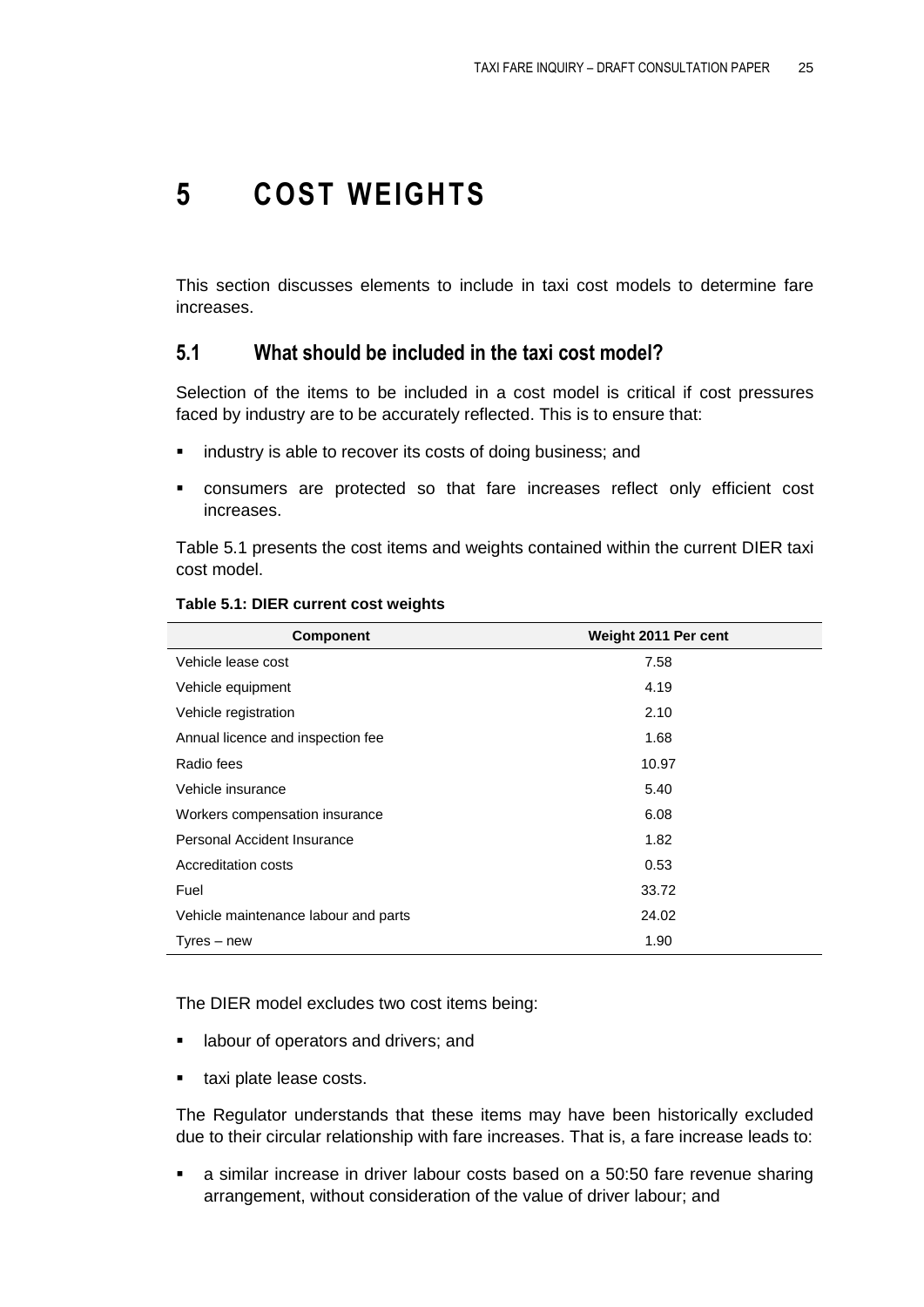an increase in the values of lease plates from the provision of a greater return to lease plate owners through higher revenue. As lease plates increase in value, the value of lease costs to operators also rises which can lead to an increase in fares and further increases in the value of lease plates, hence a circularity.<sup>22</sup>

However, the CIE notes that exclusion of these major cost items means that other cost items have a much higher weight in the cost index than they otherwise would. For example, the weighting for fuel was around 34 per cent in 2011, compared to around 10 per cent observed in other jurisdictions.<sup>23</sup> This means that fuel price rises have a much larger impact on overall fare increases than would otherwise be the case if these items were accounted for in the model.

Whilst inclusion of labour and lease plate costs has the potential to create the circularity discussed above, this can be addressed separately through consideration of the method of indexing these items (see Sections [6.2](#page-35-0) and [6.3](#page-37-0) below).

The CIE recommends that all major cost items should be included in the model; however they do not necessarily need to be included separately. Items should be separated out when they move differently to general prices in the economy.

Given these considerations, the CIE suggests that all major costs should be included under the following categories:

- radio-room costs;
- vehicle costs (including fit-out);
- service, maintenance and repair;
- insurance;
- registration;
- operator labour;
- plate leases;
- driver labour; and
- fuel.

 $\overline{a}$ 

Are the proposed cost items sufficiently representative of the operating costs for an average taxi in Tasmania?

 $22$  This issue was discussed in detail during the recent Taxi Fare Review in NSW, see IPART (2012) "2012 Review of Taxi Fares in NSW - Final Report", pp. 29-31.

 $23$  The CIE (2012) "Setting taxi fares in Tasmania: Draft Report", pp.23-24.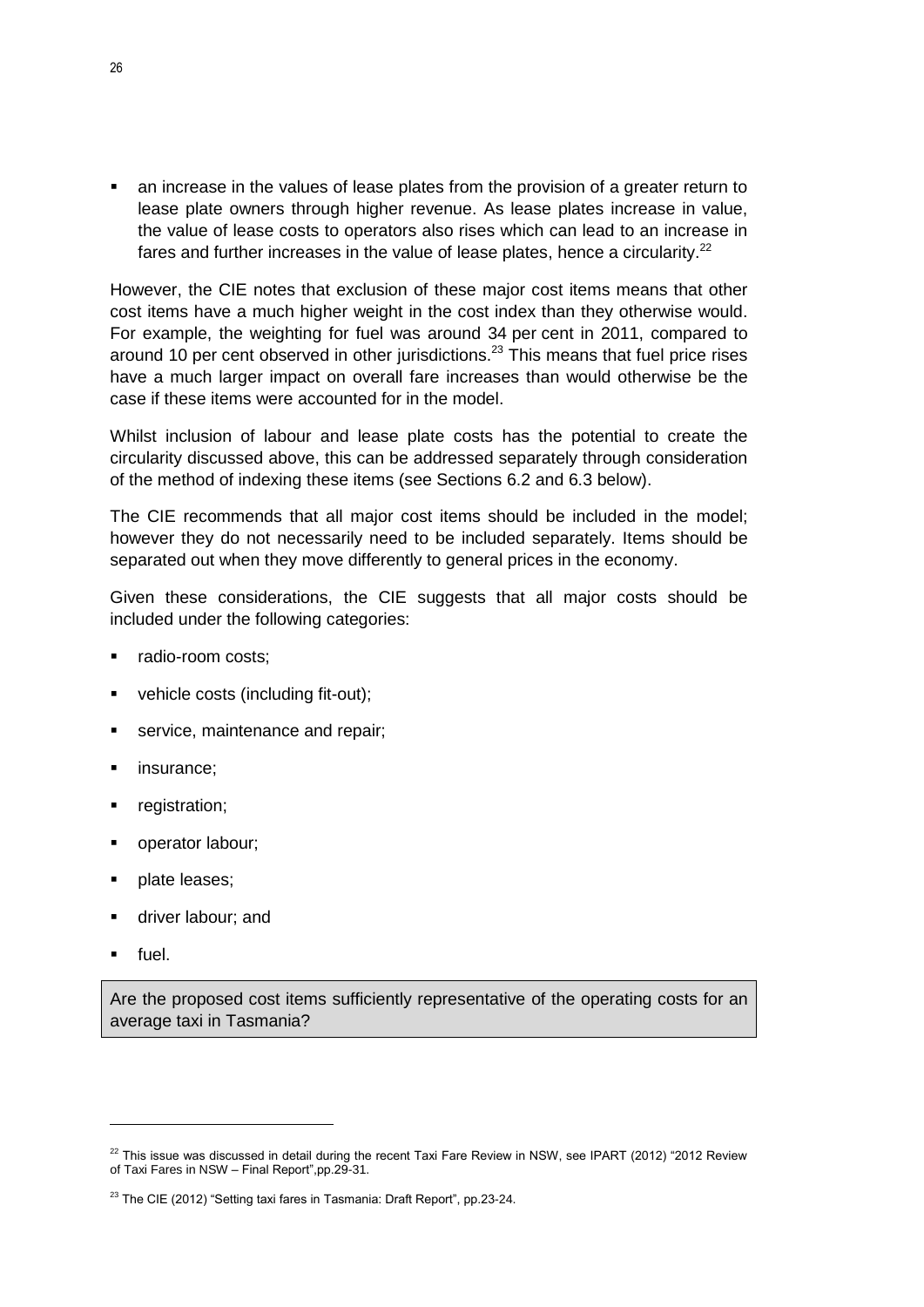## <span id="page-32-0"></span>**5.2 What should the weights be in the model?**

[Table 5.2](#page-32-1) and [Table 5.3](#page-33-0) present the CIE's estimates of cost and cost weights for Hobart, Launceston and "Other" regions of Tasmania. These estimates are based on information provided to the CIE by DIER; industry through initial consultation; and through the CIE's own research. Not surprisingly, the inclusion of plate lease costs and operator and driver labour leads to a reduction in weights of other items, particularly for fuel and service and maintenance costs.

It is important to note that the following estimates aim to be representative of the costs of operating an average taxi in specific locations within Tasmania. They will not necessarily be the same as the actual cost of operating an individual taxi. Rather they aim to represent the average cost of operating a taxi. This takes into account the differences in specific taxis including different fuel arrangements (petrol, LPG and Hybrid's) and operator models ranging from the segmented market of lease plate owner-network-operator-driver to the complete owner-operator model with combinations in between.

Furthermore, whilst the total cost of operating a taxi in a specific area may vary, the cost weight of each cost component is what really matters for this method of setting fares. [Table 5.3](#page-33-0) therefore provides a representation of the percentage share of costs for a representative (i.e. average) taxi in each taxi region. As will be seen in the next section, cost increases are applied to the cost weights to determine the change in fares.

| Cost                                  | <b>Cost shares</b> |            |                     |
|---------------------------------------|--------------------|------------|---------------------|
|                                       | <b>Hobart</b>      | Launceston | <b>Other</b>        |
|                                       | \$/taxi            | \$/taxi    | \$/taxi             |
| Radio room costs                      | 7 200              | 8 3 8 7    | 11 880              |
| Vehicle costs (including<br>fit out)  | 4 8 0 6            | 4718       | 4 3 7 2             |
| Servicing, maintenance<br>and repairs | 7657               | 7 0 34     | 5 200               |
| Insurance                             | 4786               | 4 3 9 6    | 3 2 5 0             |
| Registration                          | 1 3 1 8            | 1 3 1 8    | 1 3 1 8             |
| Operator labour                       | 4991               | 4 5 8 5    | 3 3 8 9             |
| Plate leases                          | 13 3 28            | 6 2 9 2    | 3 4 3 2             |
| Driver labour <sup>a</sup>            | 60 356             | 51 677     | 32 441 <sup>b</sup> |
| Fuel                                  | 16 271             | 14 947     | 11 050              |
| Total                                 | 120 713            | 103 353    | 76 333              |

<span id="page-32-1"></span>**Table 5.2: Estimates of major annual cost items by area (including GST)**

a Driver labour is the annual income earned by all drivers operating an averagetaxi in a specific taxi area. b Driver share is 50 per cent in Hobart and Launceston, 45 per cent in Burnie and 40 per cent in Devonport and

Ulverstone

*Source:* Appendix A of the CIE's draft report (details of the assumptions used to calculate these estimates are also outlined in Appendix A of the CIE's draft report)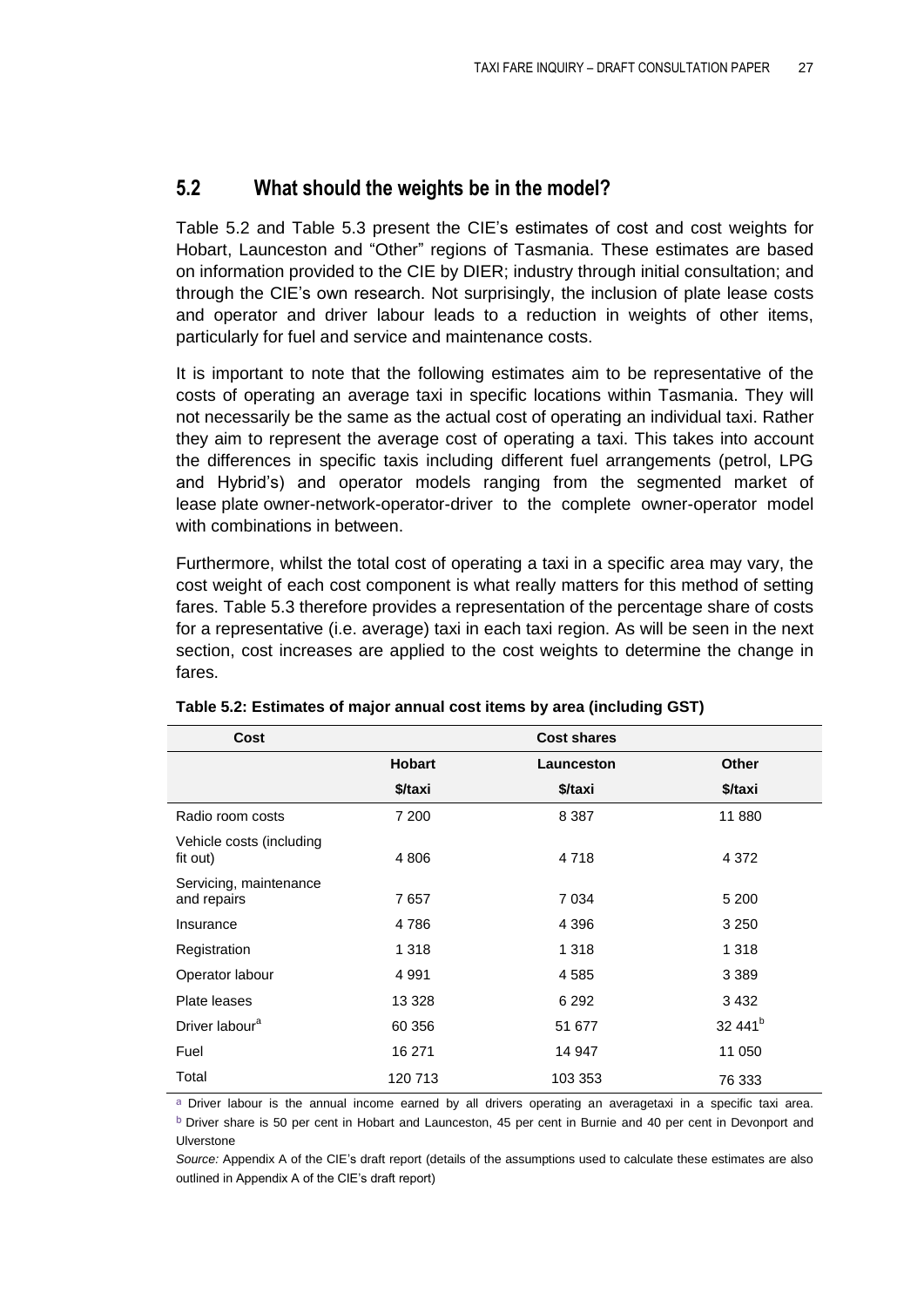| Cost                                  |               | <b>Cost shares</b> |              |
|---------------------------------------|---------------|--------------------|--------------|
|                                       | <b>Hobart</b> | Launceston         | <b>Other</b> |
|                                       | Per cent      | Per cent           | Per cent     |
| Radio room costs                      | 6.0           | 8.1                | 15.6         |
| Vehicle costs (including<br>fit out)  | 4.0           | 4.6                | 5.7          |
| Servicing, maintenance<br>and repairs | 6.3           | 6.8                | 6.8          |
| Insurance                             | 4.0           | 4.3                | 4.3          |
| Registration                          | 1.1           | 1.3                | 1.7          |
| Operator labour                       | 4.1           | 4.4                | 4.4          |
| Plate leases                          | 11.0          | 6.1                | 4.5          |
| Driver labour                         | 50.0          | 50.0               | $42.5^a$     |
| Fuel                                  | 13.5          | 14.5               | 14.5         |
| Total<br>_______                      | 100.0         | 100.0              | 100.0        |

<span id="page-33-0"></span>**Table 5.3: CIE proposed cost weights by area**

*Source:* The CIE.

Do stakeholders believe that the proposed weights are representative of the average taxi operating in each taxi area?

Do stakeholders have different information they wish to submit?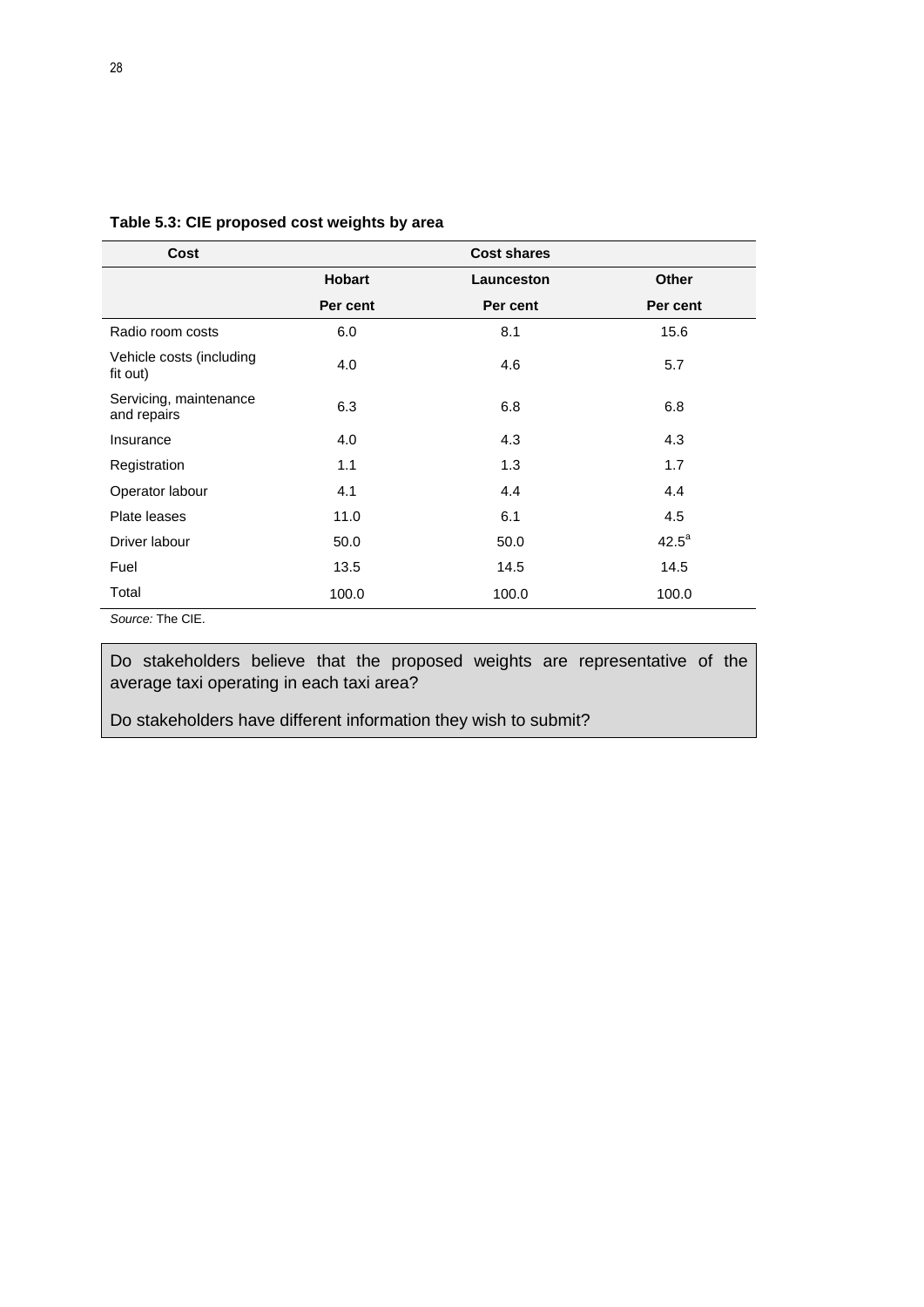## <span id="page-34-0"></span>**6 INDEXATION, LEASE PLATES AND PRODUCTIVITY ADJUSTMENTS**

This section discusses specific inflators to use in determining changes to the cost weights discussed in Section 5 of this paper that will, ultimately, determine the change in overall fares.

## <span id="page-34-1"></span>**6.1 Indexation**

Once the cost weights have been determined, these weighs are multiplied by cost inflators/deflators to determine the weighted average cost increase for an average taxi.

The CIE notes that there are two broad methods for determining inflators:

- **EXEDENTIFY Independent publicly available estimates including ABS Consumer Price Index** measures, official interest rate data and data collated on fuel prices; and
- quotes from industry (for example, obtaining a quote from networks on their network fees each year).

The disadvantage of public estimates is that they may not align well to the cost item being measured.

However, the disadvantages of quotes from industry are more numerous including not necessarily representing prices paid (full price versus discounts) and may be subject to gaming by industry.

The CIE recommends, on balance, the use of independent publicly available estimates. The Regulator understands that most cost index based approaches used by Regulators are moving from industry quotes to independent public estimates, thus the use of this approach would be consistent with current regulatory trends.

[Table 6.1](#page-35-1) outlines the inflators proposed by the CIE for each cost item it suggests should be in the index. These inflators have been chosen as most closely representative of each cost weight. Further details can be found in Chapter 9 of the CIE's draft report.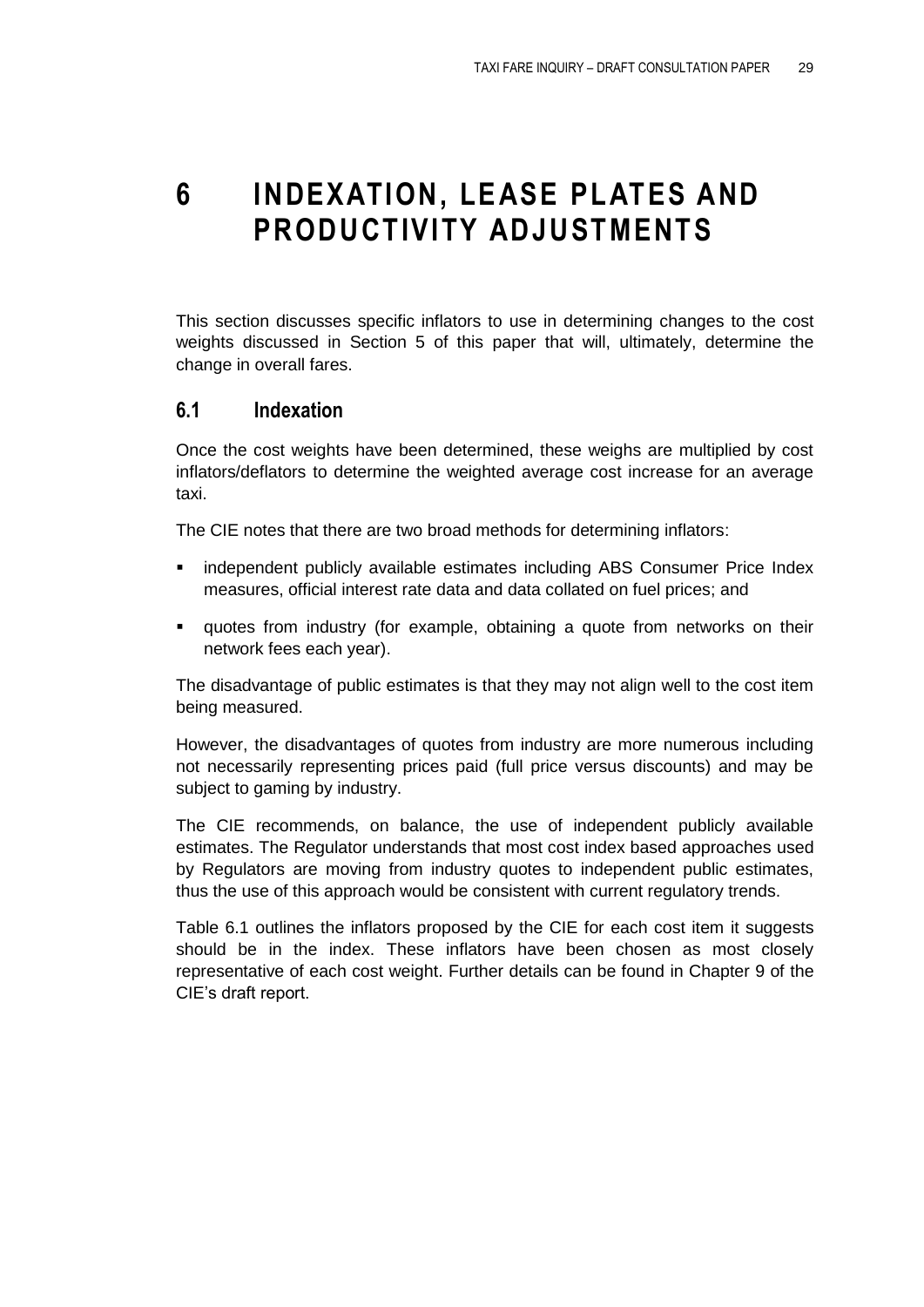<span id="page-35-1"></span>**Table 6.1: The CIE's proposed inflators**

| <b>Cost item</b>                   | <b>Inflator</b>                                                                           |
|------------------------------------|-------------------------------------------------------------------------------------------|
| Radio room costs                   | ABS CPI, Communications for Hobart                                                        |
| Vehicle costs (including fit out)  | ABS CPI Motor Vehicles Hobart and RBA small<br>business indicator rate for variable loans |
| Servicing, maintenance and repairs | ABS Consumer Price Index for maintenance and<br>repair, Hobart                            |
| Insurance                          | ABS CPI, Insurance for Hobart                                                             |
| Registration                       | Government regulated fees <sup>24</sup>                                                   |
| Operator labour                    | ABS Wage Price Index for Tasmania (Public and<br>Private)                                 |
| Plate leases                       | 0 per cent or negative growth, see Section 6.2                                            |
| Driver labour                      | ABS Wage Price Index for Tasmania (Public and<br>Private)                                 |
| Fuel                               | Average annual percentage change in fuel costs<br>for Hobart from Fueltrac                |

Do stakeholders agree with the use of independent publicly available estimates for inflators?

Do stakeholders agree with the CIE's suggested inflators?

## <span id="page-35-0"></span>**6.2 Plate lease costs**

 $\overline{a}$ 

Taxi plate lease costs are a real cost faced by operators, and a significant one for operators of standard taxis. Plate lease costs constitute 11 per cent of the costs of providing taxi services in Hobart.

However, their inclusion in the taxi cost model is problematic as outlined in Section 6.1. The value of a taxi plate licence reflects, at least in part, the expected earnings from fares. As fares go up, so does the value of a taxi plate licence and the associated lease. If the change in plate lease cost is used to set the fares, there is a degree of circularity that may serve to accelerate fare increases. $^{25}$ 

 $24$  The change in cost for this item will be observed based on the regulated fees set by DIER and the MAIB. See [http://www.transport.tas.gov.au/fees/calculation\\_of\\_fees\\_-\\_class\\_a\\_vehicles](http://www.transport.tas.gov.au/fees/calculation_of_fees_-_class_a_vehicles) and [http://www.maib.com.au/premiums.](http://www.maib.com.au/premiums)

<sup>&</sup>lt;sup>25</sup> At first glance one may consider that current prices do not recover plate lease costs as they are not included in the current taxi cost index of DIER. However, whilst perhaps not directly included in the model that determines fare increases, the fact that plates leases have a positive value in Hobart, Launceston and Burnie, is evidence that excessive profits are being earned that flow through to plate owners. Chart 9.4 of The CIE draft report shows the cost of licence plate sales in recent years on the secondary market.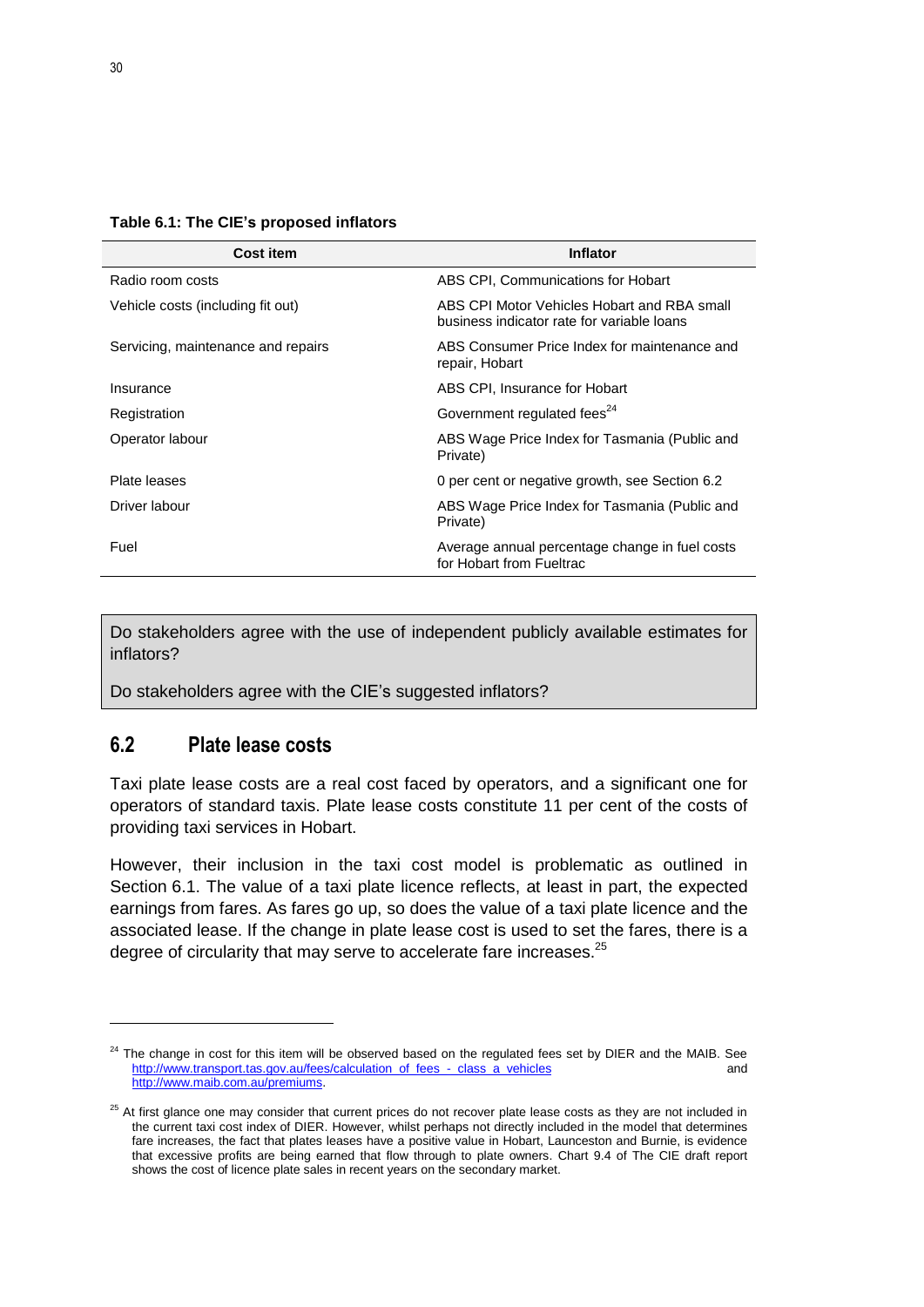Furthermore, the plate lease cost is not an efficient economic cost. Rather, the plate lease cost represents the financial value of plate leases that arises due to restrictions on the supply of lease plates, known as an "economic rent". If the market for lease plates was competitive and there were no restrictions on supply, then new entrants would enter the market thereby eroding the value of the taxi plate and, in turn, the plate lease cost. In other industries, regulators keep a check on potential economic rents by only allowing for the inclusion of efficient economic costs when determining prices.

The difficulty in the taxi industry is that this economic rent has largely been created by the long established policies of government to restrict the supply of taxi plate licences. This has created a market for individuals to purchase and own taxi plates as an investment but not operate taxis themselves. As with any investment, investors expect a rate of return on that investment (including funds to repay loans used to fund that investment), which is provided through the lease plate financial cost charged to operators. This cost however is funded by consumers through higher fares.

There are two possible ways to deal with this problem through the fare setting methodology.

The first is to assign zero growth to the cost weight for plate leases. This has the effect of removing any circularity between the value of plate leases and fare increases and, all other things being equal, maintaining the current value of lease plates. This is because fare increases will be based on increases in physical costs excluding the plate lease costs. Hence any fare increase would be used to pay for this increase in cost with no additional funds available for taxi plate owners. Given this, both the return to taxi plate owners and the value of taxi plates would remain unchanged, all other things being equal. Furthermore, consumers would only pay for increases in other costs and would pay no more than what they are currently paying for plate lease costs. This approach was recently used by the NSW regulator IPART $^{26}$  and is used by the Western Australian government<sup>27</sup>.

The second is to assign negative growth to the cost weight for plate leases. This would ensure that the contribution of plate lease costs to fares would fall over time with fares moving toward efficient economic cost. Furthermore, it would reduce the residual amount of funds (above other costs) available to be passed to taxi plate owners and, in turn, the value of taxi plates.

The solution to this problem would appear to depend on how much weight is placed on the respective interests of taxi plate owners and consumers. This was the subject of the discussion in Section [3.](#page-16-0)

 $\overline{a}$ 

 $26$  IPART (2012) "Review of taxi fares in NSW, Final report".

 $27$  See PricewaterhouseCoopers (2011) "Update of the 2011 taxi fare increase, prepared for the Western Australian Department of Transport".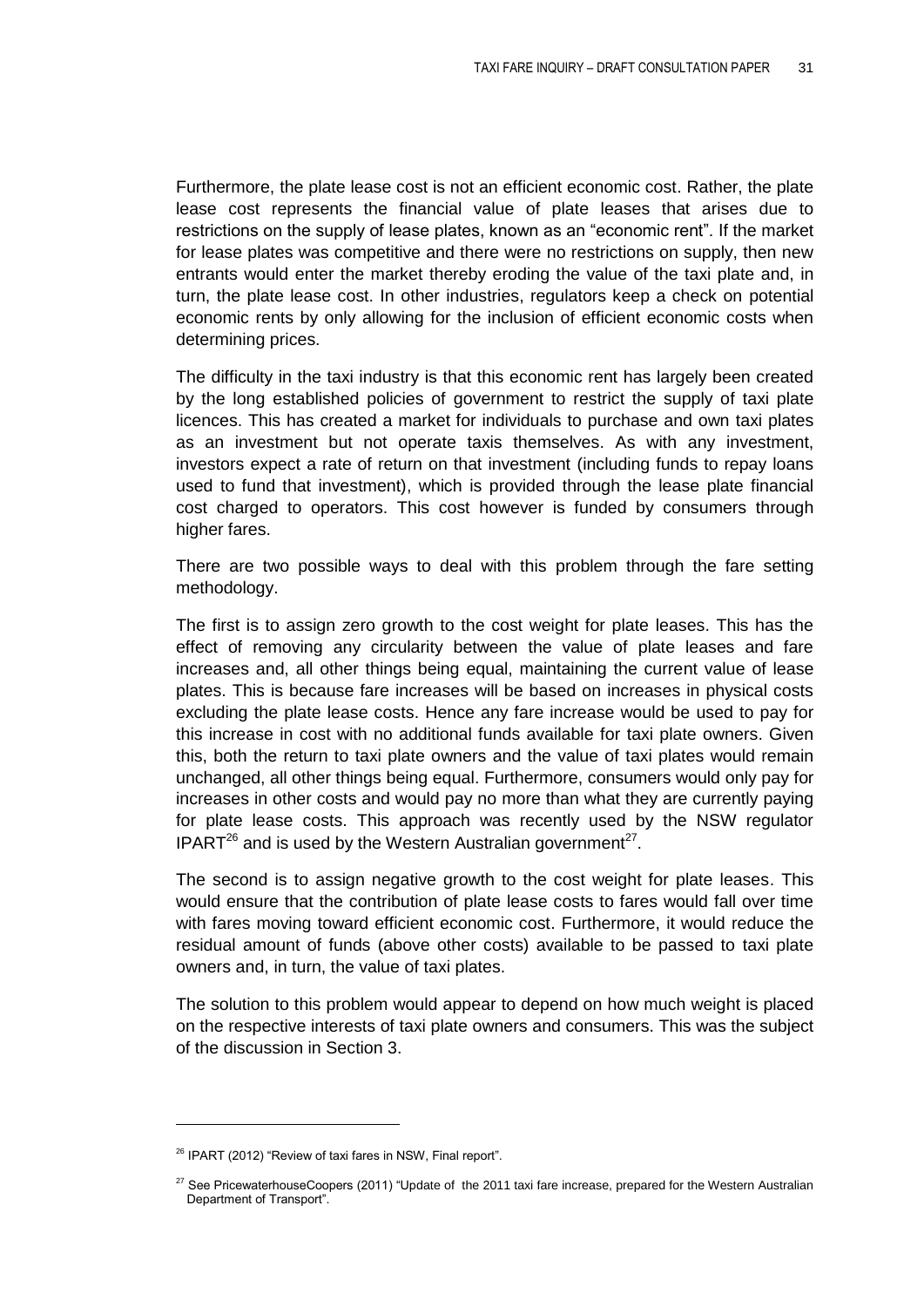Another way of dealing with this issue is to vary the rate at which new licences are released and taken up. An increase in the number of licences released and taken up will increase the supply of taxis on the road for consumers. This will reduce the number of fares available per taxi and thus the revenue and return for lease plate owners per taxi. Indeed this is the primary method currently proposed in Victoria and NSW which is outlined in more detail in Appendix B.

The Regulator notes that DIER is currently undertaking a review of licence releases in conjunction with the taxi fare review. Whilst the Regulator has been instructed to conduct the taxi fare inquiry in isolation to the licence review, the Regulator notes that the outcomes of DIER's licence review will impact on the value of taxi plates in the future. That is, if more licence plates are released, relative to the increase in demand for taxi services, then the value of taxi plates will fall. This fall in value would be reflected in the value of the cost weight for plate leases when the weights are next reviewed. Appendix B outlines how IPART and the Victorian Taxi Industry Inquiry are considering the dynamics between future licence releases and the treatment of lease plates in fare modelling.

Given the dynamics between licence releases and fares, the CIE's draft report recommends a deflator be applied to plate lease costs that reflect the number of licences being released. That is, a higher deflator is applied if fewer licences are released and taken up or a lower deflator is adopted if more licences are being released and taken up. The CIE recommends that the deflator should be five per cent per year if licence releases remain at the same rate.

Ultimately, this is a matter of government policy; however the Regulator wishes to consult with stakeholders to inform the debate.

What are stakeholders' views on the option of assigning zero growth to the cost weight for plate leases?

What are stakeholders' views on the option of assigning negative growth to the cost weight for plate leases?

In the event that a negative growth factor is applied to the cost weight for plate leases, what are stakeholders' views on the value of the inflator/deflator to be applied?

When considering this issue should the Regulator consider the interests of taxi plate owners, consumers or a balance of both?

### <span id="page-37-0"></span>**6.3 Driver labour costs**

As shown in Section [5.2,](#page-32-0) driver labour costs are included in the model to reflect the current revenue sharing arrangement between drivers and operators. That is, the cost weight for drivers is 50 per cent in Hobart and Launceston, reflecting the fact that drivers currently take home 50 per cent of the fare revenue for those taxi areas. This revenue split is an arrangement within the industry and is not subject to regulation.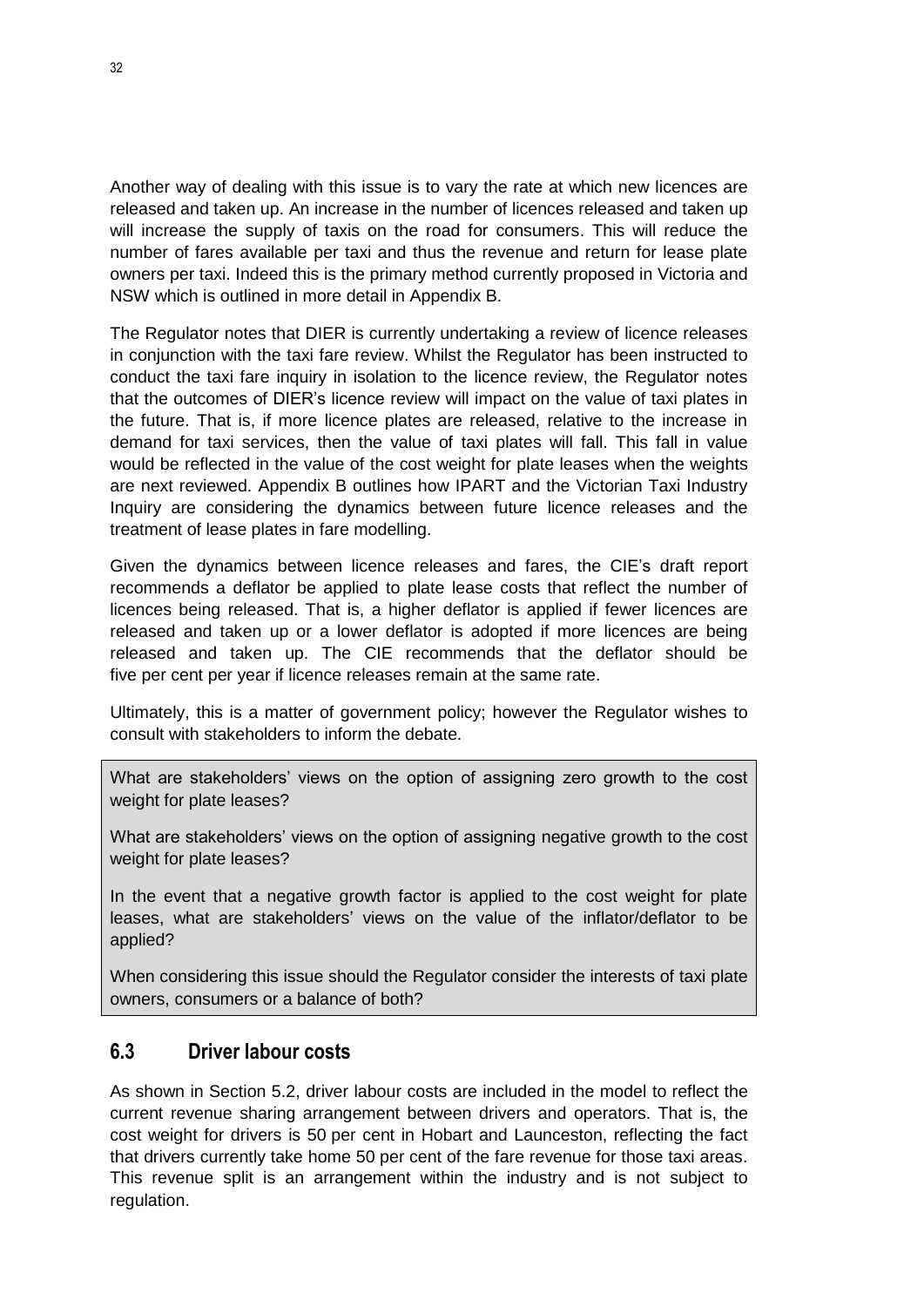The CIE note that "the current cost index presumes that the cost sharing arrangements will continue and that only measures operator costs. This effectively says that if there is a 10 per cent increase in operator costs, a 10 per cent increase in fares is required to cover operator costs, with drivers also benefitting".  $^{28}$ 

The CIE also notes that "We consider that it is not the role of the regulator to use fares to influence the share of revenues that goes to drivers, operators and other relevant services providers". <sup>29</sup>

Based on this logic, an independent measure is required to inflate labour costs in the model. The CIE has recommended that driver and operator labour costs be inflated by the increase in the ABS Wage Price Index for Tasmania (Public and Private). This has the effect of allowing for wages growth in the model to be similar to the Tasmanian average.

In addition, it removes the mechanical circularity between the total level of the Cost Index and weight to be applied to driver labour costs. As discussed above, under the current model any increase in operator costs also leads to a commensurate increase in fares and effectively driver costs, through the revenue sharing arrangement. If this were maintained in the new model through maintaining the 50 per cent weight, then further increases in operator costs would lead to increases in driver costs and providing a continued double impact on fares. The only difference is that the impact would be more explicitly visible.

With more regular reviews and the inclusion of lease plate costs, in future any negative impacts from fuel price and plate lease cost falls will lead to a double negative impact on fares, through the link to drivers costs. This is because, to maintain the 50 per cent weight, a deflator (or reduced level of inflator) would need to be applied to the driver labour cost weight. Similar to above this impact would occur independent of general wages of workers. Using the independent measure of WPI removes this circularity.

The regulatory decision will also be independent of any driver operator revenue sharing arranging. These arrangements can continue to be negotiated within the industry. From the initial consultation it is understood that some operators are beginning to pass some of the costs onto drivers such as costs for workers compensation and cleaning. In addition, the driver revenue sharing arrangement is less in Burnie, Ulverstone and Devonport. Should these arrangements between regulatory periods change, the driver labour cost weights can be adjusted at the next cost weight review.

Should labour costs be inflated by the ABS Wage Price Index for Tasmania (Public and Private)?

Do stakeholders have a view on an alternative measure?

<sup>&</sup>lt;sup>28</sup> The CIE (2012) "Setting taxi fares in Tasmania: Draft Report", p.69.

 $29$  Ibid p.69.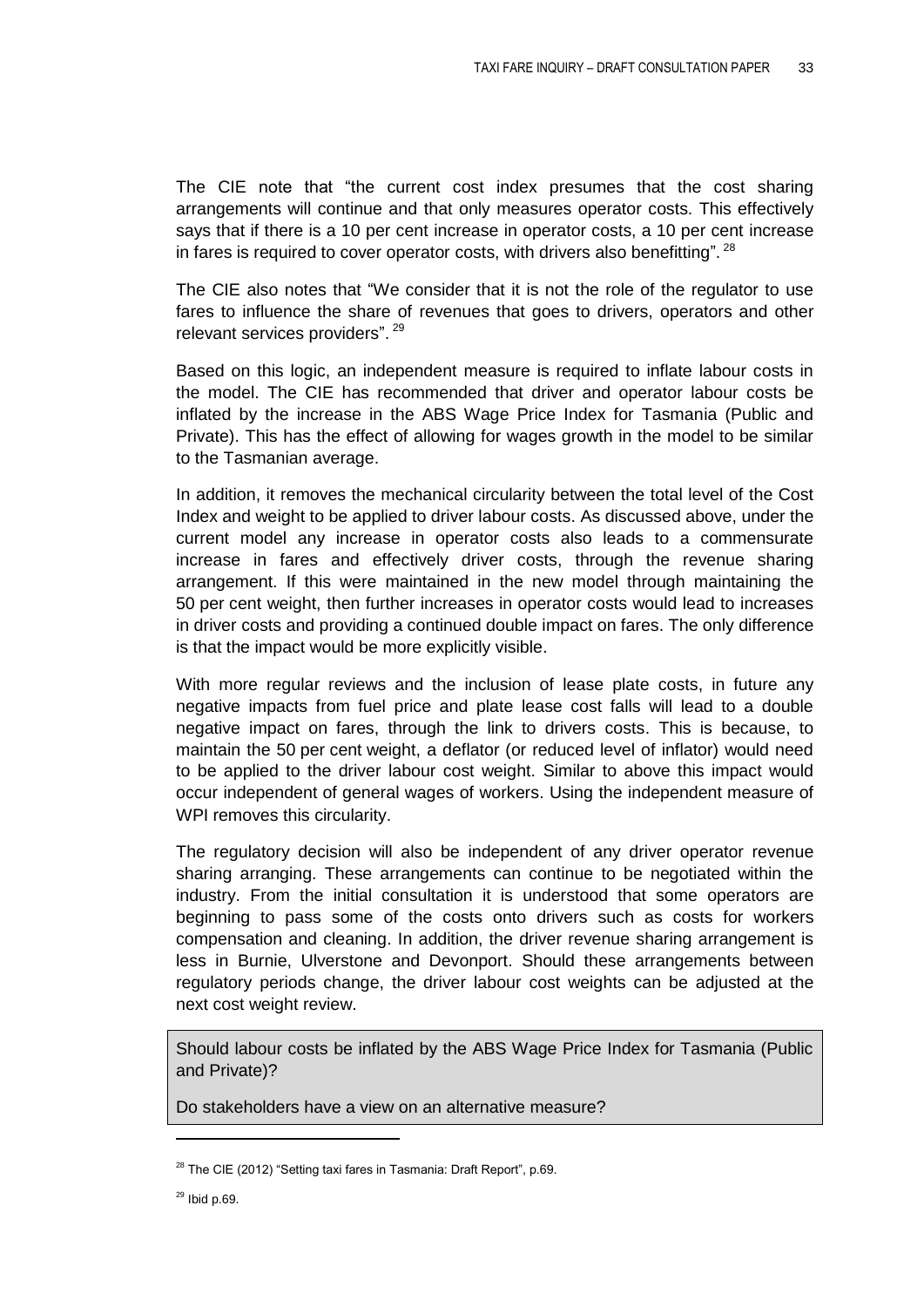## <span id="page-39-0"></span>**6.4 Productivity**

The CIE also recommends including a productivity adjustment to incentivise the taxi industry to be more efficient over time.

The CIE notes that the Cost Index approach is designed to measure a change in the cost of providing taxi services, based on changes in the price of inputs (including labour, capital and intermediate inputs). A Cost Index therefore assumes a fixed quantity of inputs, thus if the taxi industry improves productivity performance the Cost Index will overstate actual cost increases faced by the industry. Hence, applying a productivity adjustment to the cost increase measured by the Cost Index helps to simulate the outcomes that would be expected in an unregulated market with open entry. 30

The CIE notes that a productivity adjustment:

- provides a signal to market participants to improve performance; and
- ensure that some of the benefits of productivity gains are passed onto consumers.

Furthermore, the CIE notes that productivity improvements within the taxi industry should occur through:

- more efficient use of labour and capital this could be through more passengers per shift through better technology to link drivers to passengers or more demand, relative to the supply of taxis; or
- more efficient use of intermediate inputs this could include use of more efficient use of fuel, either through less running without a passenger or use of more fuel efficient vehicles.<sup>31</sup>

A productivity adjustment is currently applied when calculating the taxi fare increases in NSW and Victoria.

In terms of the practicalities of applying a productivity adjustment, the CIE, in their draft report, consider the measure of productivity adjustment to use, the length of time for calculating this measure and what to apply it to specifically. the CIE recommends that:

- a productivity adjustment should be applied to the cost increase estimated by the Cost Index;
- the productivity adjustment should be based on average economy wide productivity growth over the past ten years;
- if this is less than zero, that no productivity adjustment should be applied; and

 $30$  Ibid p.74.

 $31$  Ibid p.74.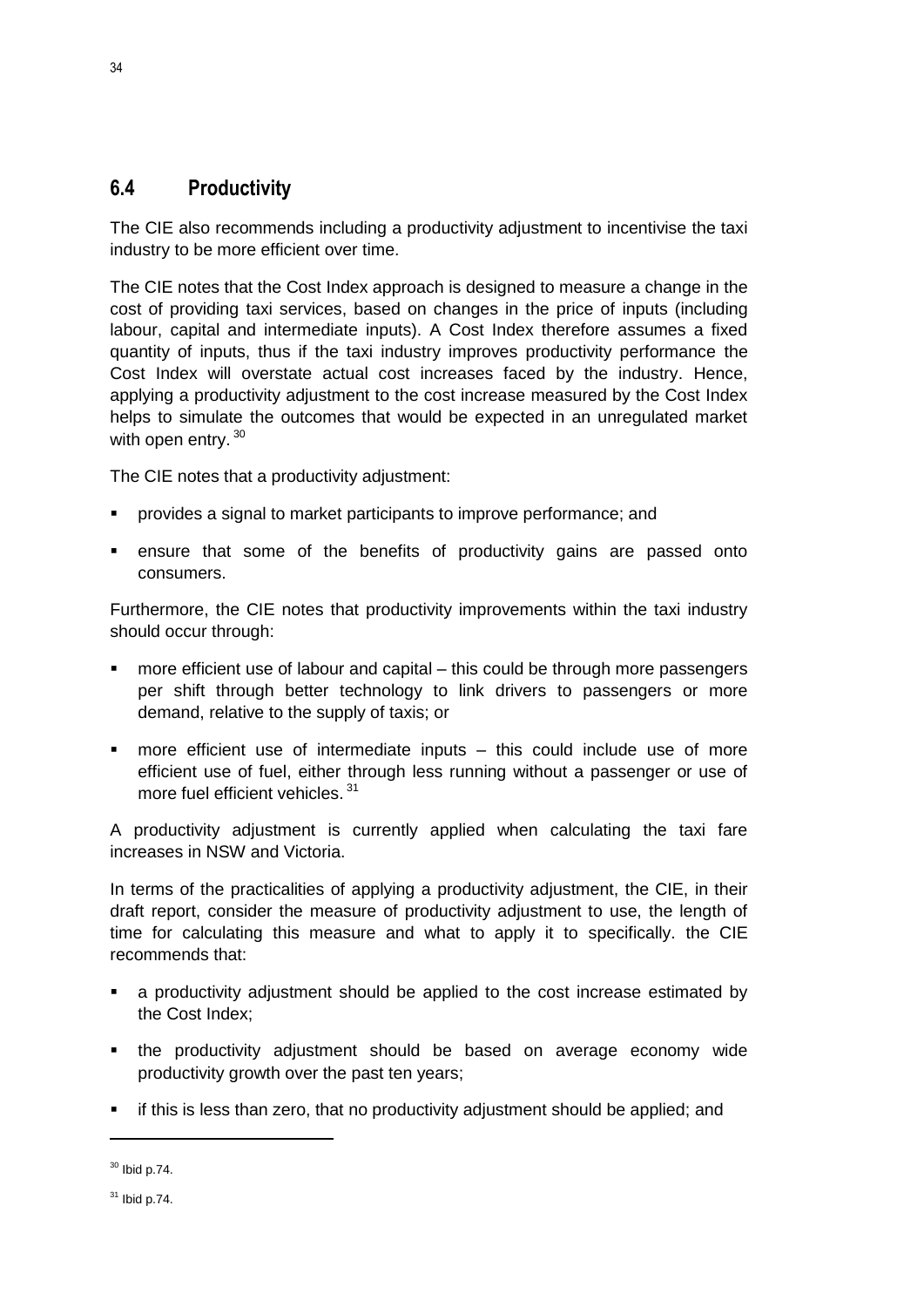the productivity adjustment should be based on either a gross output or gross value-added measures of multi-factor productivity (and appropriately applied as outlined in the CIE's draft report).<sup>32</sup>

What are stakeholders' views about applying a productivity adjustment to the outcomes of the taxi cost index?

Do stakeholders have any views concerning the mechanics of the productivity adjustment recommended by the CIE above?

Do stakeholders have evidence to suggest that productivity growth within the taxi industry is faster or slower than the economy wide average?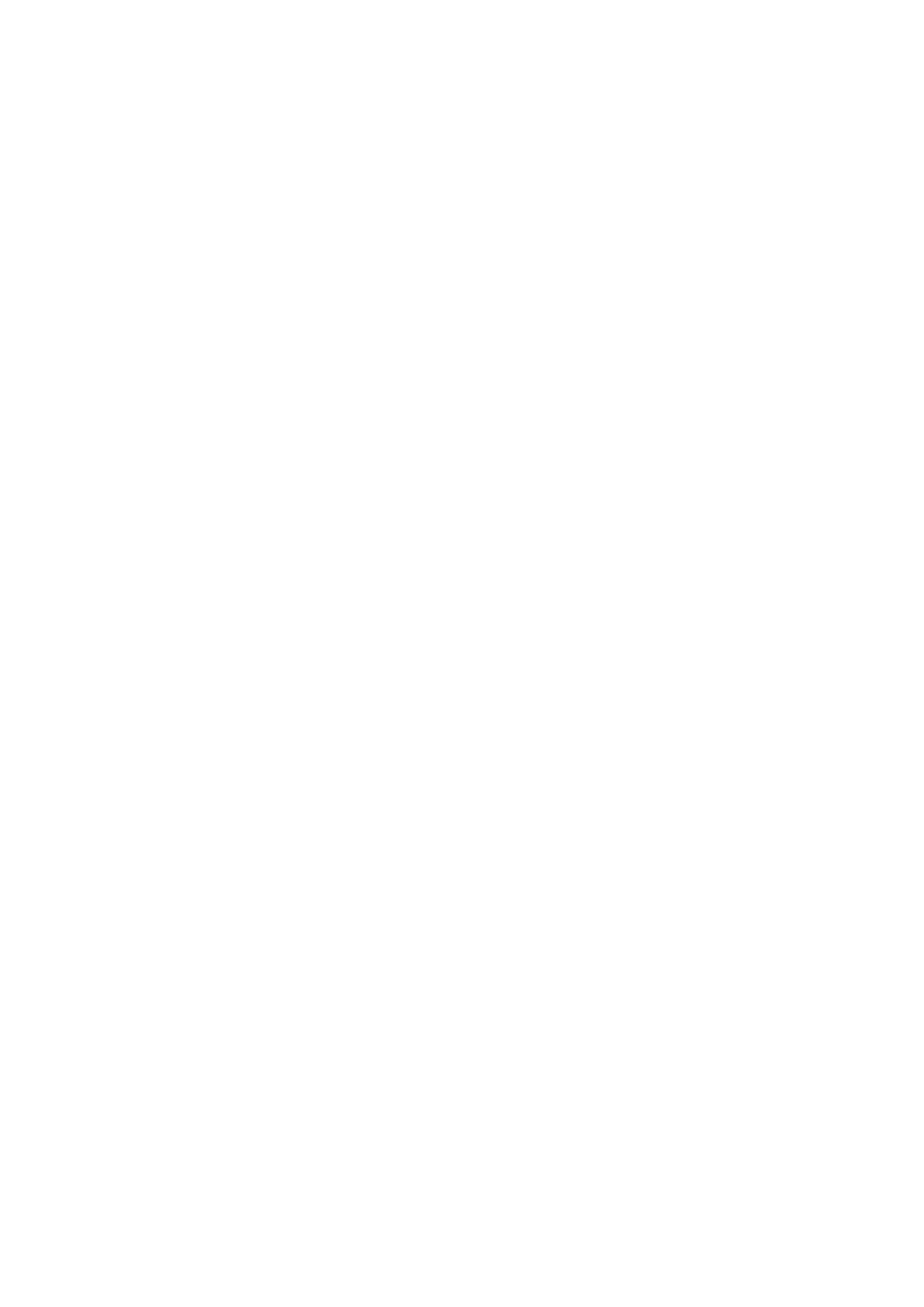## <span id="page-42-0"></span>**7 FARE SETTING PROCESS**

The CIE makes a number of recommendations aimed at improving the regulatory process. These recommendations acknowledge the current lack of a clear, transparent and regular process for setting fares in Tasmania. These are outlined below.

### <span id="page-42-1"></span>**7.1 Initiation of reviews**

The CIE notes that, at present, fare reviews are initiated by industry, largely due to concerns over rising costs, particularly fuel costs. Through the initial consultation, stakeholders noted that without a defined and regular process the industry may be experiencing higher costs for some time until a fare increase is approved.

The CIE notes the following three options for initiating future fare reviews:

- **EXED** maintain the current process of industry approaching the government when cost rises are significant;
- **a** price setting agency undertake periodic reviews (eg annually); or
- an industry group submits a proposal for a specific price increase, either at regular intervals or on an ad hoc basis.

Given that there is no single organisation representing the taxi industry in Tasmania and interstate, periodic reviews initiated by government are the common approach used in other jurisdictions to set fares in the taxi industry. Individuals / organisations within the industry are generally free to provide submissions as part of the review process.

Do stakeholders agree with the CIE's recommendation that reviews should be initiated periodically by a price setting agency?

## <span id="page-42-2"></span>**7.2 Length of regulatory period**

The appropriate length of a regulatory period may depend on the nature of the industry that is being regulated.

 a long regulatory period creates a predictable operating environment for industry and increases price certainty for consumers. Longer regulatory periods create greater incentives for efficiency given that the regulated business is able to retain any achieved cost savings until the following review period (above any productivity adjustments imposed by the Regulator).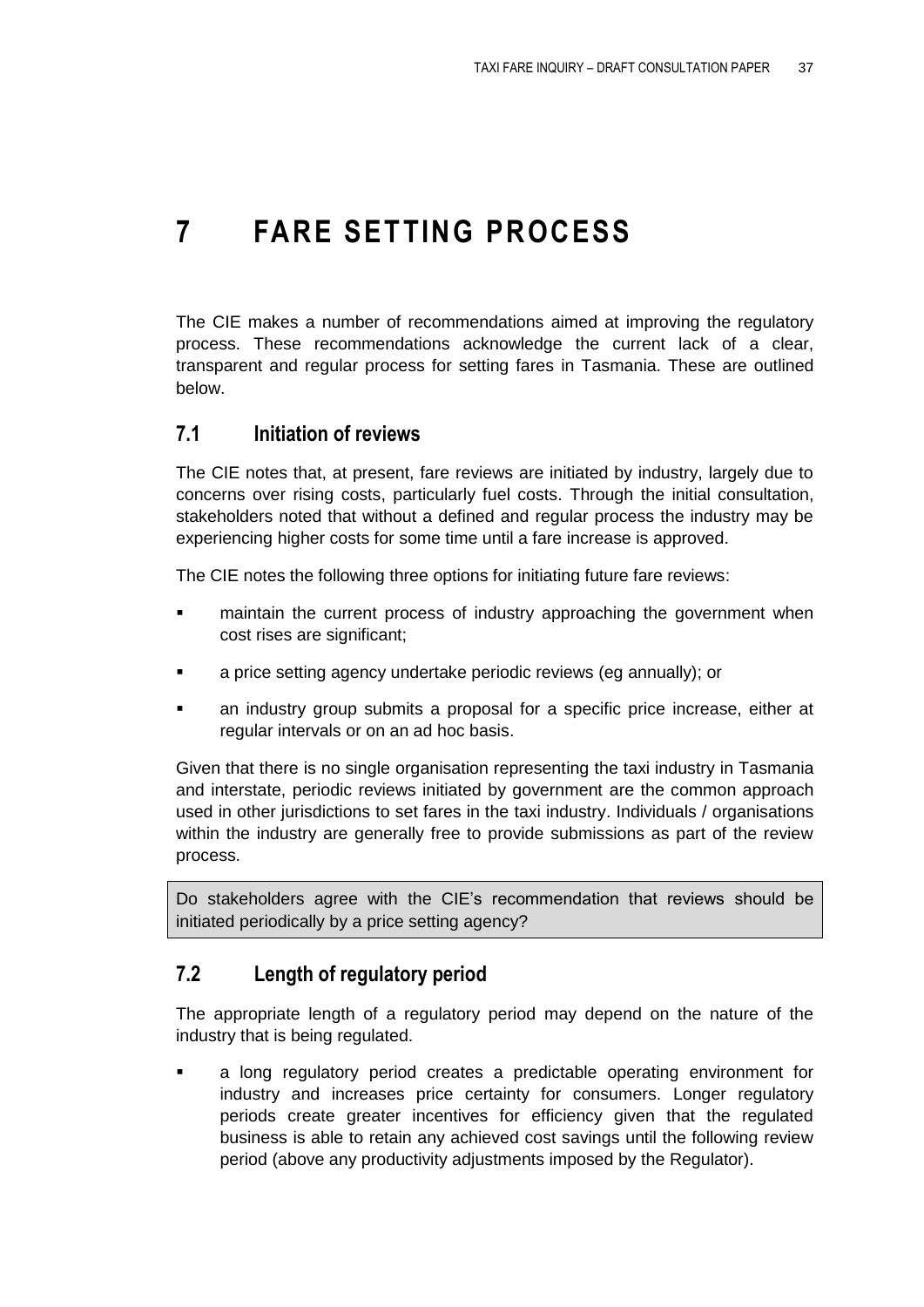a shorter regulatory period may be favoured where this can better balance risks between regulated businesses and consumers. This may be necessary if data used to implement the regulatory review is variable and subject to large forecasting errors.

The CIE notes that, under its recommendations, prices would be adjusted annually through the Taxi Cost Index which may better reflect interim costs when compared to other industries<sup>33</sup>. This means that there would be less risk of mismatches with industry cost and fare changes.

Given this, the CIE recommends a major review every four years in which the cost weights are re-examined with fares adjusted mechanically on an annual basis by the cost index.

Do stakeholders agree with the CIE's recommendation that a major review should be conducted every four years with fares adjusted mechanically by the cost index each year?

## <span id="page-43-0"></span>**7.3 Triggers and pass throughs**

Within the suggested four year regulatory period there may be major changes in costs that would suggest that prices should be revisited. These changes could lead to a new major review or pass-through of additional costs into prices without considering other items.

The Australian Energy Regulator (AER) has proposed circumstances in which an event should lead to a reopening of the regulatory process<sup>34</sup>. Under these conditions, prices would be reconsidered where:

- the regulated entity is materially affected by the event;
- the event was beyond the regulated entity's control;
- **the event was not contemplated at the time the revenue control decision was** made; and
- the benefits of revoking the control decision outweigh the detriment to the regulated entity's customers from revoking the control decision.

That said, the CIE notes that "There is potential for trigger mechanisms to introduce bias into regulatory decisions, given that a regulatory process is usually only re-opened at the request of industry".<sup>35</sup> To some extent, this may have been occurring within Tasmania over the past 10 years with fare increases occurring

 $\overline{a}$ 

<sup>&</sup>lt;sup>33</sup> The CIE (2012) "Setting taxi fares in Tasmania: Draft Report", p.90.

<sup>34</sup> Australian Energy Regulator (2012) "Pass-throughs and revenue-cap re-openers: Position paper" December.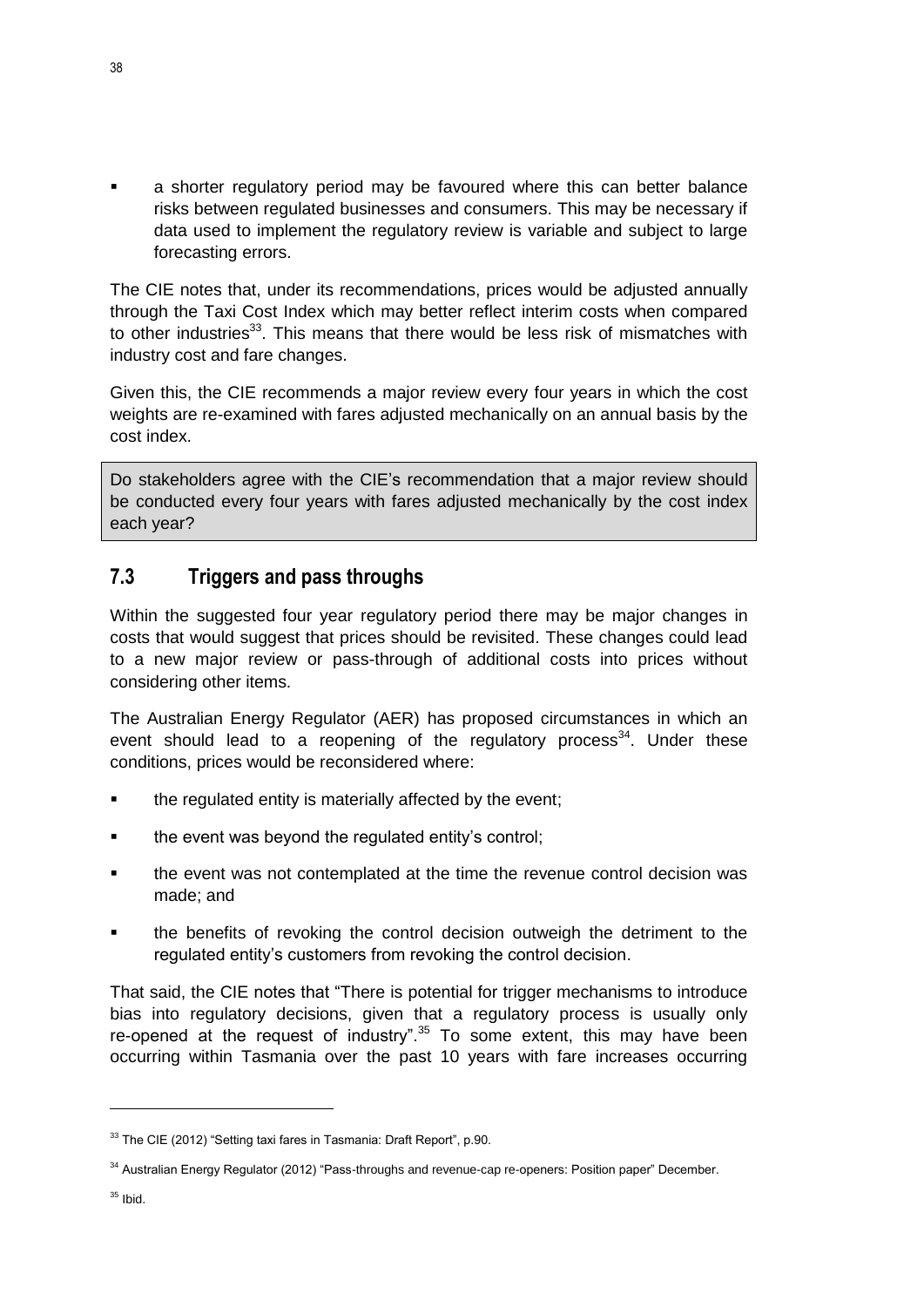when fuel prices rise, there hasn't been any corresponding fare decreases when fuel prices have fallen.

The CIE note that these impacts "...can be minimised where the regulator can monitor events and by imposing a materiality threshold on events".<sup>36</sup>

There are three potential changes that may lead to a pass through or an interim review of the taxi cost model. These include:

- substantial changes in fuel costs because these would be incorporated into the cost index with a time lag there may be a need for interim price changes. The NSW pricing regulator, IPART, reviews fuel costs at six month intervals;
- changes in regulatory arrangements, such as vehicle specifications; and
- changes in taxation arrangements, such as a change in the level of GST. In most instances, this type of change is known and can be incorporated into earlier pricing determinations. This would involve a straight forward adjustment to the cost index.<sup>37</sup>

The CIE has recommended that major costs resulting in a greater than a one per cent change in total costs that are not captured by the taxi cost index (such as regulatory and tax changes) should be passed through to taxi fares. The Regulator understands that changing meters to reflect changes in fares is a relatively costly exercise. Given this, a one per cent threshold may be a material threshold where the taxi industry may receive the benefits of a fare increase relative to the cost of changing meters within review periods.

The CIE considers that the administrative costs of reviewing fuel costs at six monthly intervals would outweigh the benefits of doing so in Tasmania. Under this approach, whilst industry may be at risk of facing fuel price spikes between fare increases, industry would also receive the benefits if fuel prices fall below the specified level within the taxi cost index. Furthermore, fuel prices and prices of other items within the cost index, would be adjusted on an annual basis which would be more regular than the current process.

However, through the initial consultation it is understood that some stakeholders may welcome more regular reviews of fuel prices. If fuel prices were monitored six-monthly, a threshold would need to be considered for changing fares. IPART currently monitors LPG fuel costs on a six-monthly basis and makes a recommendation on new maximum fares when LPG costs have changed by more than 20 per cent.<sup>38</sup> Following this review, fares may rise or fall depending on the outcome of the fuel price review.

 $\overline{a}$ 

<sup>&</sup>lt;sup>36</sup> The CIE (2012) "Setting taxi fares in Tasmania: Draft Report", p.90.

<sup>37</sup> Ibid p.91.

 $38$  IPART (2012) "2012 Review of taxi fares in NSW – Final report". June 2012.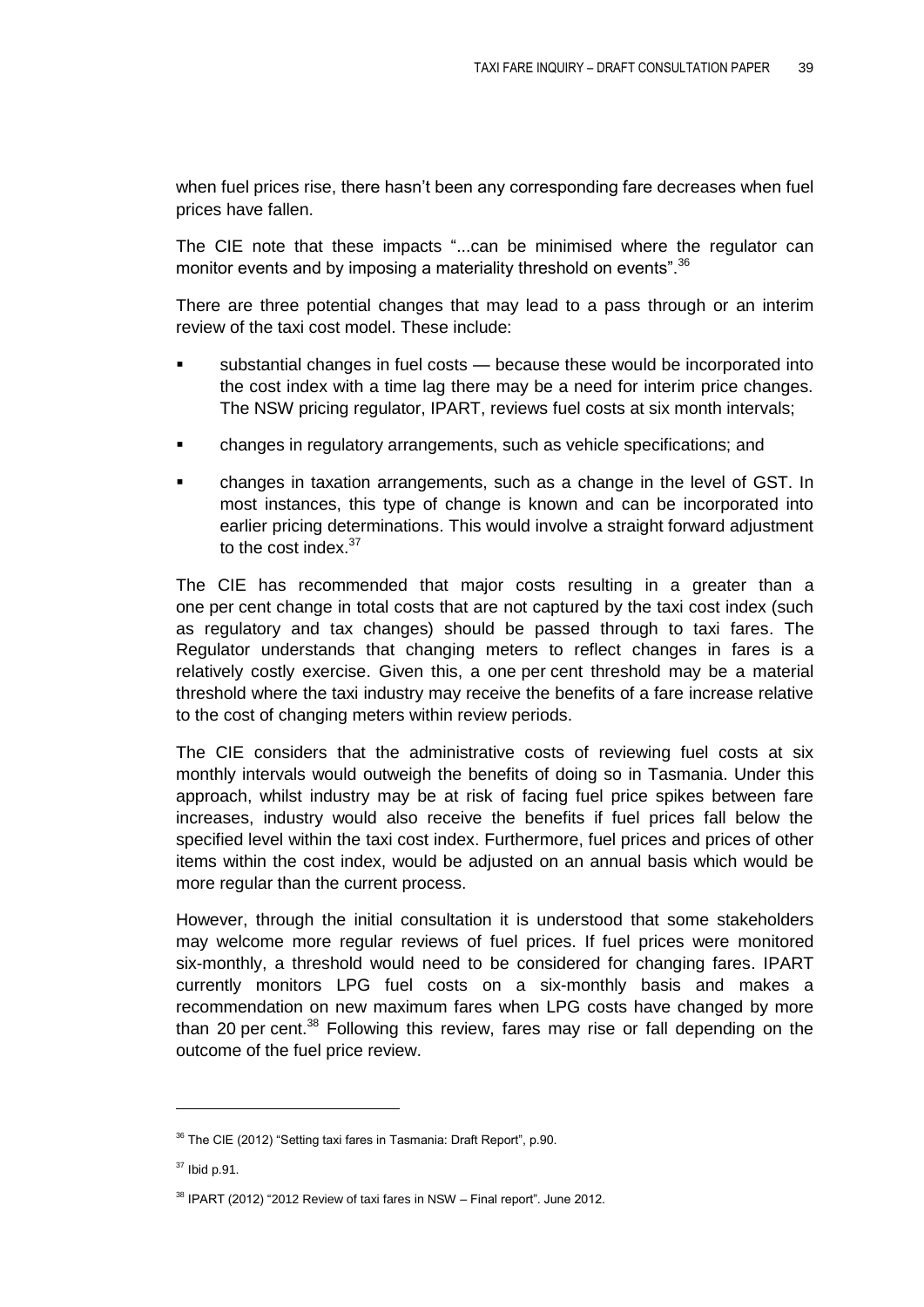Do stakeholders agree with the CIE's recommendations on triggers and pass throughs?

What is a material threshold for allowing for cost pass throughs during review periods, considering the cost of changing meters?

Would stakeholders like to see six monthly reviews of fuel prices?

If so, considering that the fuel weight in the proposed cost index is around 12 per cent (which means that fuel price rises contribution to overall cost increases is 12 per cent multiplied by the fuel price rise) what would be the threshold for a material change to fuel prices?

## <span id="page-45-0"></span>**7.4 Consultation during reviews**

The CIE's draft report contains recommendations with respect to the method and timing of consultation during any future taxi fare setting reviews. In particular, the CIE notes that the consultation process should be proportionate to the issues being addressed.

The CIE therefore recommends undertaking detailed consultation at each major review (every four years) following the consultation models adopted in NSW and Victoria. This involves the following steps:

- an issues paper is released informing stakeholders of the release of the terms of reference, the proposed approach to the review and timelines;
- call for written submissions on the issues paper;
- the holding of a public forum with key stakeholders;
- release of a draft report that summarises the findings and responds to submissions on the issues paper and issues raised at the public forum;
- call for written submissions on the draft report; and
- release of a final report considering all relevant data and submissions.

Additionally, given that the CIE propose the use of the mechanical formula to determine fare increases annually within the regulatory period, it does not recommend consultation be undertaken as part of the annual reset process. Given that fares would be set through the cost index and observed inflators, there would be limited scope for stakeholders and the Regulator to makes changes between major reviews. This is consistent with the Regulator's current approach for annual resets between major reviews for other regulated industries.

How much consultation would stakeholders like during major reviews?

Do stakeholders agree with the CIE's recommendations on consultation?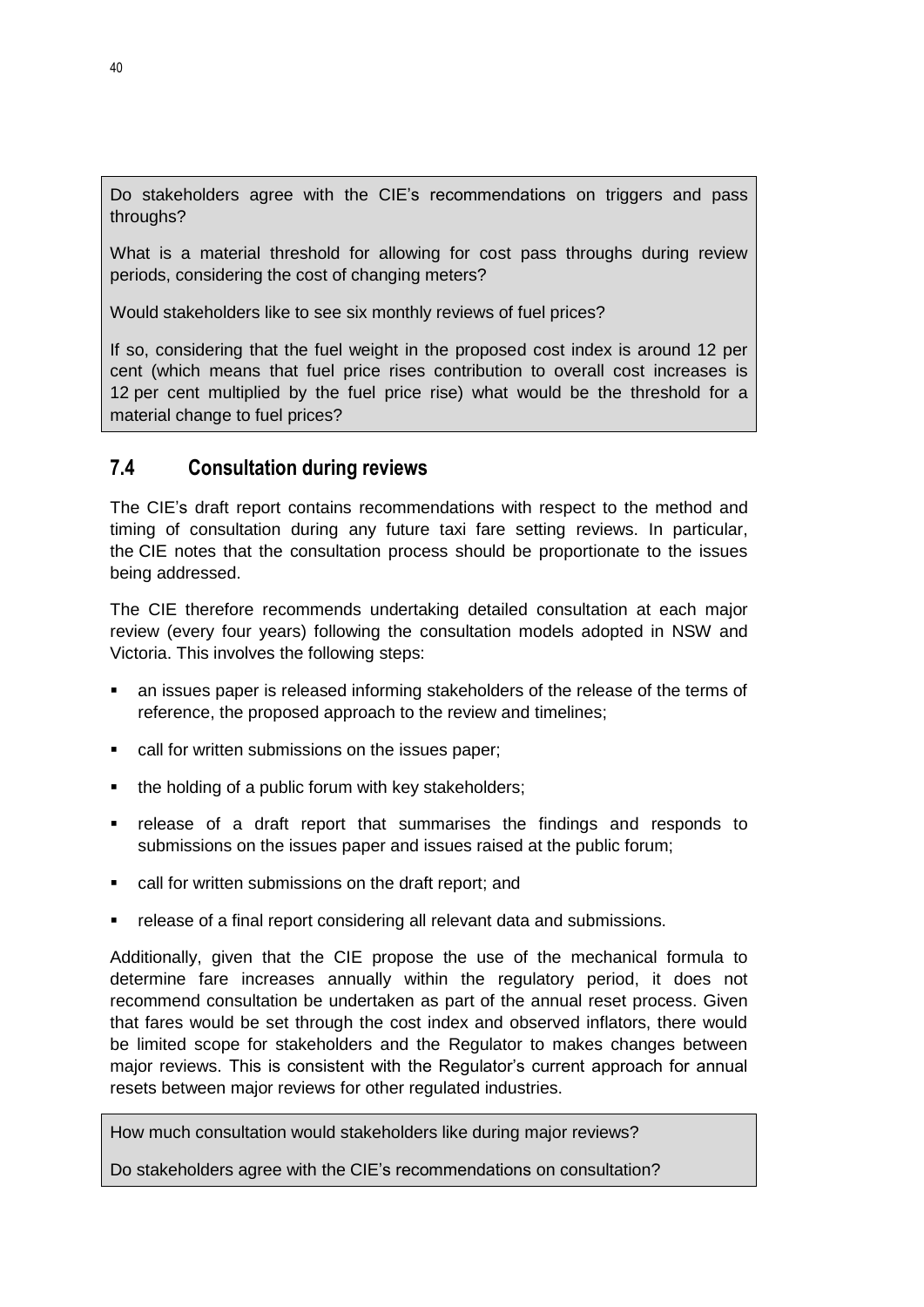Do stakeholders believe a shortened process, such as one round of written submission and a draft and final report would be sufficient?

Do stakeholders want a public hearing?

Do stakeholders agree that consultation is unnecessary for annual reviews using the mechanical formula?

## <span id="page-46-0"></span>**7.5 Agency undertaking the review**

Taxi fare setting can be undertaken by a government department or by an independent pricing regulator. In NSW and Victoria, independent pricing regulators have historically undertaken the fare setting reviews and have provided recommendations to government. In other states and territories, including Tasmania, the task has been undertaken by the Department of Transport or corresponding agency.

The CIE note that it considers "that it is more important that the processes are transparent and allow for open consultation than that the review be done by a particular agency. However, the independent regulator may be better able to ensure that reviews occur in this way, because this is the common structure used for other pricing reviews. The transparency of arrangements used by government departments has traditionally been far lower than those used by independent regulators."

Who should undertake periodic reviews of taxi fare setting and indexation?

## <span id="page-46-1"></span>**7.6 Funding future reviews**

Conducting any regulatory process naturally costs money to employ staff, engage consultants and to cover overheads and the like. The Regulator understands that, given that taxi fare reviews have been infrequent, funds required to undertake reviews of the nature proposed in this Consultation Paper may not necessarily be available or easily obtainable.

The Regulator understands that DIER undertakes fare reviews and associated processes as required, using its ongoing core budget allocation. The Regulator also understands that, in order to fund this inaugural fares Inquiry by the Regulator, DIER has collected a portion of the annual licence fees that have been levied since 2009. The licence fees have been set specifically to recover a range of costs, including for this Inquiry.

The Regulator is currently funded directly by the industries that it regulates. That is, for each regulatory review and process that the Regulator undertakes, it is funded directly by the entities within that industry. Most closely related to the taxi industry is perhaps the Regulator's regulation of Metro and MAIB. The Regulator invoices these entities once every four or five years at the completion of its price review.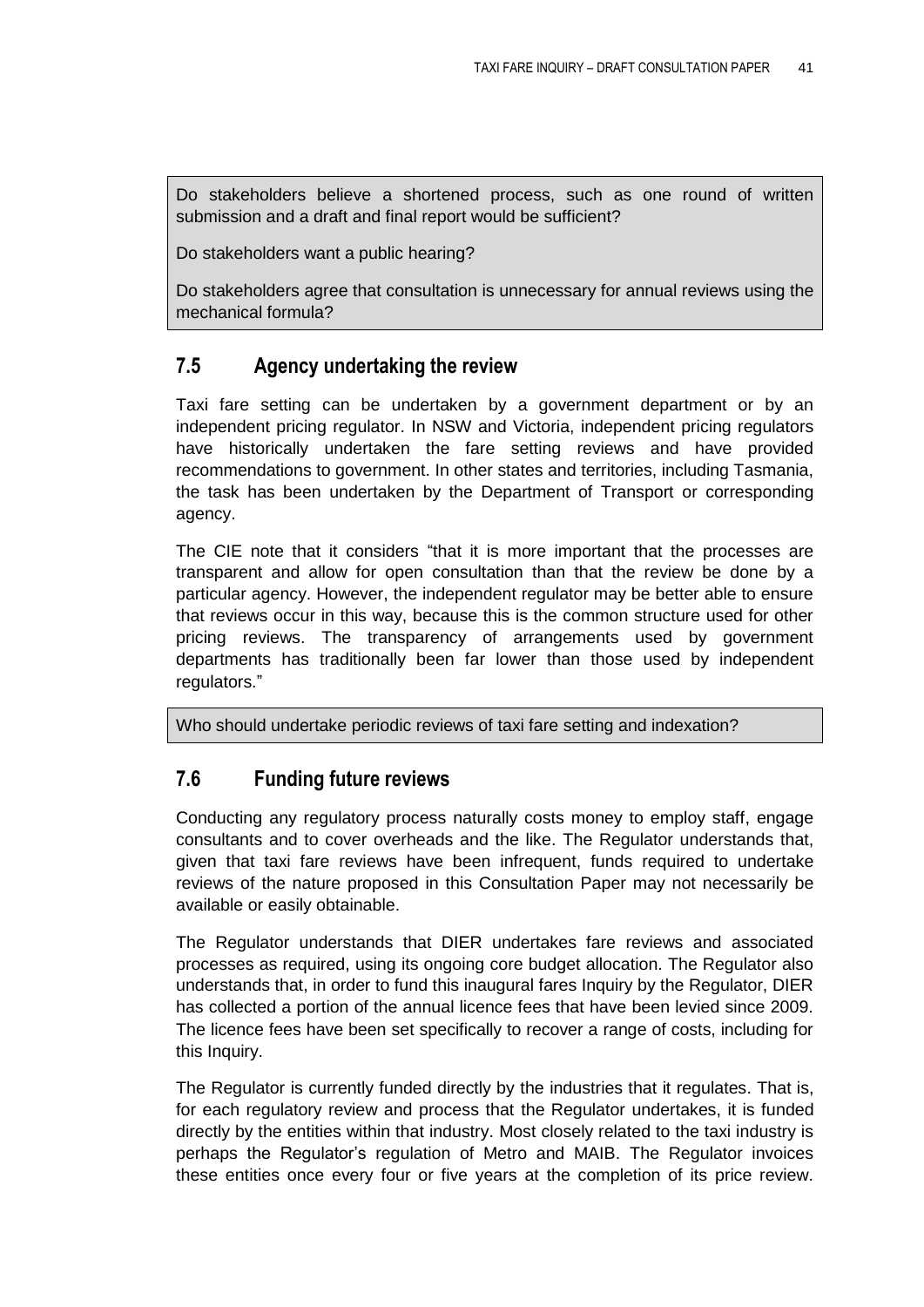These entities are then permitted to recover this cost through the prices they charge consumers.

The practice applied to fund this inaugural Inquiry by the Regulator is consistent with the approach described above. Therefore, one option is to for DIER to simply continue to levy annual licence charges to raise revenue directly from the taxi industry to fund the reviews. The annual fee would be adjusted based on the expected cost of the next review, and other factors such as the number of additional licences issued. This cost would then be included within the proposed taxi cost index to ensure that the cost is directly passed onto taxi passengers, as the Regulator understands has occurred since 2009 with DIER's own cost model.

Subject to the adoption of the review process recommended by the CIE, in funding future reviews, are stakeholders supportive of licence fees continuing to be levied (and potentially increased, as required) increased to fund those reviews?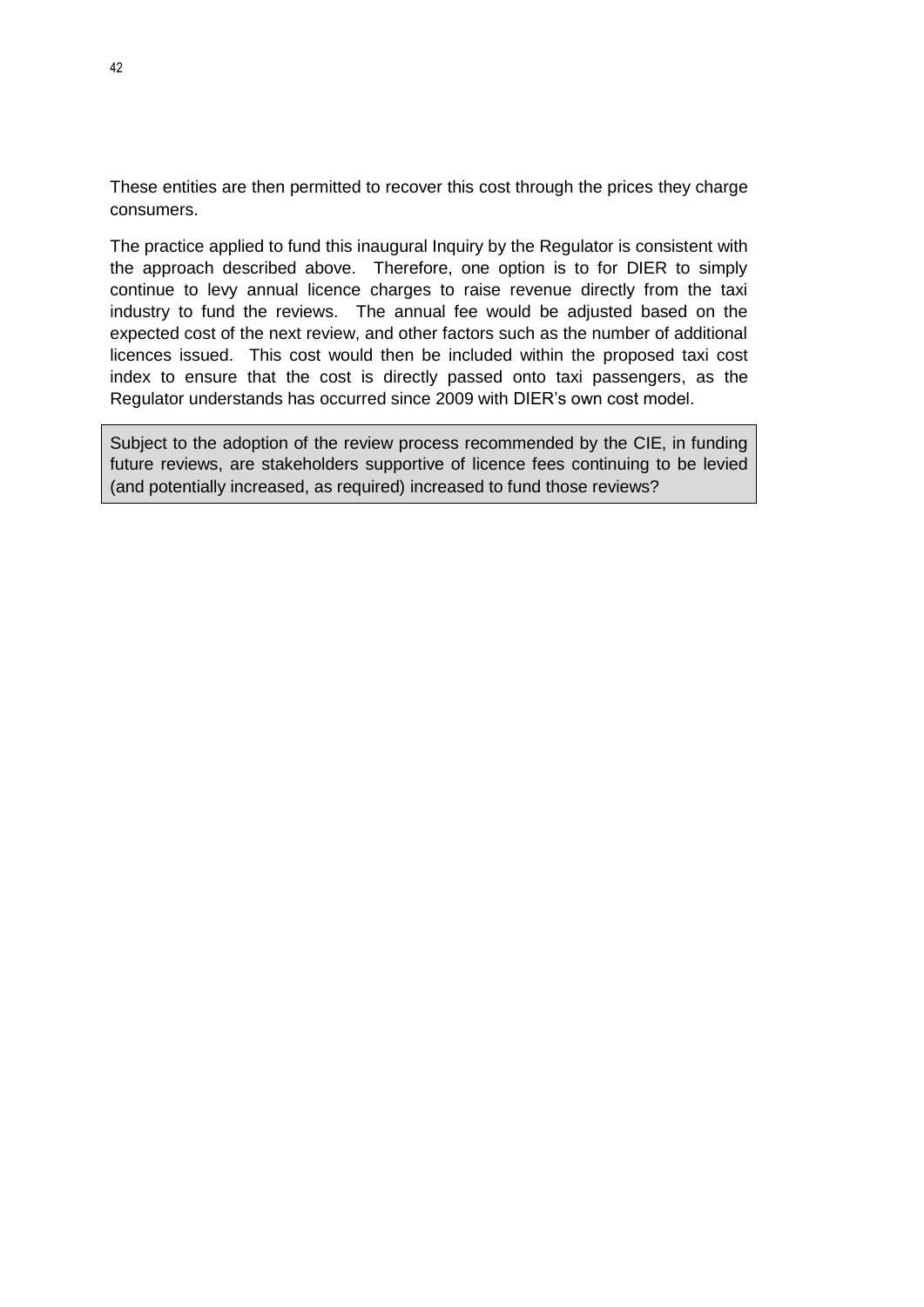## <span id="page-48-0"></span>**8 APPENDIX A: TERMS OF REFERENCE**

## *Economic Regulator Act 2009*

## **TAXI FARE METHODOLOGY INQUIRY TERMS OF REFERENCE**

The Tasmanian Economic Regulator is to conduct an inquiry under Part 5 of the *Economic Regulator Act 2009* and report to the Transport Commission on appropriate methodologies for setting and indexing taxi fares in Tasmania.

### **Background**

The Transport Commission administers the *Taxi and Luxury Hire Car Industries Act 2008*. The Taxi and Luxury Hire Car Industries Act and the *Taxi Industry Regulations 2008* were developed after a comprehensive review of the previous legislation, which was undertaken during 2006 and 2007. Changes to the Taxi and Luxury Hire Car Industries Act made as a result include:

- a) clarification of the distinction between taxis and luxury hire cars;
- b) improved arrangements for wheelchair-accessible taxis (WATs), including increased availability of WAT licences; and
- c) cessation of the issue of perpetual taxi licences and introduction of new owner-operator taxi licences.

Under the Taxi and Luxury Hire Car Industries  $Act^{39}$ , a taxi is a public passenger vehicle that is operating under a licence that authorises the vehicle to be hired on demand within, to or from the taxi area to which the licence relates:

- a) from a taxi zone (rank);
- b) by being hailed; or

 $\overline{a}$ 

c) by being booked or ordered.

Tasmania is divided into 24 taxi areas, which roughly correspond with the municipal boundaries. The Hobart taxi area comprises the majority of the Greater Hobart area and the Launceston taxi area overlaps with neighbouring taxi areas.

There are four different types of taxi licences:

<sup>&</sup>lt;sup>39</sup> In late 2011 Parliament passed amendments to the Taxi and Luxury Hire Car Industries Act that, among other things, change the definition of a taxi. The amendments are intended to commence in 2013 and will not have a bearing on this Inquiry.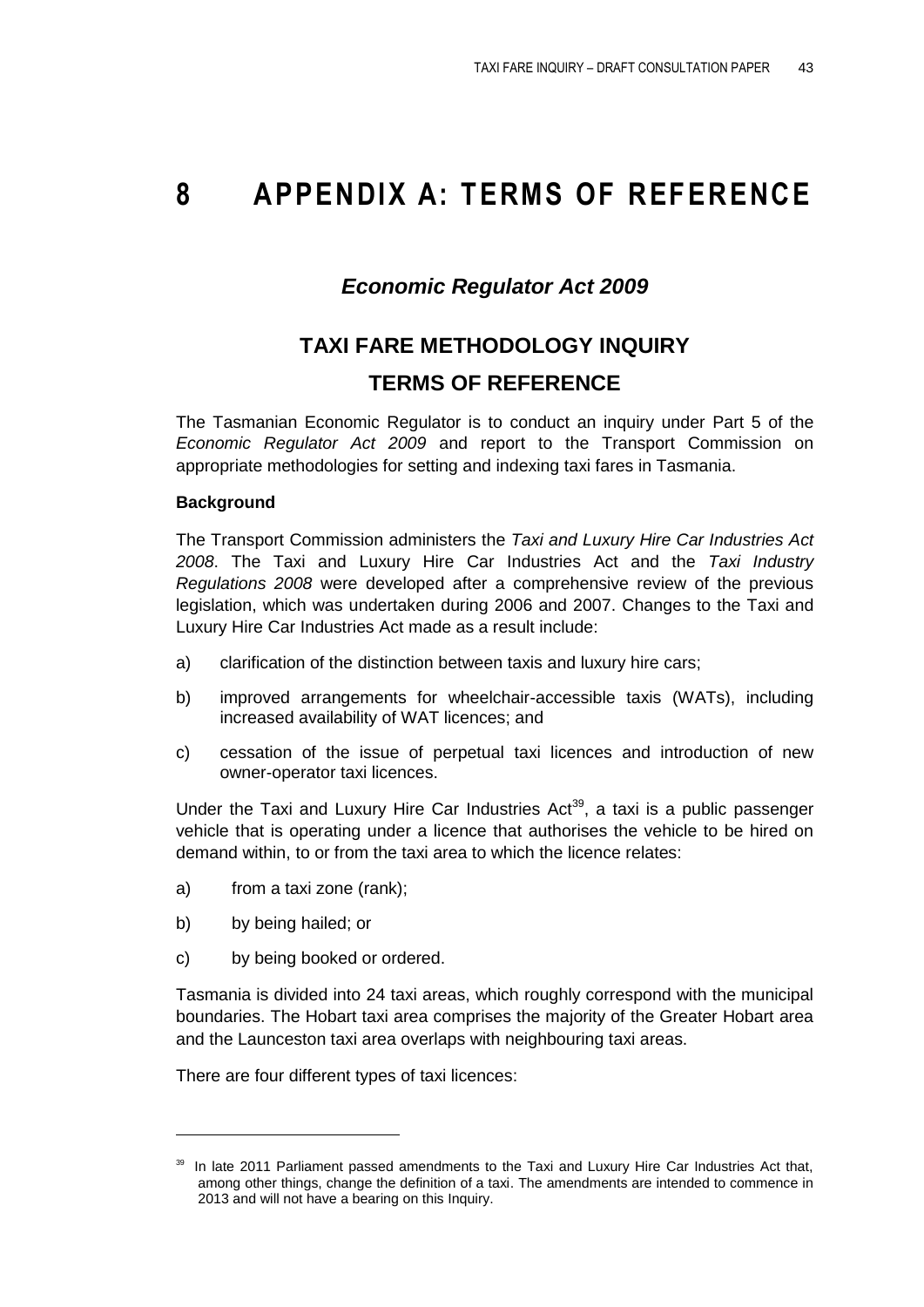*A perpetual taxi licence* – which can be bought or sold on the open market and is owned by the licensee in perpetuity or until the licence is sold to another licensee. It can be leased or assigned. It cannot be cancelled. No new perpetual taxi licences are available from the Transport Commission.

*An owner-operator taxi licence* – which can only be held by the licensee and must be operated by the licensee. It can only be held by a natural person who is accredited to operate a taxi service and it cannot be leased or assigned. It can only be sold to a person who meets the criteria for the issue of a licence. It can be cancelled without compensation under certain circumstances, such as if the licence has been leased. The Commission must make available for issue limited numbers of new owner-operator licences each year in each taxi area. There is no requirement for these licences to be taken up.

*A wheelchair-accessible taxi (WAT) licence* – which operates with a wheelchairaccessible vehicle, but may also carry non wheelchair-reliant passengers. WATs have a higher fare structure when carrying wheelchair-reliant passengers, which is offset by the provision of higher taxi fare subsidies to these passengers. The WAT fare and subsidy arrangements are currently under review. WAT licences are available on application from the Transport Commission provided the applicant is accredited to provide a taxi service and has a vehicle that is compliant with the *Disability Standards for Accessible Public Transport 2002* and the requirements of the Act.

*A temporary taxi licence* – which may be issued to an accredited operator of a taxi service for a limited period. It has the same effect as an owner-operator taxi licence for the period it is in force and cannot be bought or sold on the open market.

Taxis must be fitted with an operating taxi roof sign and taximeter. Taxis operating in taxi areas close to metropolitan centres are required to be fitted with a security camera system.

Fares are regulated by a "standard fare" that cannot be exceeded. However, the actual charge for a hiring can be less than the standard fare (as shown on the taximeter) at the driver's discretion.

#### **Current fare setting arrangements**

A formal process does not currently exist for reviewing taxi fares in Tasmania. The Department of Infrastructure, Energy and Resources (DIER) maintains a taxi cost model, which was developed by DIER in conjunction with the taxi industry and has been used for a number of years. DIER periodically updates this model, generally at the request of the industry, to evaluate whether recent changes in operating costs could potentially justify a fare increase. DIER also monitors changes in the Consumer Price Index to inform this work.

Once an update of the taxi cost model is completed, DIER circulates a proposal for a fare increase (or for no increase) to the industry for comment. This proposal normally provides a comparison between the change in the cost model and the change in the CPI since the last fare increase. Once industry comments have been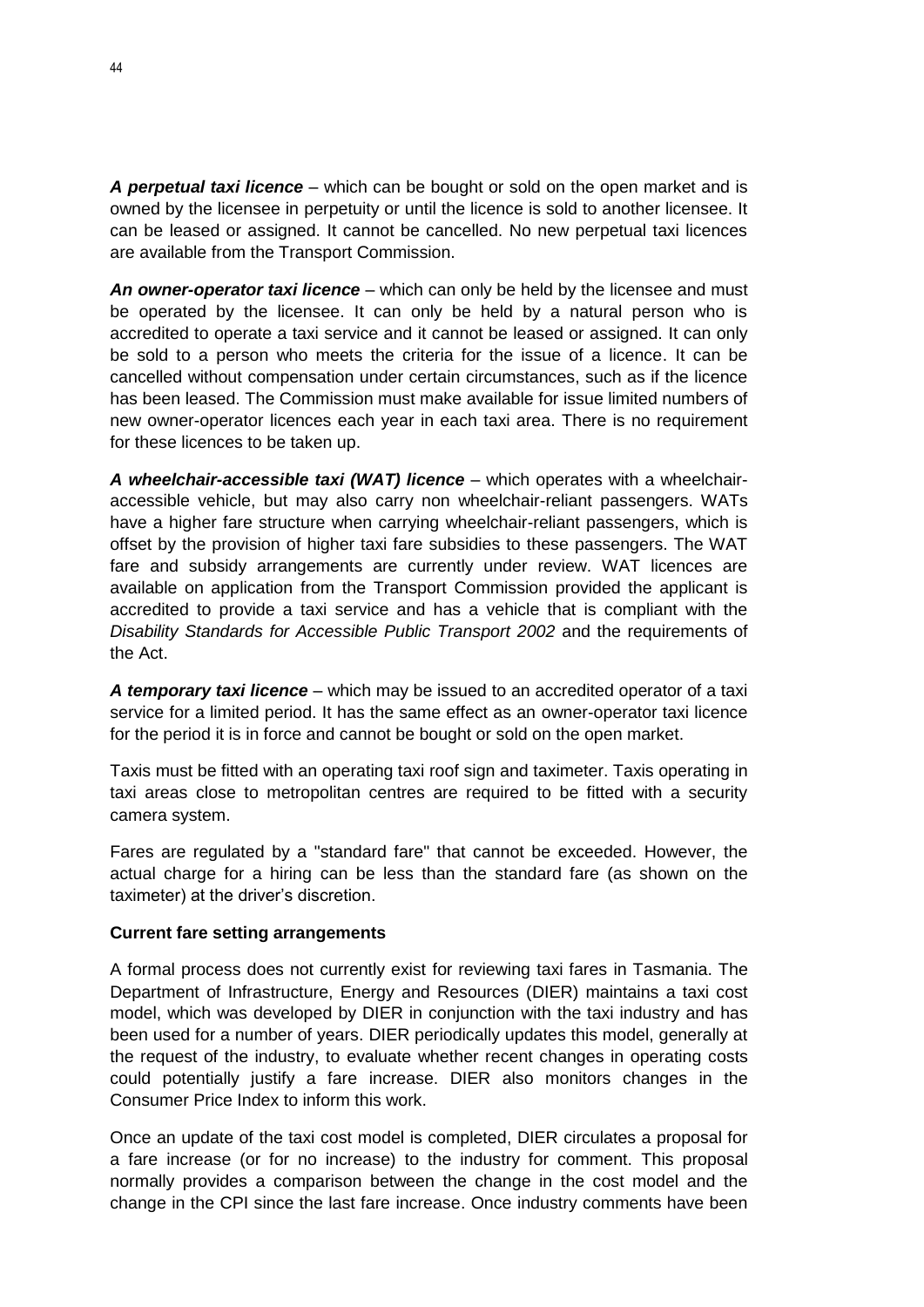received, DIER reviews its proposal and makes a recommendation to the Minister for Sustainable Transport in respect of a fare increase (or no increase). If the Minister approves a recommendation for an increase, this is given effect through amendments to the Taxi Industry Regulations.

#### **Scope of Inquiry**

As per section 44 of the TER Act, the Regulator is to inquire into and make recommendations on the most appropriate methodology for:

1. Setting maximum taxi fares in the Tasmanian taxi industry; and

2. Indexing taxi fares to ensure that, over time, fares reflect the actual cost increases facing the Tasmanian taxi industry.

In undertaking the inquiry, the Regulator is to consult with key stakeholders, industry and other persons it considers appropriate.

It is recognised that this consultation process will identify a number of issues that are already seen to be directly related to the setting of fares, in addition to a range of other issues which may also be advanced as having application to the setting and indexation of fares.

The Regulator, in undertaking the inquiry, is therefore to consider the following farerelated issues:

- methods for fare setting;
- the indexation of fares; and
- the relative weighting of fare related components,

together with any other matters relating to the setting and indexation of fares which may be raised during the course of the Inquiry.

The Regulator's Final Report should also recommend:

- the period over which fares are to be indexed (the indexation period); and
- **the basis on which, and the process whereby, the methodology may be** reviewed before the end of the indexation period eg. where there has been a material and unforeseen change in one or more of the components relevant to determining taxi fares (including defining the threshold for determining what is a material change).

Other than as noted above, in making its recommendations the Regulator is not required to consider the impact of its recommendations on stakeholders, as these are matters for the Transport Commission and the Government ie the Regulator's role is limited to providing advice on the most appropriate method of determining, and indexing, taxi fares.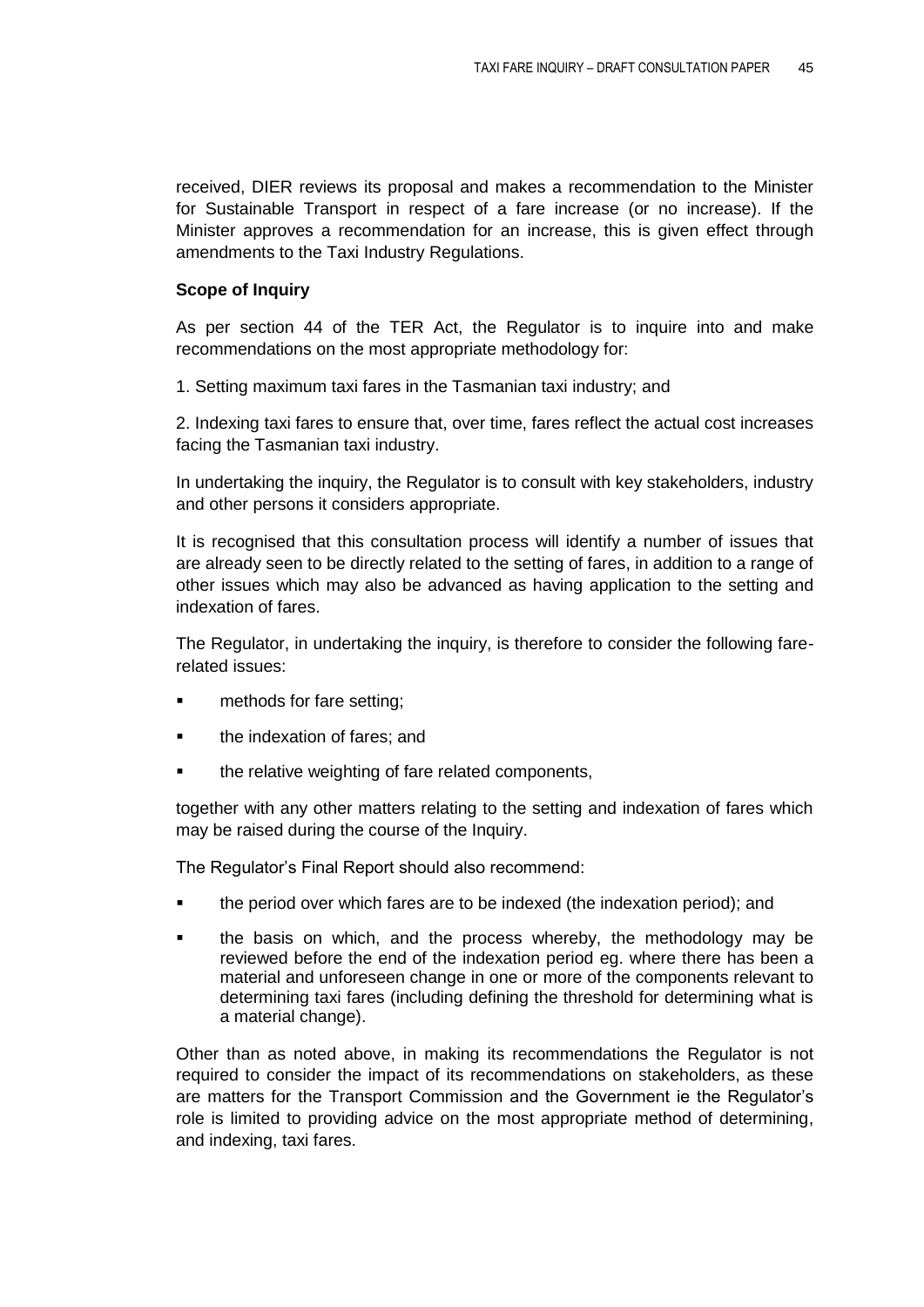### **Inquiry methodology**

In accordance with section 45 of the Economic Regulator Act, the Regulator may conduct the Inquiry in such manner as it considers appropriate.

### **Other reviews**

DIER is currently two conducting other reviews relating to taxi industry regulation, these being (i) WAT fares and subsidies; and (ii) the arrangements for the release of new taxi licences.

The WAT fare review is being undertaken in response to concerns that the higher fares charged to wheelchair-reliant people travelling in WATs are discriminatory, regardless of the mitigating effect of the higher fare subsidy paid to these passengers through the Government's Transport Access Scheme (TAS). DIER has consulted with people who use WATs, disability advocacy groups and WAT operators and drivers and is currently preparing a draft report and recommendations. While the quantum of WAT fares has been considered in this review, the main focus has been on the TAS subsidies provided to passengers.

The review of taxi licence release arrangements will enter a preliminary consultation phase in the near future. It will fulfil a commitment made by DIER at the time of the commencement of the Act in 2008 to review the new licensing arrangements after a suitable period of time. The taxi industry has expressed concern that the availability of new licences has had a significant effect on the earnings of existing operators and drivers. As a result, many industry participants would like to see the Government/Transport Commission stop releasing new taxi licences.

The outcomes from these two reviews are not expected to impact directly on the taxi fare inquiry.

#### **Date of Completion**

The Tasmanian Economic Regulator is to provide a Final Report to the Transport Commission, the Minister for Sustainable Transport and the Minister for Finance by 14 December 2012 (subsequently amended to 31 May 2013).

#### **Liability for the Costs of this Inquiry**

In accordance with section 44(4) of the Economic Regulator Act, the Transport Commission is liable to pay the costs of this inquiry.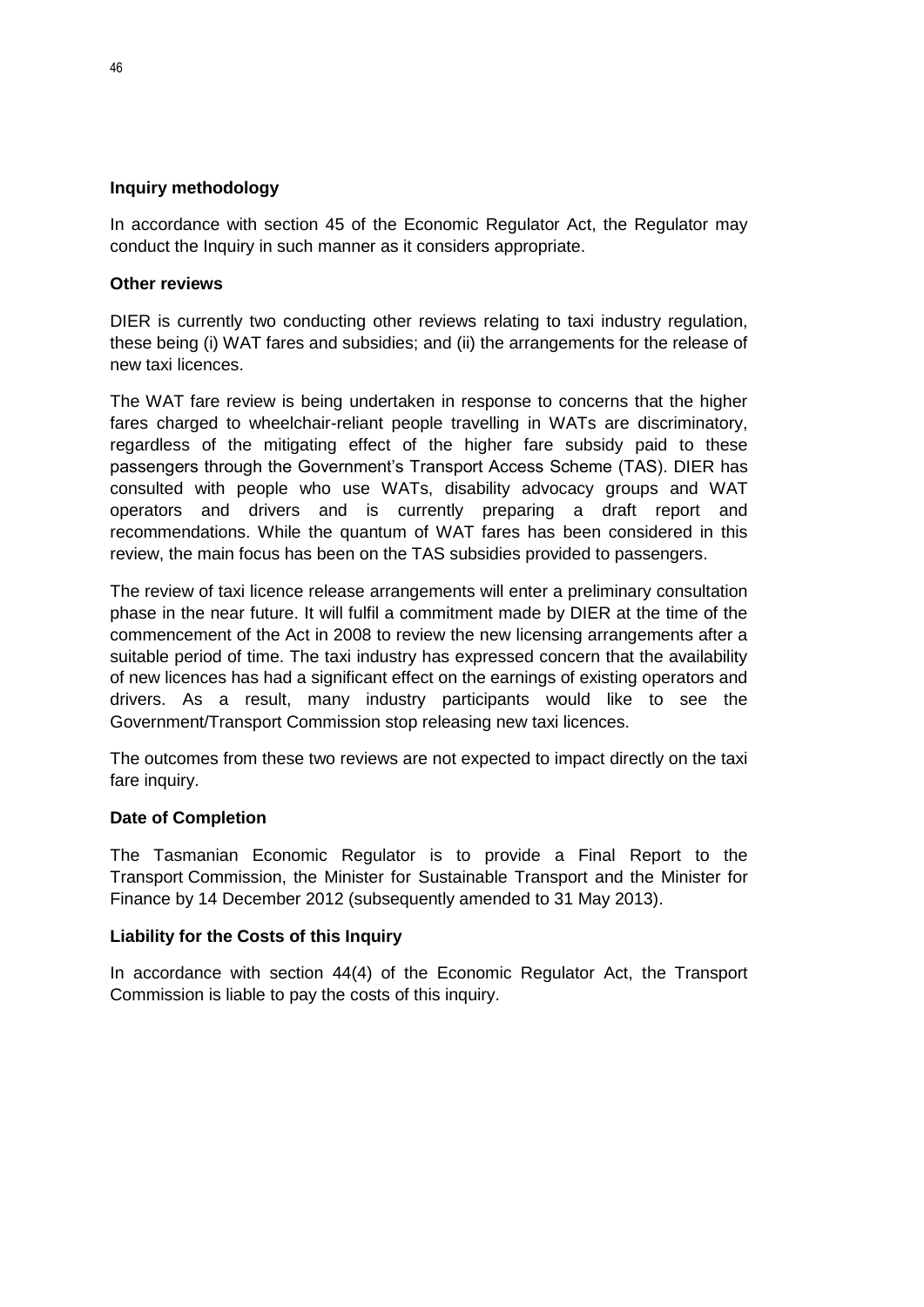<span id="page-52-0"></span>**9 APPENDIX B: TREATMENT OF PLATE LEASE COSTS IN VICTORIA AND NSW**

This appendix outlines the current proposals being discussed in both NSW and Victoria aimed at reducing the value of lease plates and their impact on fares.

## <span id="page-52-1"></span>**9.1 Treatment in NSW**

IPART is currently undertaking a review of annual licences for Sydney on behalf of the NSW Department of Transport.

In its issues paper, IPART considered what might be classed as an unreasonable impact on existing licence holders. IPART noted that "We intend to compare licence owners' annual returns on licences with returns on other classes of financial assets (such as government bonds, property and shares) to see whether that may give us some guidance on 'normal' returns, and thus on 'reasonable' impacts."<sup>40</sup> In its issues paper IPART noted that:

- annual yields to licence holders from leasing a licence have been fairly stable at around 7.5 to 8 per cent per annum for the last ten years (the CIE estimate that the current return is approximately 7.8 per cent in Tasmania based on information collected from industry stakeholders); and
- total annual returns from leasing (lease plate revenue and capital growth) a licence have been around 12 to 14 per cent per annum and have been higher and more stable than returns offered by Australian shares.

In its draft report, IPART has recommended increasing licence releases such that "income from perpetual licences could fall by 10 per cent $141}$ . This was also set "in the context of a possible reduction in licence lease costs of around 25 per cent over the next 5 years".<sup>42</sup> IPART also notes that "We think that an initial reduction in licence lease costs of 10 per cent provides an appropriate balance between improved affordability for operators and reduced income for licence owners".<sup>43</sup>

In the short term this would not impact on fares directly, rather it is aimed to address waiting times in NSW and to induce more taxi trips from "latent demand". Latent

 $\overline{a}$ 

 $40$  IPART (2012) "Annual Taxi Licence Release for Sydney 2013/14 – Issues Paper", p.32.

 $41$  IPART (2012) "Annual Taxi Licence Release for Sydney 2013/14 – Draft Report", p.44.

 $42$  Ibid, p. 44.

 $43$  Ibid, p.4.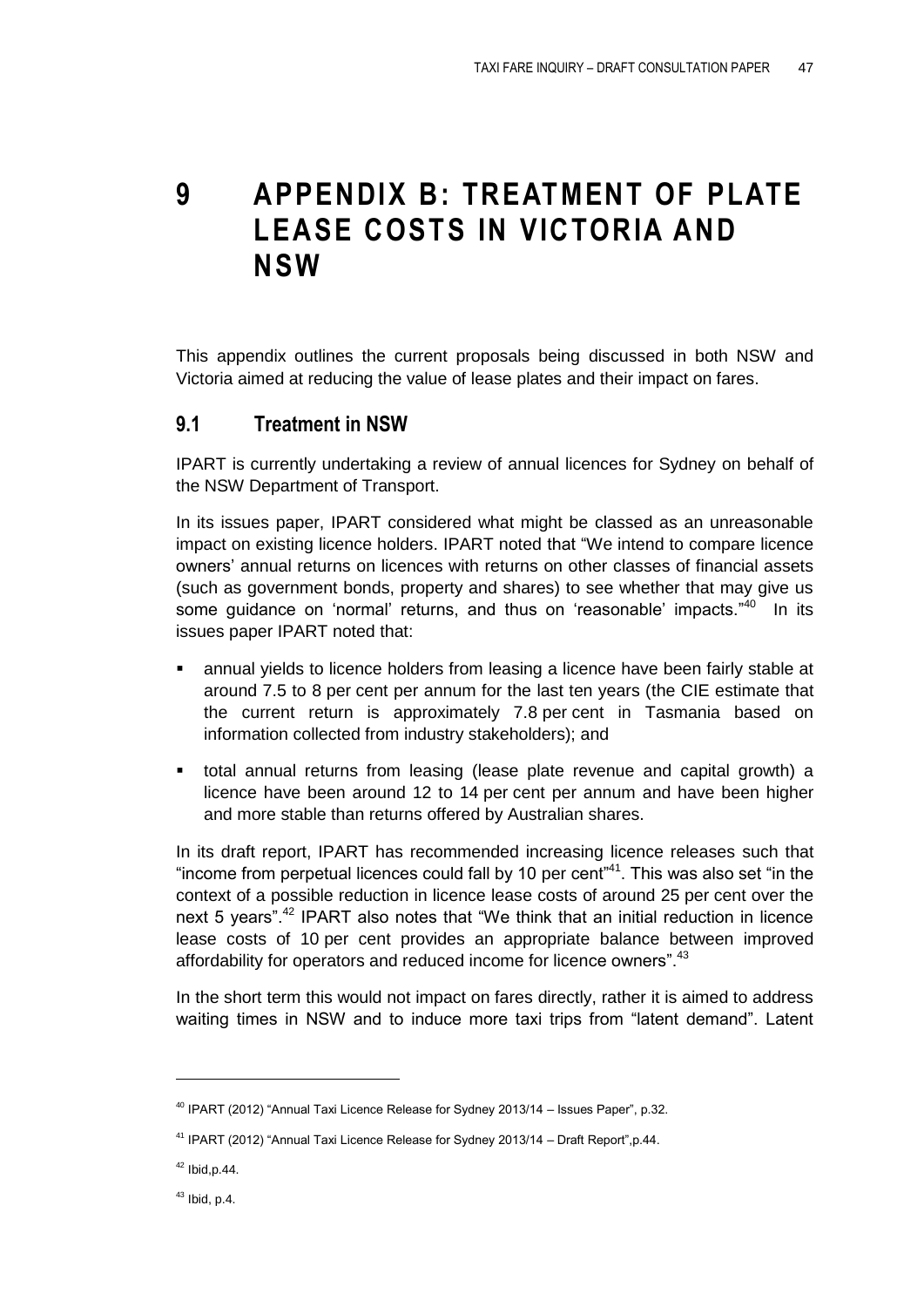demand may be defined as demand for taxi trips that is not met due to higher than optimal waiting times and higher fares.<sup>44</sup>

In terms of fares IPART notes that it will look more closely at fare issues when it conducts its 2013 fare review. Specifically, "Last year we set the licence lease cost inflator to zero, but we would like to reconsider this and other issues in our fare review, to ensure that the objective of downward pressure on fares is met". <sup>45</sup>

## <span id="page-53-0"></span>**9.2 Treatment in Victoria**

In Victoria taxi fares were last reviewed in 2008 by the Essential Service Commission (ESC). In the 2008 review lease plates (known as assignment fees in Victoria) were included in the taxi cost model based on their value between 2000 and 2004<sup>46</sup>. This was in the context of determining fare adequacy, hence a lower than market price was used. The weight used in the model was subsequently recommended to inflate by CPI to retain its value in nominal terms. The Commission noted that "a base level assignment fee is included and indexed by CPI to ensure that the other cost items are not overrepresented" $47$ .

The recent Victorian Taxi Inquiry gave particular attention to the value of lease plates in Victoria and considered the impact of its recommendations on lease plate owners and consumers. The inquiry considered the view of stakeholders particularly those that had purchased lease plates as an investment or viewed it as similar to their superannuation. The inquiry outlined its views that taxi licences are not an investment like a house because there is no physical aspect to them (unlike the land the house is built on). The value of taxi licences, similar to houses, is derived from their scarcity. However taxi licences are scarce due to limited government releases of those licences.<sup>48</sup>

The Inquiry recommended releasing additional licences and reducing the reserve price of licence releases such that annual income from licence plates would fall to around \$20 000 per year in Melbourne. This is a reduction of over 30 per cent which is higher than that recommended by IPART in NSW, at least in the short term.

The Inquiry also noted that the "most substantial financial impact would be felt by licence owners who acquired their licences after 2006"... and suggested that "the Victorian Government consider providing tightly targeted assistance to licence

<sup>&</sup>lt;sup>44</sup> IPART (2012) "Annual Taxi Licence Release for Sydney 2013/14 - Issues Paper", p.2.

 $45$  IPART (2012) "Annual Taxi Licence Release for Sydney 2013/14 – Draft Report", p.46.

<sup>&</sup>lt;sup>46</sup> See ESC (2008) "Final Report Taxi Fare Review 2007-08", p.8.

 $47$  Ibid p.10.

<sup>&</sup>lt;sup>48</sup> See Section 3.2.2 of Taxi Service Commission (Victoria) (2012) "Customer First: Safety, Service, Choice – Taxi Industry Inquiry Final Summary Report", December 2012, for more information.